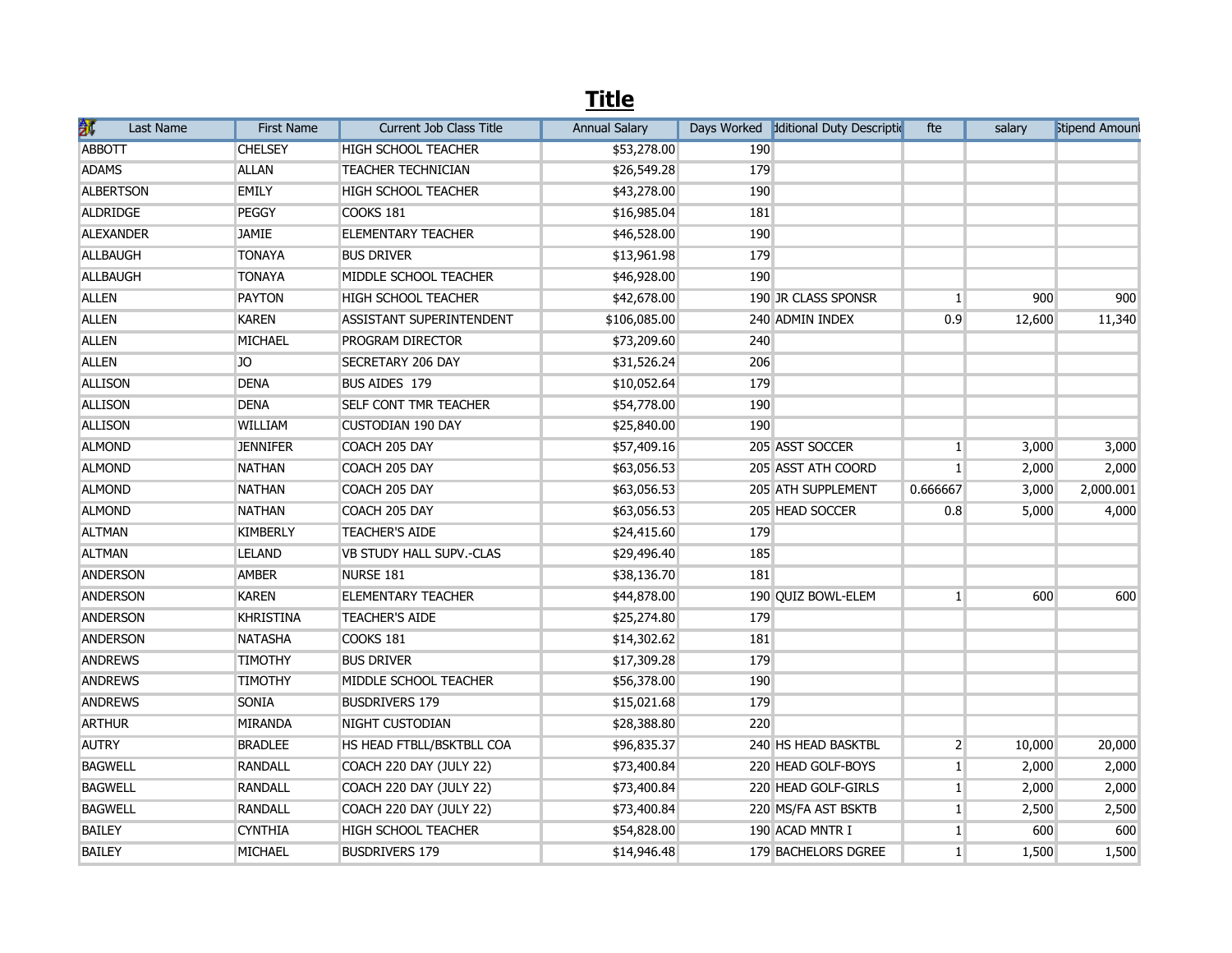| <b>BALL</b>      | CARRIE           | COACH 205 DAY                  | \$59,761.79 |            | 205 MS/FA AST VLYBL | $\mathbf{1}$   | 2,000  | 2,000  |
|------------------|------------------|--------------------------------|-------------|------------|---------------------|----------------|--------|--------|
| <b>BALL</b>      | <b>CARRIE</b>    | COACH 205 DAY                  | \$59,761.79 |            | 205 MS/FA HD BSKTBL | 1 <sup>1</sup> | 4,000  | 4,000  |
| <b>BALL</b>      | <b>AMBER</b>     | <b>CLASSROOM TEACHER</b>       | \$46,028.00 | 190        |                     |                |        |        |
| <b>BALLEW</b>    | <b>JODI</b>      | <b>ELEMENTARY TEACHER</b>      | \$59,028.00 | 190        |                     |                |        |        |
| <b>BARKER</b>    | <b>KARLA</b>     | <b>HIGH SCHOOL TEACHER</b>     | \$45,028.00 | 190        |                     |                |        |        |
| <b>BARNES</b>    | <b>GARY</b>      | <b>BUSDRIVERS 179</b>          | \$7,707.74  |            | 179 ADD RESPONSBLTY | $\mathbf{1}$   | 2,500  | 2,500  |
| <b>BARNES</b>    | <b>GARY</b>      | <b>MECHANICS</b>               | \$45,008.80 |            | 240 ADD RESPONSBLTY | 1 <sup>1</sup> | 2,500  | 2,500  |
| <b>BARNES</b>    | <b>NANCY</b>     | <b>BUSDRIVERS 179</b>          | \$14,430.98 | 179        |                     |                |        |        |
| <b>BARNES</b>    | <b>NANCY</b>     | COOKS 181                      | \$15,334.32 | <b>181</b> |                     |                |        |        |
| <b>BARNES</b>    | <b>ERICA</b>     | <b>CUSTODIAN 190 DAY</b>       | \$23,924.80 | 190        |                     |                |        |        |
| <b>BARNETT</b>   | <b>BRADLEY</b>   | MAINTENANCE-SKILLED II         | \$48,384.00 | 240        |                     |                |        |        |
| <b>BARNHARDT</b> | <b>CINDY</b>     | <b>INTERVENTIONIST 210 DAY</b> | \$72,399.37 |            | 210 INTERVENTIONIST | 1 <sup>1</sup> | 5,500  | 5,500  |
| <b>BARTMIER</b>  | RUSTY            | MAINTENANCE-SKILLED I          | \$39,206.40 | 240        |                     |                |        |        |
| <b>BASHAM</b>    | SAVANNAH         | <b>EARLY CHILDHOOD TEACHER</b> | \$41,278.00 | 190        |                     |                |        |        |
| <b>BAXTER</b>    | <b>KRISTEN</b>   | MIDDLE SCHOOL TEACHER          | \$47,028.00 | 190        |                     |                |        |        |
| <b>BEAM</b>      | <b>CHERYL</b>    | <b>COOKS 181</b>               | \$15,747.00 | 181        |                     |                |        |        |
| <b>BEANE</b>     | MEGAN            | <b>ELEMENTARY TEACHER</b>      | \$48,728.00 | 190        |                     |                |        |        |
| <b>BECKHAM</b>   | <b>JESSIE</b>    | MIDDLE SCHOOL TEACHER          | \$41,778.00 | 190        |                     |                |        |        |
| <b>BECKHAM</b>   | <b>HARRISON</b>  | MAINTENANCE-SKILLED I          | \$42,950.40 | 240        |                     |                |        |        |
| <b>BECKHAM</b>   | <b>BETTY</b>     | <b>CUSTODIAN 190 DAY</b>       | \$24,137.60 | 190        |                     |                |        |        |
| <b>BEHM</b>      | <b>CHRISTINA</b> | <b>HIGH SCHOOL TEACHER</b>     | \$56,378.00 | 190        |                     |                |        |        |
| <b>BEHM</b>      | <b>HOYT</b>      | <b>HIGH SCHOOL TEACHER</b>     | \$43,178.00 |            | 190 CHESS HIGH SCH  | $\mathbf{1}$   | 900    | 900    |
| <b>BELCHER</b>   | <b>JEFFREY</b>   | <b>HIGH SCHOOL TEACHER</b>     | \$61,378.00 | 190        |                     |                |        |        |
| <b>BENOIT</b>    | EMILY            | <b>SPEECH THERAPIST</b>        | \$56,528.00 |            | 190 SLP CERT        | $\mathbf{1}$   | 10,000 | 10,000 |
| <b>BERRY</b>     | MONIKA           | SPIRIT COACHES 195 DAY         | \$51,726.11 |            | 195 CHEERLEADER SPO | $\mathbf{1}$   | 5,000  | 5,000  |
| <b>BERRY</b>     | <b>CARRIE</b>    | VB STUDY HALL SUPV.-CLAS       | \$29,200.40 | 185        |                     |                |        |        |
| <b>BLAKE</b>     | ANGELA           | <b>ELEMENTARY TEACHER</b>      | \$51,178.00 |            | 190 PARENT INV FAC  | 1 <sup>1</sup> | 750    | 750    |
| <b>BLAKNEY</b>   | <b>JENNIFER</b>  | <b>HIGH SCHOOL TEACHER</b>     | \$46,928.00 | 190        |                     |                |        |        |
| <b>BLANSCET</b>  | <b>DIANA</b>     | COOKS 181                      | \$18,016.74 | 181        |                     |                |        |        |
| <b>BLOUNT</b>    | <b>RONNIE</b>    | <b>BUSDRIVERS 179</b>          | \$15,218.58 | 179        |                     |                |        |        |
| <b>BODINE</b>    | <b>ROBERT</b>    | <b>BUSDRIVERS 179</b>          | \$12,265.08 | 179        |                     |                |        |        |
| <b>BOND</b>      | <b>RACHEL</b>    | NURSE 181                      | \$40,176.57 | 181        |                     |                |        |        |
| <b>BONEWELL</b>  | DAVID            | DAY CUSTODIAN 220              | \$29,343.36 | 204        |                     |                |        |        |
| <b>BOWEN</b>     | <b>AMANDA</b>    | 220 DAY ADMIN ASST             | \$32,929.60 | 220        |                     |                |        |        |
| <b>BOYAKIN</b>   | KAILEY           | <b>COOKS 181</b>               | \$15,127.98 | 181        |                     |                |        |        |
| <b>BRADLEY</b>   | MEGAN            | <b>CLASSROOM TEACHER</b>       | \$49,078.00 |            | 190 NAT'L BOARD CER | 1 <sup>1</sup> | 2,000  | 2,000  |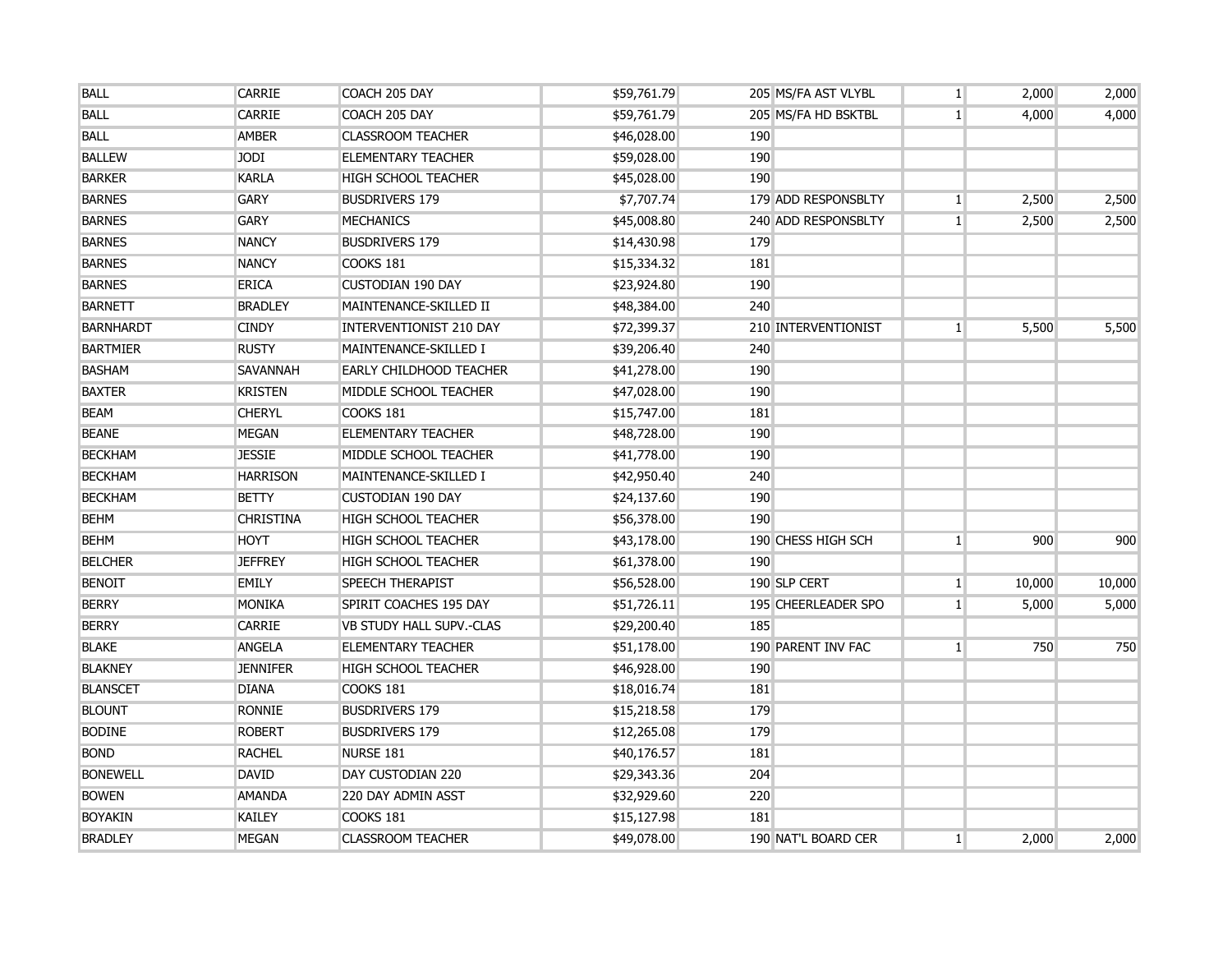| <b>BRADY</b>    | <b>CHARLES</b>     | <b>BUS DRIVER</b>             | \$17,309.28 | 179 |                            |                |        |        |
|-----------------|--------------------|-------------------------------|-------------|-----|----------------------------|----------------|--------|--------|
| <b>BRADY</b>    | <b>CHARLES</b>     | <b>HIGH SCHOOL TEACHER</b>    | \$55,678.00 | 190 |                            |                |        |        |
| <b>BRADY</b>    | AMY                | <b>HIGH SCHOOL TEACHER</b>    | \$53,628.00 | 190 |                            |                |        |        |
| <b>BRAIN</b>    | <b>HANNAH</b>      | <b>CLASSROOM TEACHER</b>      | \$42,278.00 | 190 |                            |                |        |        |
| <b>BRANSCUM</b> | <b>EMILEE</b>      | <b>ELEMENTARY TEACHER</b>     | \$41,278.00 | 190 |                            |                |        |        |
| <b>BRANSON</b>  | <b>LAUREN</b>      | <b>ELEMENTARY TEACHER</b>     | \$43,278.00 | 190 |                            |                |        |        |
| <b>BRASUELL</b> | <b>JERRY</b>       | COACH 205 DAY                 | \$59,319.68 |     | 205 ATH SUPPLEMENT         | 3.5            | 1,000  | 3,500  |
| <b>BRASUELL</b> | <b>JERRY</b>       | COACH 205 DAY                 | \$59,319.68 |     | 205 HEAD SOCCER            | 0.8            | 5,000  | 4,000  |
| <b>BRASUELL</b> | <b>STEPHANIE</b>   | 220 DAY ADMIN ASST            | \$36,488.80 |     | <b>220 BACHELORS DGREE</b> | 1 <sup>1</sup> | 1,500  | 1,500  |
| <b>BRAZIL</b>   | <b>BRITTANY</b>    | <b>ELEMENTARY TEACHER</b>     | \$43,178.00 |     | 190 FOOD CORP SPNSR        | 1 <sup>1</sup> | 900    | 900    |
| <b>BREWER</b>   | <b>LADONNA</b>     | <b>HIGH SCHOOL TEACHER</b>    | \$56,078.00 | 190 |                            |                |        |        |
| <b>BREWER</b>   | <b>DERECK</b>      | <b>BUSDRIVERS 179</b>         | \$13,446.48 | 179 |                            |                |        |        |
| <b>BROADWAY</b> | <b>JOSHUA</b>      | <b>RESOURCE TEACHER</b>       | \$44,928.00 |     | 190 QUIZ BOWL MS/FA        | 1 <sup>1</sup> | 900    | 900    |
| <b>BROADWAY</b> | <b>JOSHUA</b>      | <b>RESOURCE TEACHER</b>       | \$44,928.00 |     | 190 OUIZ BOWL MS/FA        | 1 <sup>1</sup> | 900    | 900    |
| <b>BRONISTE</b> | <b>JENNIFER</b>    | <b>RESOURCE TEACHER</b>       | \$44,528.00 | 190 |                            |                |        |        |
| <b>BRONISTE</b> | <b>JENNIFER</b>    | <b>RESOURCE TEACHER</b>       | \$44,528.00 | 190 |                            |                |        |        |
| <b>BROOKS</b>   | <b>JONATHAN</b>    | ASST FOOTBALL COACH-COOD      | \$61,877.47 |     | 240 HS FTBALL COORD        | 1 <sup>1</sup> | 5,000  | 5,000  |
| <b>BROWN</b>    | <b>JESSICA</b>     | <b>SELF CONTAINED TEACHER</b> | \$40,778.00 | 190 |                            |                |        |        |
| <b>BROWN</b>    | <b>KATHRYN</b>     | COACH 205 DAY                 | \$63,160.47 |     | 205 HS ASST TRACK          | $\mathbf{1}$   | 3,000  | 3,000  |
| <b>BROWN</b>    | <b>KATHRYN</b>     | COACH 205 DAY                 | \$63,160.47 |     | 205 MS/FA HD CRCO          | 1 <sup>1</sup> | 3,000  | 3,000  |
| <b>BROWN</b>    | <b>ALEXA</b>       | <b>ELEMENTARY TEACHER</b>     | \$42,878.00 |     | 190 ACAD MNTR I            | 1 <sup>1</sup> | 600    | 600    |
| <b>BROWN</b>    | <b>LANDI</b>       | <b>CLASSROOM TEACHER</b>      | \$53,578.00 | 190 |                            |                |        |        |
| <b>BROWN</b>    | <b>KRISTA</b>      | MEDIA 190 DAYS                | \$49,028.00 | 190 |                            |                |        |        |
| <b>BROWN</b>    | <b>KIMBERLY</b>    | <b>ELEMENTARY TEACHER</b>     | \$59,028.00 | 190 |                            |                |        |        |
| <b>BROWN</b>    | <b>KATIE</b>       | <b>TEACHER'S AIDE</b>         | \$24,129.20 | 179 |                            |                |        |        |
| <b>BROWN</b>    | <b>ANNA</b>        | <b>LEAD CUSTODIAN 230 DAY</b> | \$33,506.40 | 230 |                            |                |        |        |
| <b>BROWN</b>    | <b>CHERYL</b>      | <b>CUSTODIAN 190 DAY</b>      | \$27,329.60 | 190 |                            |                |        |        |
| <b>BROWN</b>    | <b>CINDY</b>       | LEAD CUSTODIAN 240 DAY        | \$34,963.20 | 240 |                            |                |        |        |
| <b>BROWN</b>    | <b>KRISTA</b>      | MEDIA 190 DAYS                | \$49,028.00 | 190 |                            |                |        |        |
| <b>BROWNING</b> | <b>TARA</b>        | EARLY CHILDHOOD TEACHER       | \$45,028.00 | 190 |                            |                |        |        |
| <b>BRYANT</b>   | <b>AMBER</b>       | <b>HIGH SCHOOL TEACHER</b>    | \$54,778.00 |     | 190 ACAD MNTR III          | 1 <sup>1</sup> | 1,200  | 1,200  |
| <b>BRYANT</b>   | <b>CHRISTOPHER</b> | HS HEAD FTBLL/BSKTBLL COA     | \$87,677.47 |     | 240 HS HEAD BASKTBL        | $\overline{2}$ | 10,000 | 20,000 |
| <b>BULL</b>     | <b>RACHEL</b>      | COOKS 181                     | \$17,397.72 | 181 |                            |                |        |        |
| <b>BURNETT</b>  | <b>LAURA</b>       | <b>HIGH SCHOOL TEACHER</b>    | \$47,478.00 | 190 |                            |                |        |        |
| <b>BURNS</b>    | VALERIE            | <b>CLASSROOM TEACHER</b>      | \$52,928.00 | 190 |                            |                |        |        |
| <b>BURNS</b>    | <b>PAUL</b>        | <b>BUSDRIVERS 179</b>         | \$15,809.28 | 179 |                            |                |        |        |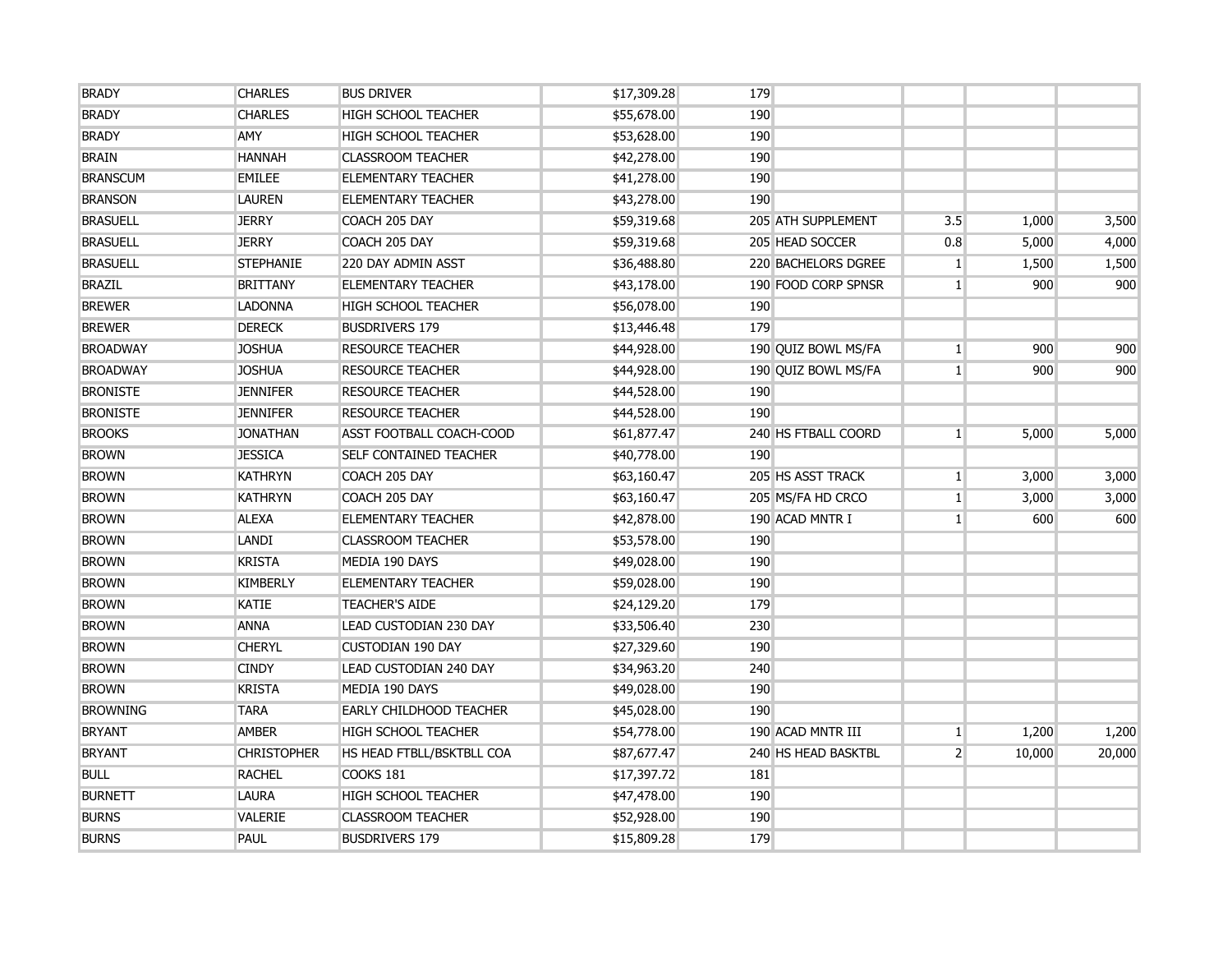| <b>BURTON</b>      | <b>TERRI</b>     | VOC TRADE & INDUST 190          | \$58,078.00 | 190 NAT'L BOARD CER | $\mathbf{1}$   | 2,000  | 2,000  |
|--------------------|------------------|---------------------------------|-------------|---------------------|----------------|--------|--------|
| <b>BURTON</b>      | <b>FREDERICK</b> | COACH 220 DAY (JULY 1)          | \$13,596.54 | 220 MS/FA AST BSKTB | $1\vert$       | 2,500  | 2,500  |
| <b>BURTON</b>      | <b>FREDERICK</b> | COACH 220 DAY (JULY 1)          | \$13,596.54 | 220 VBHS ASST FB    | $\mathbf{1}$   | 4,500  | 4,500  |
| <b>BUTLER</b>      | <b>MARY</b>      | MIDDLE SCHOOL TEACHER           | \$60,828.00 | 190                 |                |        |        |
| <b>BUTTRESS</b>    | <b>DAVID</b>     | <b>BUSDRIVERS 179</b>           | \$12,068.18 | 179                 |                |        |        |
| <b>BYNUM</b>       | <b>JULIE</b>     | SPIRIT COACHES 195 DAY          | \$60,143.21 | 195 MS/FA HD DANCE  | $\mathbf{1}$   | 3,000  | 3,000  |
| <b>CABALLERO</b>   | <b>ARIANA</b>    | <b>HIGH SCHOOL TEACHER</b>      | \$49,578.00 | 190                 |                |        |        |
| <b>CALDWELL</b>    | <b>CHARLES</b>   | <b>LEAD LICENSE TECH</b>        | \$60,460.80 | 240                 |                |        |        |
| <b>CAMERON</b>     | <b>TERESA</b>    | <b>COOKS 181</b>                | \$14,715.30 | 181                 |                |        |        |
| <b>CAMPBELL</b>    | <b>DIANE</b>     | <b>TEACHER TECHNICIAN</b>       | \$28,554.08 | 179                 |                |        |        |
| CAPELLE-BESSE      | <b>TINA</b>      | <b>RESOURCE TEACHER</b>         | \$51,778.00 | 190                 |                |        |        |
| <b>CAPP</b>        | <b>ERIC</b>      | COACH 220 DAY (JULY 22)         | \$66,842.95 | 220 ATH SUPPLEMENT  | 1.5            | 1,000  | 1,500  |
| <b>CAPP</b>        | ERIC             | COACH 220 DAY (JULY 22)         | \$66,842.95 | 220 MS/FA HD FOOTBL | 1 <sup>1</sup> | 4,000  | 4,000  |
| <b>CARLSON</b>     | <b>REBECCA</b>   | <b>HIGH SCHOOL TEACHER</b>      | \$53,328.00 | 190 LEAD TEACHER    | 0.5            | 2,000  | 1,000  |
| <b>CARNEY</b>      | <b>JULIA</b>     | <b>RESOURCE TEACHER</b>         | \$53,628.00 | 190                 |                |        |        |
| <b>CARNEY</b>      | <b>SANDRA</b>    | <b>EARLY CHILDHOOD TEACHER</b>  | \$55,528.00 | 190                 |                |        |        |
| <b>CARTER</b>      | <b>ASHLEY</b>    | COACH 205 DAY                   | \$57,678.89 | 205 HS ASST SFTBALL | $\mathbf{1}$   | 3,000  | 3,000  |
| <b>CARTER</b>      | <b>SHERRI</b>    | <b>VB STUDY HALL SUPV.-CLAS</b> | \$26,852.40 | 185 BACHELORS DGREE | 1 <sup>1</sup> | 1,500  | 1,500  |
| <b>CASTELLANOS</b> | <b>MARIA</b>     | COOKS 181                       | \$17,191.38 | 181                 |                |        |        |
| <b>CATHEY</b>      | <b>SUSAN</b>     | COOKS 181                       | \$17,397.72 | 181                 |                |        |        |
| <b>CAUDLE</b>      | <b>KASSANDRA</b> | <b>TEACHER'S AIDE</b>           | \$25,847.60 | 179                 |                |        |        |
| <b>CAUDLE</b>      | <b>LOGAN</b>     | <b>TEACHER'S AIDE</b>           | \$22,697.20 | 179                 |                |        |        |
| CAZZELL            | <b>CHRISTINA</b> | <b>TEACHER'S AIDE</b>           | \$24,483.60 | 179 BACHELORS DGREE | $\mathbf{1}$   | 1,500  | 1,500  |
| <b>CERON</b>       | <b>CARLOS</b>    | MS ASST PRINCIPAL               | \$78,119.00 | 220 ADMIN INDEX     | 0.45           | 12,600 | 5,670  |
| <b>CERVANTES</b>   | <b>KATHERINE</b> | <b>HIGH SCHOOL TEACHER</b>      | \$41,278.00 | 190                 |                |        |        |
| <b>CHAMBERLAIN</b> | <b>JILL</b>      | LEAD CUSTODIAN                  | \$32,049.60 | 220                 |                |        |        |
| <b>CHAMBERS</b>    | <b>STACEY</b>    | <b>FISCAL SERVICES</b>          | \$38,385.60 | 240 ASBOA CERT      | $1\vert$       | 600    | 600    |
| <b>CHAMBERS</b>    | <b>DUSTIN</b>    | BAND DIR 240 DAY                | \$76,740.63 | 240 DIR OF BANDS    | $1\vert$       | 7,000  | 7,000  |
| <b>CHAMBERS</b>    | <b>DUSTIN</b>    | BAND DIR 240 DAY                | \$76,740.63 | 240 PERCUSSION DIR  | $\mathbf{1}$   | 2,000  | 2,000  |
| <b>CHAMBERS</b>    | <b>STACEY</b>    | <b>FISCAL SERVICES</b>          | \$38,385.60 | 240 ASBOA CERT      | 1 <sup>1</sup> | 600    | 600    |
| <b>CHAMPION</b>    | <b>REBECCA</b>   | <b>TEACHER'S AIDE</b>           | \$23,842.80 | 179                 |                |        |        |
| <b>CHANEY</b>      | <b>KATHERINE</b> | <b>HIGH SCHOOL TEACHER</b>      | \$49,128.00 | 190 FCCLA           | $\mathbf{1}$   | 600    | 600    |
| <b>CHERRY</b>      | <b>DESTINEY</b>  | <b>ELEMENTARY TEACHER</b>       | \$40,778.00 | 190                 |                |        |        |
| <b>CHILDERS</b>    | <b>ROBERT</b>    | <b>PRINCIPAL</b>                | \$99,763.00 | 240 ABC COORD       | 0.75           | 10,000 | 7,500  |
| <b>CHILDERS</b>    | <b>ROBERT</b>    | PRINCIPAL                       | \$99,763.00 | 240 ADMIN INDEX     | $1\vert$       | 12,600 | 12,600 |
| <b>CHISOLM</b>     | <b>MELINDA</b>   | SUPERINTENDENT-OFFICE STF       | \$40,285.60 | 240 ADD RESPONSBLTY | 1 <sup>1</sup> | 2,500  | 2,500  |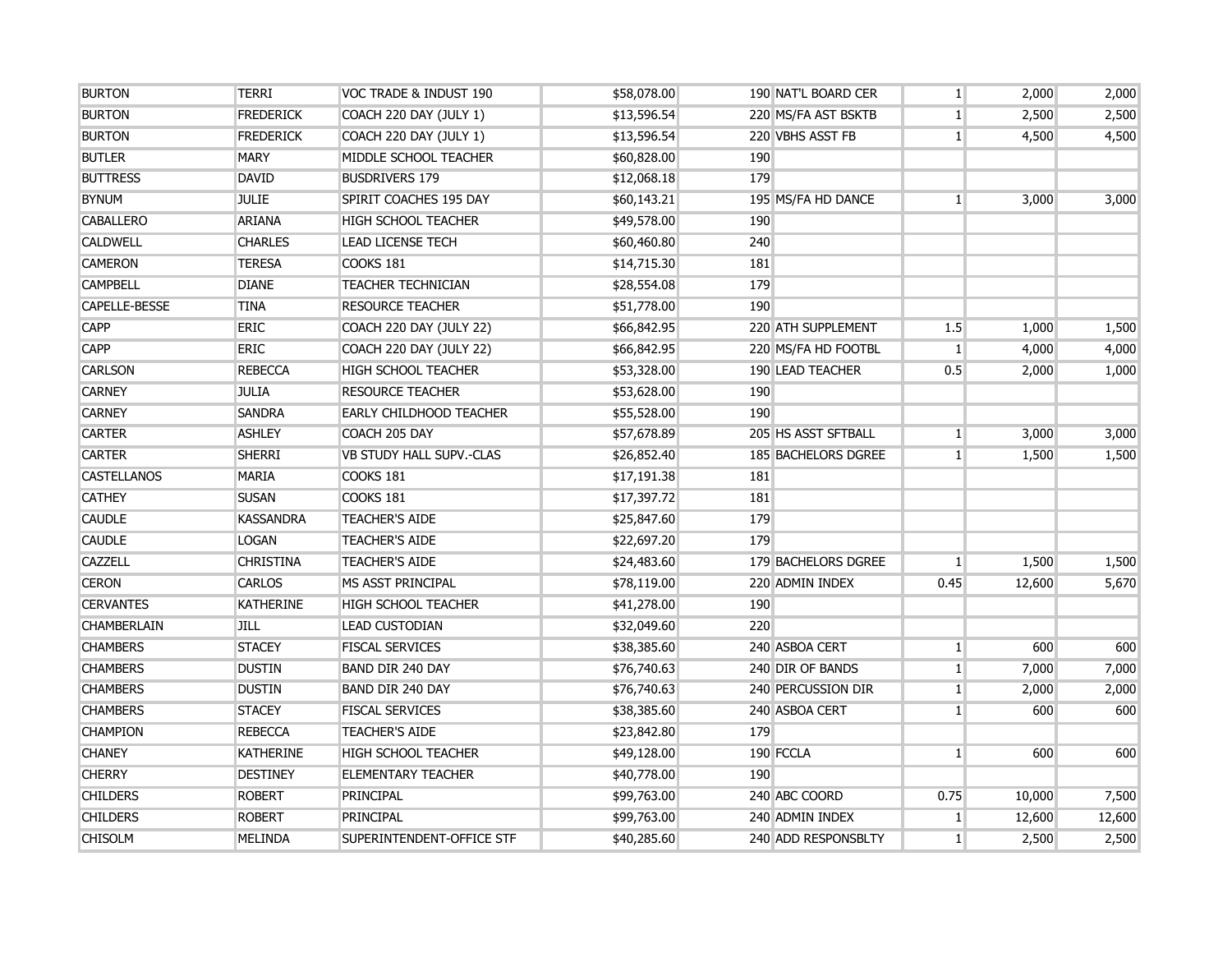| <b>CLARK</b>     | <b>DANA</b>      | MEDIA 190 DAYS                   | \$49,028.00  | 190        |                           |                |        |        |
|------------------|------------------|----------------------------------|--------------|------------|---------------------------|----------------|--------|--------|
| <b>CLARK</b>     | <b>DANA</b>      | MEDIA 190 DAYS                   | \$49,028.00  | 190        |                           |                |        |        |
| <b>CLEMMONS</b>  | <b>TESSA</b>     | <b>ASST FS DIRECTOR</b>          | \$39,955.20  | 240        |                           |                |        |        |
| <b>CLIFFORD</b>  | <b>VELVET</b>    | <b>HIGH SCHOOL TEACHER</b>       | \$46,928.00  | 190        |                           |                |        |        |
| <b>CLINE</b>     | <b>TRACY</b>     | MEDIA 200 DAY                    | \$63,779.47  |            | <b>200 PARENT INV FAC</b> | $\mathbf{1}$   | 750    | 750    |
| <b>CLUCK</b>     | <b>NANCY</b>     | COOKS 181                        | \$16,985.04  | <b>181</b> |                           |                |        |        |
| <b>COBB</b>      | <b>AARON</b>     | <b>TEACHER TECHNICIAN</b>        | \$27,190.08  |            | 179 BACHELORS DGREE       | $\mathbf{1}$   | 1,500  | 1,500  |
| <b>COBB</b>      | <b>AARON</b>     | <b>TEACHER TECHNICIAN</b>        | \$27,190.08  |            | 179 BACHELORS DGREE       | 1 <sup>1</sup> | 1,500  | 1,500  |
| <b>COBLEY</b>    | <b>SHERI</b>     | MIDDLE SCHOOL TEACHER            | \$48,028.00  | 190        |                           |                |        |        |
| <b>COCHENOUR</b> | <b>HALEY</b>     | <b>SELF CONTAINED TEACHER</b>    | \$52,828.00  |            | 190 NAT'L BOARD CER       | 1 <sup>1</sup> | 2,000  | 2,000  |
| <b>COCKRELL</b>  | <b>ALYSSA</b>    | MIDDLE SCHOOL TEACHER            | \$42,778.00  | 190        |                           |                |        |        |
| <b>COCKRELL</b>  | <b>KIMBERLY</b>  | DAY CUSTODIAN 220                | \$28,195.20  | 220        |                           |                |        |        |
| <b>COCKRELL</b>  | <b>ROBERT</b>    | COMPUTER TECHNICIAN              | \$46,540.80  | 240        |                           |                |        |        |
| <b>COLE</b>      | <b>LINDA</b>     | <b>CUSTODIAN 190 DAY</b>         | \$24,137.60  | 190        |                           |                |        |        |
| <b>COMBS</b>     | ANGELA           | <b>ELEMENTARY TEACHER</b>        | \$44,278.00  | 190        |                           |                |        |        |
| <b>CONE</b>      | <b>ANDREW</b>    | <b>ACTIVITIES ADMINISTRATOR</b>  | \$104,825.00 |            | 240 ADMIN INDEX           | 0.8            | 12,600 | 10,080 |
| <b>CONE</b>      | <b>MARLENE</b>   | <b>TEACHER'S AIDE</b>            | \$23,556.40  | 179        |                           |                |        |        |
| <b>COOKSEY</b>   | <b>BRIAN</b>     | <b>LEAD LICENSE TECH</b>         | \$62,188.80  | 240        |                           |                |        |        |
| <b>COOPER</b>    | <b>FELECIA</b>   | DAY CUSTODIAN 220                | \$26,963.20  | 220        |                           |                |        |        |
| <b>CORMACK</b>   | <b>SHERIE</b>    | <b>HIGH SCHOOL TEACHER</b>       | \$48,628.00  | 190        |                           |                |        |        |
| <b>COTTRELL</b>  | <b>JULIA</b>     | <b>CLASSROOM TEACHER 210 DAY</b> | \$73,504.63  |            | 210 STEM COORDI           | 1 <sup>1</sup> | 5,500  | 5,500  |
| <b>COUCH</b>     | <b>JASON</b>     | <b>HIGH SCHOOL TEACHER</b>       | \$46,778.00  | 190        |                           |                |        |        |
| <b>COURTNEY</b>  | <b>STEPHANIE</b> | <b>RESOURCE TEACHER</b>          | \$44,778.00  | 190        |                           |                |        |        |
| <b>COUSINS</b>   | <b>LINDA</b>     | SECRETARY-240 DAY                | \$39,417.60  | 240        |                           |                |        |        |
| <b>COX</b>       | <b>SUMMER</b>    | PRINCIPAL                        | \$89,853.00  |            | 240 ADMIN INDEX           | 0.65           | 12,600 | 8,190  |
| <b>COX</b>       | <b>SUMMER</b>    | <b>PRINCIPAL</b>                 | \$89,853.00  |            | 240 NAT'L BOARD CER       | $\mathbf{1}$   | 2,000  | 2,000  |
| <b>CRABTREE</b>  | <b>SUMMER</b>    | <b>ELEMENTARY TEACHER</b>        | \$48,178.00  | 190        |                           |                |        |        |
| <b>CRABTREE</b>  | <b>KEITH</b>     | <b>BUSDRIVERS 179</b>            | \$13,446.48  | 179        |                           |                |        |        |
| <b>CRAWFORD</b>  | <b>WENDY</b>     | <b>CLASSROOM TEACHER</b>         | \$43,278.00  | 190        |                           |                |        |        |
| <b>CRISTEE</b>   | <b>TONJA</b>     | <b>LEAD CUSTODIAN</b>            | \$32,049.60  | 220        |                           |                |        |        |
| <b>CROSS</b>     | <b>EMILY</b>     | <b>BUS DRIVER</b>                | \$13,961.98  | 179        |                           |                |        |        |
| <b>CROSS</b>     | <b>EMILY</b>     | MEDIA 190 DAYS                   | \$55,528.00  | 190        |                           |                |        |        |
| <b>CROSS</b>     | <b>GARY</b>      | <b>LEAD CUSTODIAN</b>            | \$32,049.60  | 220        |                           |                |        |        |
| <b>CROSS</b>     | <b>EMILY</b>     | <b>BUS DRIVER</b>                | \$13,961.98  | 179        |                           |                |        |        |
| <b>CROSS</b>     | <b>EMILY</b>     | MEDIA 190 DAYS                   | \$55,528.00  | 190        |                           |                |        |        |
| <b>CROXTON</b>   | <b>KEVIN</b>     | <b>ELEMENTARY TEACHER</b>        | \$52,328.00  | 190        |                           |                |        |        |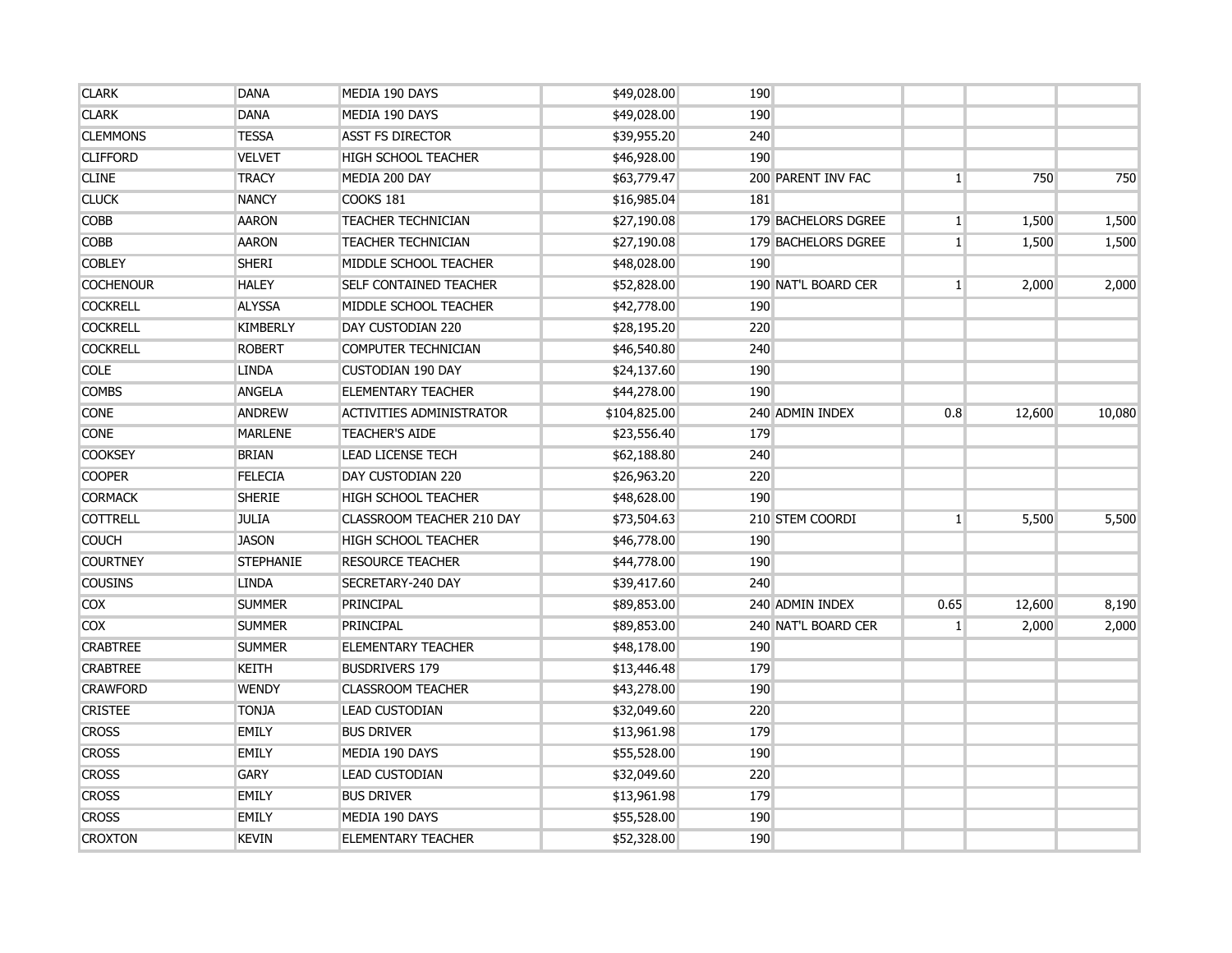| <b>CRUZ</b>          | <b>ANA</b>      | MIDDLE SCHOOL TEACHER      | \$40,278.00 | 190 |                     |                |        |       |
|----------------------|-----------------|----------------------------|-------------|-----|---------------------|----------------|--------|-------|
| <b>CURRAN</b>        | <b>KAREN</b>    | <b>TEACHER TECHNICIAN</b>  | \$26,549.28 | 179 |                     |                |        |       |
| <b>DAHLEM</b>        | <b>DEANAH</b>   | <b>ELEMENTARY TEACHER</b>  | \$53,578.00 | 190 |                     |                |        |       |
| <b>DAHLKE-ROGERS</b> | <b>MARY</b>     | SPIRIT COACHES 195 DAY     | \$48,186.63 |     | 195 MS/FA HD CHEER  | $\mathbf{1}$   | 3,000  | 3,000 |
| <b>DANCIU</b>        | <b>CHERI</b>    | MIDDLE SCHOOL TEACHER      | \$47,478.00 | 190 |                     |                |        |       |
| <b>DAUGHERTY</b>     | <b>RICHARD</b>  | <b>ADULT GEN EDUC-240</b>  | \$15,984.00 | 240 |                     |                |        |       |
| <b>DAVID</b>         | <b>DAYNA</b>    | <b>TEACHER'S AIDE</b>      | \$27,634.00 |     | 179 BACHELORS DGREE | $\mathbf{1}$   | 1,500  | 1,500 |
| <b>DAVIS</b>         | <b>STEVE</b>    | DIR ALTERNATIVE EDUCATION  | \$90,734.00 |     | 240 ADMIN INDEX     | 0.65           | 12,600 | 8,190 |
| <b>DAVIS</b>         | <b>SHELLY</b>   | <b>ELEMENTARY TEACHER</b>  | \$46,028.00 | 190 |                     |                |        |       |
| <b>DAVIS</b>         | <b>SANDRA</b>   | <b>BUSDRIVERS 179</b>      | \$15,809.28 | 179 |                     |                |        |       |
| <b>DAVIS</b>         | <b>SANDRA</b>   | <b>COOKS 181</b>           | \$16,985.04 | 181 |                     |                |        |       |
| <b>DAVIS</b>         | <b>TAMMY</b>    | <b>LACES SPECIALIST</b>    | \$31,488.00 | 240 |                     |                |        |       |
| <b>DAVIS</b>         | <b>VICKIE</b>   | TRANSPORTATION ADMIN ASST  | \$29,006.67 |     | 240 FINANCE STIPEND | 1 <sup>1</sup> | 1,000  | 1,000 |
| <b>DAVIS</b>         | <b>SHANNON</b>  | SECRETARY - 210 DAY        | \$28,862.40 | 210 |                     |                |        |       |
| <b>DEAN</b>          | <b>HEATHER</b>  | <b>HIGH SCHOOL TEACHER</b> | \$50,628.00 |     | 190 NAT'L BOARD CER | $\vert$        | 2,000  | 2,000 |
| <b>DEAN</b>          | <b>JEFFERY</b>  | <b>ELEMENTARY TEACHER</b>  | \$51,928.00 |     | 190 ACAD MNTR III   | 1              | 1,200  | 1,200 |
| <b>DEAN</b>          | <b>JEFFERY</b>  | <b>ELEMENTARY TEACHER</b>  | \$51,928.00 |     | 190 ELEM ARCHERY    | $\vert$        | 600    | 600   |
| <b>DEBERRY</b>       | <b>CARISSA</b>  | <b>NIGHT CUSTODIAN</b>     | \$27,403.20 | 220 |                     |                |        |       |
| <b>DECKER</b>        | <b>KELSEY</b>   | <b>ELEMENTARY TEACHER</b>  | \$44,778.00 | 190 |                     |                |        |       |
| <b>DEFFENBAUGH</b>   | <b>DREW</b>     | <b>ASST FOOTBALL COACH</b> | \$63,769.26 |     | 220 MS/FA ASST FTBL | $\mathbf{1}$   | 2,500  | 2,500 |
| <b>DEFFENBAUGH</b>   | <b>DREW</b>     | <b>ASST FOOTBALL COACH</b> | \$63,769.26 |     | 220 MS/FA AST BSKTB | $\mathbf{1}$   | 2,500  | 2,500 |
| <b>DEFFENBAUGH</b>   | <b>DREW</b>     | <b>ASST FOOTBALL COACH</b> | \$63,769.26 |     | 220 NAT'L BOARD CER | $1\vert$       | 2,000  | 2,000 |
| <b>DEFFENBAUGH</b>   | <b>BRANDI</b>   | <b>ELEMENTARY TEACHER</b>  | \$51,028.00 |     | 190 NAT'L BOARD CER | $1\vert$       | 2,000  | 2,000 |
| <b>DEWATER</b>       | <b>VIRGINIA</b> | <b>TEACHER TECHNICIAN</b>  | \$28,840.48 | 179 |                     |                |        |       |
| <b>DEWEES</b>        | <b>KAYLEE</b>   | <b>TEACHER'S AIDE</b>      | \$24,197.20 |     | 179 BACHELORS DGREE | $\mathbf{1}$   | 1,500  | 1,500 |
| <b>DICKENS</b>       | <b>BRENT</b>    | MAINTENANCE-SKILLED II     | \$49,824.00 | 240 |                     |                |        |       |
| <b>DILLARD</b>       | <b>HEATHER</b>  | <b>HIGH SCHOOL TEACHER</b> | \$46,278.00 |     | 190 ACAD MNTR II    | 0.5            | 900    | 450   |
| <b>DODD</b>          | <b>AMBER</b>    | <b>ELEMENTARY TEACHER</b>  | \$42,578.00 |     | 190 QUIZ BOWL-ELEM  | 0.5            | 600    | 300   |
| <b>DODSON</b>        | <b>BRIAN</b>    | <b>HIGH SCHOOL TEACHER</b> | \$48,378.00 |     | 190 E-SPORTS        | $\mathbf{1}$   | 2,000  | 2,000 |
| <b>DODSON</b>        | AMY             | COOKS 181                  | \$14,715.30 | 181 |                     |                |        |       |
| <b>DOHERTY</b>       | <b>PATRICIA</b> | <b>ELEMENTARY TEACHER</b>  | \$43,278.00 | 190 |                     |                |        |       |
| <b>DOLLARD</b>       | <b>AMANDA</b>   | COOKS 181                  | \$14,508.96 | 181 |                     |                |        |       |
| <b>DORNBLASER</b>    | <b>KAYLA</b>    | <b>CLASSROOM TEACHER</b>   | \$45,528.00 | 190 |                     |                |        |       |
| <b>DORROUGH</b>      | <b>TARA</b>     | NURSE 181                  | \$42,862.61 | 181 |                     |                |        |       |
| <b>DOSS</b>          | <b>KIMBERLY</b> | <b>ELEMENTARY TEACHER</b>  | \$53,828.00 |     | 190 FOOD CORP SPNSR | $\mathbf{1}$   | 900    | 900   |
| <b>DOUANGMALA</b>    | <b>BOUNHONG</b> | <b>TEACHER'S AIDE</b>      | \$28,138.80 | 179 |                     |                |        |       |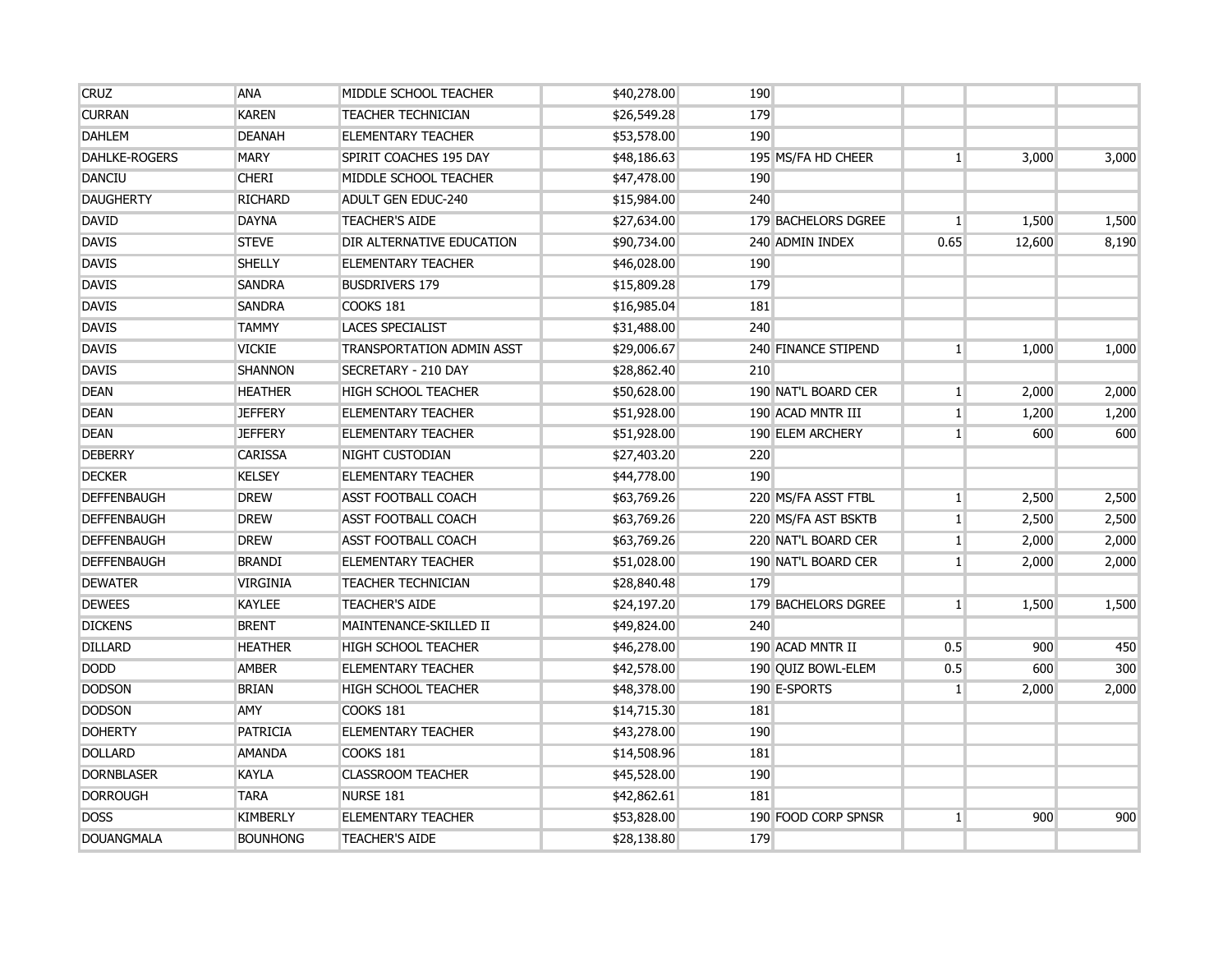| <b>DOUMBOUYA</b> | <b>EVA</b>         | SECRETARY - 210 DAY        | \$31,118.40 |     | 210 BACHELORS DGREE | 1 <sup>1</sup> | 1,500  | 1,500     |
|------------------|--------------------|----------------------------|-------------|-----|---------------------|----------------|--------|-----------|
| <b>DOWNEY</b>    | <b>MELISSA</b>     | <b>TEACHER'S AIDE</b>      | \$22,697.20 | 179 |                     |                |        |           |
| <b>DUFF</b>      | <b>BONNIE</b>      | <b>ELEMENTARY TEACHER</b>  | \$59,028.00 | 190 |                     |                |        |           |
| <b>DUGGAN</b>    | <b>STARLENE</b>    | <b>HIGH SCHOOL TEACHER</b> | \$48,678.00 |     | 190 ACAD MNTR III   | 1 <sup>1</sup> | 1,200  | 1,200     |
| <b>DULINSKY</b>  | <b>MIRELA</b>      | COOKS 181                  | \$14,096.28 | 181 |                     |                |        |           |
| <b>DUNN</b>      | <b>STEPHANIE</b>   | <b>HIGH SCHOOL TEACHER</b> | \$51,028.00 |     | 190 ACAD MNTR I     | $\mathbf{1}$   | 600    | 600       |
| <b>DUNN</b>      | <b>DEENA</b>       | <b>HIGH SCHOOL TEACHER</b> | \$63,228.00 |     | 190 ACAD MNTR I     | 0.5            | 600    | 300       |
| <b>DUNN</b>      | <b>DEENA</b>       | <b>HIGH SCHOOL TEACHER</b> | \$63,228.00 |     | 190 ACAD MNTR I     | 1 <sup>1</sup> | 600    | 600       |
| <b>DUNN</b>      | <b>DEENA</b>       | <b>HIGH SCHOOL TEACHER</b> | \$63,228.00 |     | 190 LEAD TEACHER    | 1 <sup>1</sup> | 2,000  | 2,000     |
| <b>DUNN</b>      | <b>DEENA</b>       | <b>HIGH SCHOOL TEACHER</b> | \$63,228.00 |     | 190 NAT'L BOARD CER | 1 <sup>1</sup> | 2,000  | 2,000     |
| <b>DUNN</b>      | <b>LAUREN</b>      | <b>HIGH SCHOOL TEACHER</b> | \$42,778.00 | 190 |                     |                |        |           |
| <b>DYER</b>      | <b>TOMMY</b>       | NIGHT CUSTODIAN            | \$29,867.20 | 220 |                     |                |        |           |
| <b>DYER</b>      | <b>JOE</b>         | NIGHT CUSTODIAN            | \$30,113.60 | 220 |                     |                |        |           |
| <b>EARNHART</b>  | <b>LINDA</b>       | CLASSROOM TEACHER 210 DAY  | \$69,359.89 |     | 210 CURR COACH K-6  | $\mathbf{1}$   | 5,500  | 5,500     |
| <b>EATON</b>     | TRACI              | <b>ELEMENTARY TEACHER</b>  | \$43,278.00 | 190 |                     |                |        |           |
| <b>EDELEN</b>    | LAURA              | <b>RESOURCE TEACHER</b>    | \$53,858.00 | 190 |                     |                |        |           |
| <b>ELKINS</b>    | <b>LISA</b>        | <b>NURSE 181</b>           | \$41,925.03 | 181 |                     |                |        |           |
| <b>ELLIOTT</b>   | <b>CHRISTOPHER</b> | COACH 220 DAY (JULY 22)    | \$69,111.37 |     | 220 HS ASST TRACK   | 0.666667       | 3,000  | 2,000.001 |
| <b>ELLIOTT</b>   | <b>CHRISTOPHER</b> | COACH 220 DAY (JULY 22)    | \$69,111.37 |     | 220 HS FTBALL COORD | 1 <sup>1</sup> | 5,000  | 5,000     |
| <b>ELLIOTT</b>   | <b>CHRISTOPHER</b> | COACH 220 DAY (JULY 22)    | \$69,111.37 |     | 220 MS/FA HD TRACK  | 1 <sup>1</sup> | 3,000  | 3,000     |
| <b>ELLIOTT</b>   | <b>CHRISTOPHER</b> | COACH 220 DAY (JULY 22)    | \$69,111.37 |     | 220 VBHS ASST FB    | 0.777778       | 4,500  | 3,500.001 |
| <b>ELLIOTT</b>   | <b>GINNY</b>       | <b>CLASSROOM TEACHER</b>   | \$56,728.00 | 190 |                     |                |        |           |
| <b>ELLIOTT</b>   | <b>HILLARY</b>     | <b>ELEMENTARY TEACHER</b>  | \$49,628.00 |     | 190 NAT'L BOARD CER | 1 <sup>1</sup> | 2,000  | 2,000     |
| <b>ELLISON</b>   | <b>SANDRA</b>      | <b>TEACHER'S AIDE</b>      | \$27,279.60 | 179 |                     |                |        |           |
| <b>ESPINOSA</b>  | <b>LUIS</b>        | DAY CUSTODIAN 220          | \$28,688.00 | 220 |                     |                |        |           |
| <b>ETRIS</b>     | <b>RONALD</b>      | <b>BUSDRIVERS 179</b>      | \$12,265.08 | 179 |                     |                |        |           |
| <b>EVANS</b>     | <b>HEATHER</b>     | <b>BUSDRIVERS 179</b>      | \$13,961.98 |     | 179 FA/HS TRAPSHOOT | 1 <sup>1</sup> | 1,200  | 1,200     |
| <b>EVANS</b>     | <b>HEATHER</b>     | <b>RESOURCE TEACHER</b>    | \$47,228.00 |     | 190 FA/HS TRAPSHOOT | $\mathbf{1}$   | 1,200  | 1,200     |
| <b>EVANS</b>     | <b>DAVID</b>       | MS BAND DIRECTOR           | \$66,848.21 |     | 220 MS/FA BAND DIR  | 1 <sup>1</sup> | 4,000  | 4,000     |
| <b>EWING</b>     | <b>LAURA</b>       | <b>RESOURCE TEACHER</b>    | \$45,028.00 | 190 |                     |                |        |           |
| <b>FAGAN</b>     | <b>JOHN</b>        | <b>BUILDING ENGINEER</b>   | \$32,972.80 | 230 |                     |                |        |           |
| <b>FALDON</b>    | <b>GEORGIA</b>     | <b>ELEMENTARY TEACHER</b>  | \$54,878.00 | 190 |                     |                |        |           |
| <b>FANNING</b>   | <b>KENDRA</b>      | <b>SPEECH THERAPIST</b>    | \$71,378.00 |     | 190 SLP CERT        | 1 <sup>1</sup> | 10,000 | 40,000    |
| <b>FARRAR</b>    | <b>SONDRA</b>      | <b>ELEMENTARY TEACHER</b>  | \$59,028.00 | 190 |                     |                |        |           |
| <b>FAUBUS</b>    | <b>DEBORAH</b>     | <b>ADULT ED.SUPEV.-240</b> | \$95,144.00 |     | 240 ADMIN INDEX     | $\mathbf{1}$   | 12,600 | 12,600    |
| <b>FEDDE</b>     | <b>LEAH</b>        | <b>SPEECH THERAPIST</b>    | \$55,528.00 |     | 190 SLP CERT        | 1 <sup>1</sup> | 10,000 | 10,000    |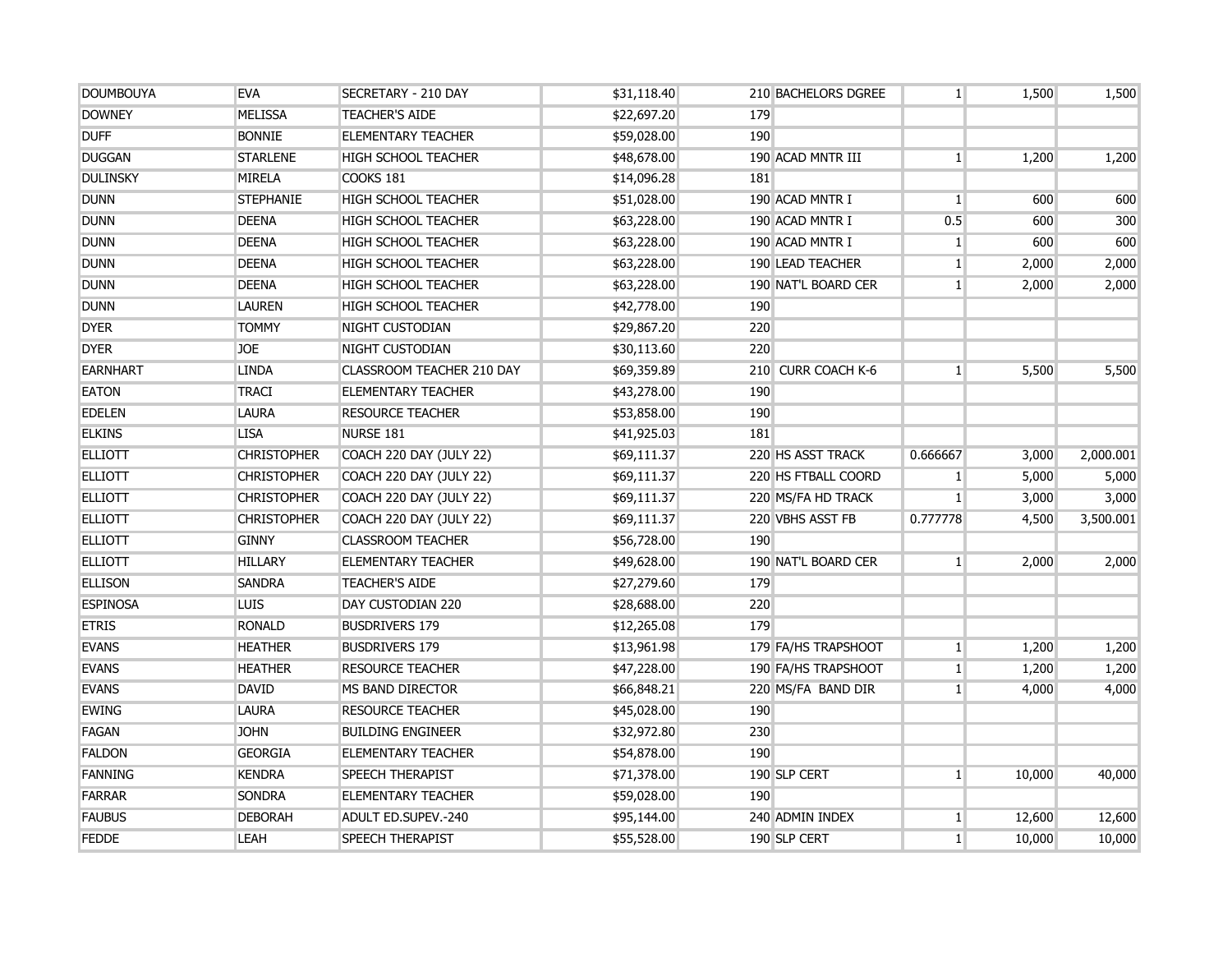| <b>FEENY</b>     | <b>JENNIFER</b>  | VIRTUAL ACADEMY COORD         | \$79,942.00 |            | 210 ADMIN INDEX     | 0.9            | 12,600 | 11,340 |
|------------------|------------------|-------------------------------|-------------|------------|---------------------|----------------|--------|--------|
| <b>FINCHER</b>   | <b>SACHA</b>     | MIDDLE SCHOOL TEACHER         | \$51,928.00 | 190        |                     |                |        |        |
| <b>FINDLEY</b>   | <b>MARISA</b>    | <b>CLASSROOM TEACHER</b>      | \$46,278.00 | 190        |                     |                |        |        |
| <b>FISHER</b>    | <b>JESSICA</b>   | THEATRE 200 DAY               | \$56,366.32 |            | 200 THEATRE         | 1              | 3,600  | 3,600  |
| <b>FLECK</b>     | <b>TELITHA</b>   | SECONDARY COUNS 210           | \$58,620.42 |            | 210 NAT'L BOARD CER | $\mathbf{1}$   | 2,000  | 2,000  |
| <b>FLEMING</b>   | <b>ASHLEY</b>    | NURSE 181                     | \$39,302.34 | 181        |                     |                |        |        |
| <b>FLORES</b>    | <b>DIANE</b>     | <b>COOK-MANAGER</b>           | \$22,612.33 | <b>181</b> |                     |                |        |        |
| <b>FLORES</b>    | <b>JOSE</b>      | DAY CUSTODIAN 220             | \$28,195.20 | 220        |                     |                |        |        |
| <b>FLOYD</b>     | <b>BRIANA</b>    | <b>COOKS 181</b>              | \$14,096.28 | <b>181</b> |                     |                |        |        |
| <b>FONVILLE</b>  | <b>RHONDA</b>    | <b>ELEMENTARY TEACHER</b>     | \$50,428.00 | 190        |                     |                |        |        |
| <b>FOULK</b>     | SONJI            | <b>COOK-MANAGER</b>           | \$25,435.93 | 181        |                     |                |        |        |
| <b>FOWLER</b>    | <b>KYLE</b>      | COACH 220 DAY (JULY 22)       | \$75,242.95 |            | 220 MS/FA HD FOOTBL | 1 <sup>1</sup> | 4,000  | 4,000  |
| <b>FRANKLIN</b>  | <b>DURRELL</b>   | <b>BUSDRIVERS 179</b>         | \$12,658.88 | 179        |                     |                |        |        |
| <b>FRANKLIN</b>  | <b>DEBRA</b>     | <b>BUSDRIVERS 179</b>         | \$13,840.28 | 179        |                     |                |        |        |
| <b>FRAZIER</b>   | <b>ALLISON</b>   | <b>SPEECH THERAPIST</b>       | \$55,028.00 |            | 190 SLP CERT        | $\mathbf{1}$   | 10,000 | 10,000 |
| <b>FREEMAN</b>   | <b>COURTNEY</b>  | <b>ELEMENTARY TEACHER</b>     | \$41,778.00 | 190        |                     |                |        |        |
| <b>FRUITS</b>    | <b>BROOKE</b>    | <b>CLASSROOM TEACHER</b>      | \$48,028.00 | 190        |                     |                |        |        |
| <b>FUDGE</b>     | <b>DANNA</b>     | CLASSROOM TEACHER 210 DAY     | \$76,986.21 |            | 210 MATH COACH      | $\mathbf{1}$   | 5,500  | 5,500  |
| <b>GAGLIANO</b>  | <b>KOEY</b>      | <b>RESOURCE TEACHER</b>       | \$40,778.00 | 190        |                     |                |        |        |
| <b>GAONA</b>     | <b>ANGEL</b>     | <b>TEACHER'S AIDE</b>         | \$23,556.40 | 179        |                     |                |        |        |
| <b>GARDNER</b>   | <b>TAMMY</b>     | <b>HIGH SCHOOL TEACHER</b>    | \$44,778.00 |            | 190 STUDENT COUNCIL | $\mathbf{1}$   | 750    | 750    |
| <b>GARDNER</b>   | <b>MISTI</b>     | <b>ELEMENTARY TEACHER</b>     | \$45,528.00 | 190        |                     |                |        |        |
| <b>GENTRY</b>    | <b>STACY</b>     | <b>SELF CONTAINED TEACHER</b> | \$51,028.00 | 190        |                     |                |        |        |
| <b>GEORGE</b>    | <b>GREGORY</b>   | MIDDLE SCHOOL TEACHER         | \$52,928.00 |            | 190 CHESS MS/FA     | $\mathbf{1}$   | 600    | 600    |
| <b>GILLESPIE</b> | <b>ASHLEIGH</b>  | MIDDLE SCHOOL TEACHER         | \$48,528.00 |            | 190 ACAD MNTR I     | $\mathbf{1}$   | 600    | 600    |
| <b>GILLESPIE</b> | <b>ASHLEIGH</b>  | MIDDLE SCHOOL TEACHER         | \$48,528.00 |            | 190 NHD MS/FA       | $\mathbf{1}$   | 900    | 900    |
| <b>GILMORE</b>   | <b>CHARITY</b>   | <b>TEACHER'S AIDE</b>         | \$26,706.80 | 179        |                     |                |        |        |
| <b>GILSTRAP</b>  | <b>RAMONA</b>    | <b>BUSDRIVERS 179</b>         | \$13,249.58 | 179        |                     |                |        |        |
| <b>GLOVER</b>    | <b>AMANDA</b>    | SECRETARY - 210 DAY           | \$28,862.40 | 210        |                     |                |        |        |
| <b>GOERIG</b>    | <b>REBECCA</b>   | COACH 220 DAY (JULY 22)       | \$70,437.68 |            | 220 MS/FA HD BSKTBL | $\mathbf{1}$   | 4,000  | 4,000  |
| <b>GOLDEN</b>    | <b>AMANDA</b>    | <b>ELEMENTARY TEACHER</b>     | \$41,578.00 |            | 190 OUIZ BOWL-ELEM  | 0.5            | 600    | 300    |
| <b>GOODMAN</b>   | <b>DANA</b>      | <b>BUS DRIVER</b>             | \$13,961.98 | 179        |                     |                |        |        |
| <b>GOODMAN</b>   | <b>DANA</b>      | MIDDLE SCHOOL TEACHER         | \$50,178.00 | 190        |                     |                |        |        |
| <b>GRAHAM</b>    | <b>CHRISTINE</b> | <b>ELEMENTARY TEACHER</b>     | \$55,978.00 |            | 190 MS CHOIR DIR    | $\mathbf{1}$   | 1,000  | 1,000  |
| <b>GRAHAM</b>    | <b>RANDY</b>     | <b>BAND DIRECTOR</b>          | \$72,311.37 |            | 220 BJHS HEAD BAND  | 1 <sup>1</sup> | 3,500  | 3,500  |
| <b>GRAY</b>      | <b>JEANNE</b>    | ELEMENTARY COUN 195           | \$65,661.63 | 195        |                     |                |        |        |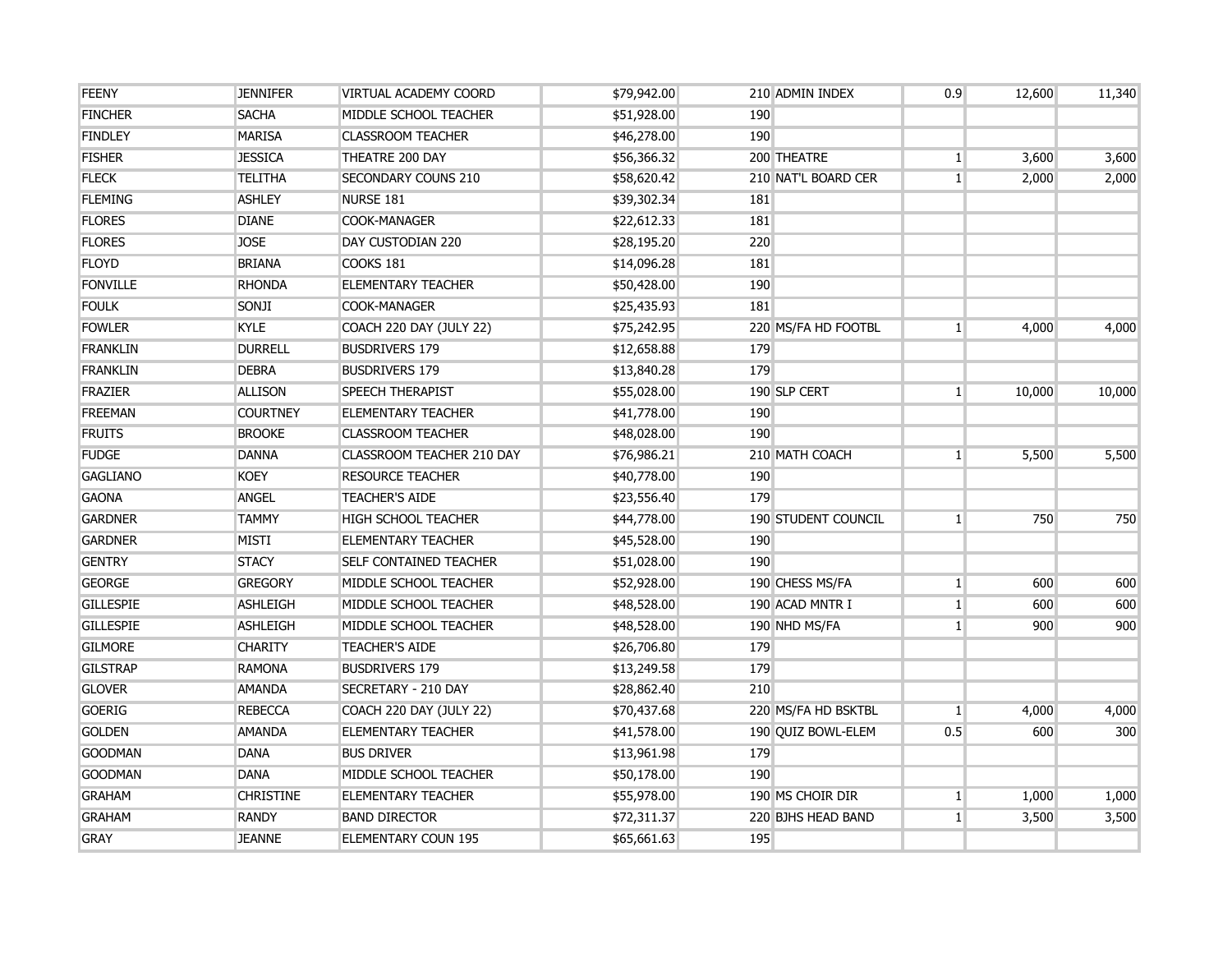| <b>GREEN</b>       | <b>CYNTHIA</b>   | MIDDLE SCHOOL TEACHER           | \$57,778.00 | 190                        |                 |        |        |
|--------------------|------------------|---------------------------------|-------------|----------------------------|-----------------|--------|--------|
| <b>GREGORY</b>     | <b>KRISTI</b>    | <b>ELEMENTARY TEACHER</b>       | \$41,778.00 | 190                        |                 |        |        |
| <b>GREGORY</b>     | <b>ROSEMARY</b>  | <b>TEACHER'S AIDE</b>           | \$26,993.20 | 179                        |                 |        |        |
| <b>GRIFFIN</b>     | <b>DEBBIE</b>    | MEDIA 190 DAYS                  | \$58,828.00 | 190 ACAD MNTR III          | $\mathbf{1}$    | 1,200  | 1,200  |
| <b>GRIFFIN</b>     | <b>DEBBIE</b>    | MEDIA 190 DAYS                  | \$58,828.00 | 190 YEARBK EL/MS/FA        | $\vert 1 \vert$ | 900    | 900    |
| <b>GROMAN</b>      | <b>MARK</b>      | <b>BUSDRIVERS 179</b>           | \$14,234.08 | 179                        |                 |        |        |
| <b>GUARDADO</b>    | <b>JAZMINE</b>   | <b>TEACHER'S AIDE</b>           | \$22,697.20 | 179                        |                 |        |        |
| <b>GUESS</b>       | <b>ANGELA</b>    | <b>ELEMENTARY TEACHER</b>       | \$51,028.00 | 190                        |                 |        |        |
| <b>HAGEN</b>       | <b>LINDA</b>     | <b>HIGH SCHOOL TEACHER</b>      | \$54,228.00 | 190                        |                 |        |        |
| <b>HALEY</b>       | <b>JILL</b>      | <b>READING RECOVERY</b>         | \$55,478.00 | 190 ACAD MNTR III          | 1 <sup>1</sup>  | 1,200  | 1,200  |
| <b>HALEY</b>       | <b>EMILY</b>     | <b>ELEMENTARY TEACHER</b>       | \$40,278.00 | 190                        |                 |        |        |
| <b>HAMILTON</b>    | <b>CARLA</b>     | <b>ELEMENTARY TEACHER</b>       | \$57,628.00 | 190 FOOD CORP SPNSR        | $\mathbf{1}$    | 900    | 900    |
| <b>HAMMOND</b>     | <b>JENNIFER</b>  | <b>HIGH SCHOOL TEACHER</b>      | \$52,678.00 | 190 LEAD TEACHER           | 0.5             | 2,000  | 1,000  |
| <b>HANNA</b>       | <b>MEGHAN</b>    | <b>ELEMENTARY TEACHER</b>       | \$42,028.00 | 190 PARENT INV FAC         | $\mathbf{1}$    | 750    | 750    |
| <b>HARMON</b>      | <b>PATRICIA</b>  | <b>TEACHER'S AIDE</b>           | \$25,056.40 | 179 BACHELORS DGREE        | $\mathbf{1}$    | 1,500  | 1,500  |
| <b>HARRELL</b>     | <b>CHELSEA</b>   | SPIRIT COACHES 195 DAY          | \$48,443.21 | 195 MS/FA HD CHEER         | $\mathbf{1}$    | 3,000  | 3,000  |
| <b>HARRIS</b>      | <b>JAMIA</b>     | <b>HIGH SCHOOL TEACHER</b>      | \$49,578.00 | 190                        |                 |        |        |
| <b>HARRIS</b>      | <b>KATHY</b>     | <b>TEACHER'S AIDE</b>           | \$27,279.60 | 179                        |                 |        |        |
| <b>HATMAN</b>      | <b>JACOUELYN</b> | <b>ELEMENTARY TEACHER</b>       | \$44,278.00 | 190                        |                 |        |        |
| <b>HAYDEN</b>      | <b>TELA</b>      | <b>ELEMENTARY TEACHER</b>       | \$41,278.00 | 190                        |                 |        |        |
| <b>HECKMAN</b>     | <b>MYRON</b>     | <b>JRHS PRINCIPAL</b>           | \$93,254.00 | 240 ADMIN INDEX            | 0.85            | 12,600 | 10,710 |
| <b>HECKMAN</b>     | <b>JANET</b>     | <b>VB STUDY HALL SUPV.-CLAS</b> | \$31,588.40 | <b>185 BACHELORS DGREE</b> | 1 <sup>1</sup>  | 1,500  | 1,500  |
| <b>HEFNER</b>      | <b>ANNA</b>      | <b>HIGH SCHOOL TEACHER</b>      | \$59,228.00 | 190 AP COORD               | $\mathbf{1}$    | 4,000  | 4,000  |
| <b>HEFNER</b>      | <b>ANNA</b>      | <b>HIGH SCHOOL TEACHER</b>      | \$59,228.00 | 190 LEAD TEACHER           | $\mathbf{1}$    | 2,000  | 2,000  |
| <b>HEFNER</b>      | <b>ANNA</b>      | <b>HIGH SCHOOL TEACHER</b>      | \$59,228.00 | 190 NAT'L BOARD CER        | 1 <sup>1</sup>  | 2,000  | 2,000  |
| <b>HELLING</b>     | <b>TABITHA</b>   | MIDDLE SCHOOL TEACHER           | \$48,028.00 | 190                        |                 |        |        |
| <b>HELMER</b>      | <b>DONNA</b>     | <b>SPEECH THERAPIST</b>         | \$64,778.00 | 190 SLP CERT               | $\mathbf{1}$    | 10,000 | 10,000 |
| <b>HENDRICKSON</b> | <b>JESSICA</b>   | <b>TEACHER'S AIDE</b>           | \$24,988.40 | 179                        |                 |        |        |
| <b>HENRY</b>       | <b>WILLIE</b>    | ASST FOOTBALL COACH-COOD        | \$66,551.16 | 240 HS FTBALL COORD        | $\vert 1 \vert$ | 5,000  | 5,000  |
| <b>HENRY</b>       | <b>RACHEL</b>    | MIDDLE SCHOOL TEACHER           | \$45,528.00 | 190                        |                 |        |        |
| <b>HENSLEY</b>     | MICHAEL          | <b>ASST. PRINCIPAL</b>          | \$76,859.00 | 220 ADMIN INDEX            | 0.35            | 12,600 | 4,410  |
| <b>HENSON</b>      | <b>RENEE</b>     | ELEM ASST PRINCIPAL             | \$78,792.00 | 210 ADMIN INDEX            | 0.65            | 12,600 | 8,190  |
| <b>HENSON</b>      | <b>RENEE</b>     | <b>ELEM ASST PRINCIPAL</b>      | \$78,792.00 | 210 NAT'L BOARD CER        | $\mathbf{1}$    | 2,000  | 2,000  |
| <b>HENSON</b>      | <b>KELLY</b>     | <b>RESOURCE TEACHER</b>         | \$59,328.00 | 190 NAT'L BOARD CER        | 1 <sup>1</sup>  | 2,000  | 2,000  |
| <b>HENSON</b>      | <b>TIMOTHY</b>   | <b>BUSDRIVERS 179</b>           | \$14,627.88 | 179                        |                 |        |        |
| <b>HENSON</b>      | <b>TIMOTHY</b>   | <b>GENERAL MECHANIC</b>         | \$27,459.97 | 240                        |                 |        |        |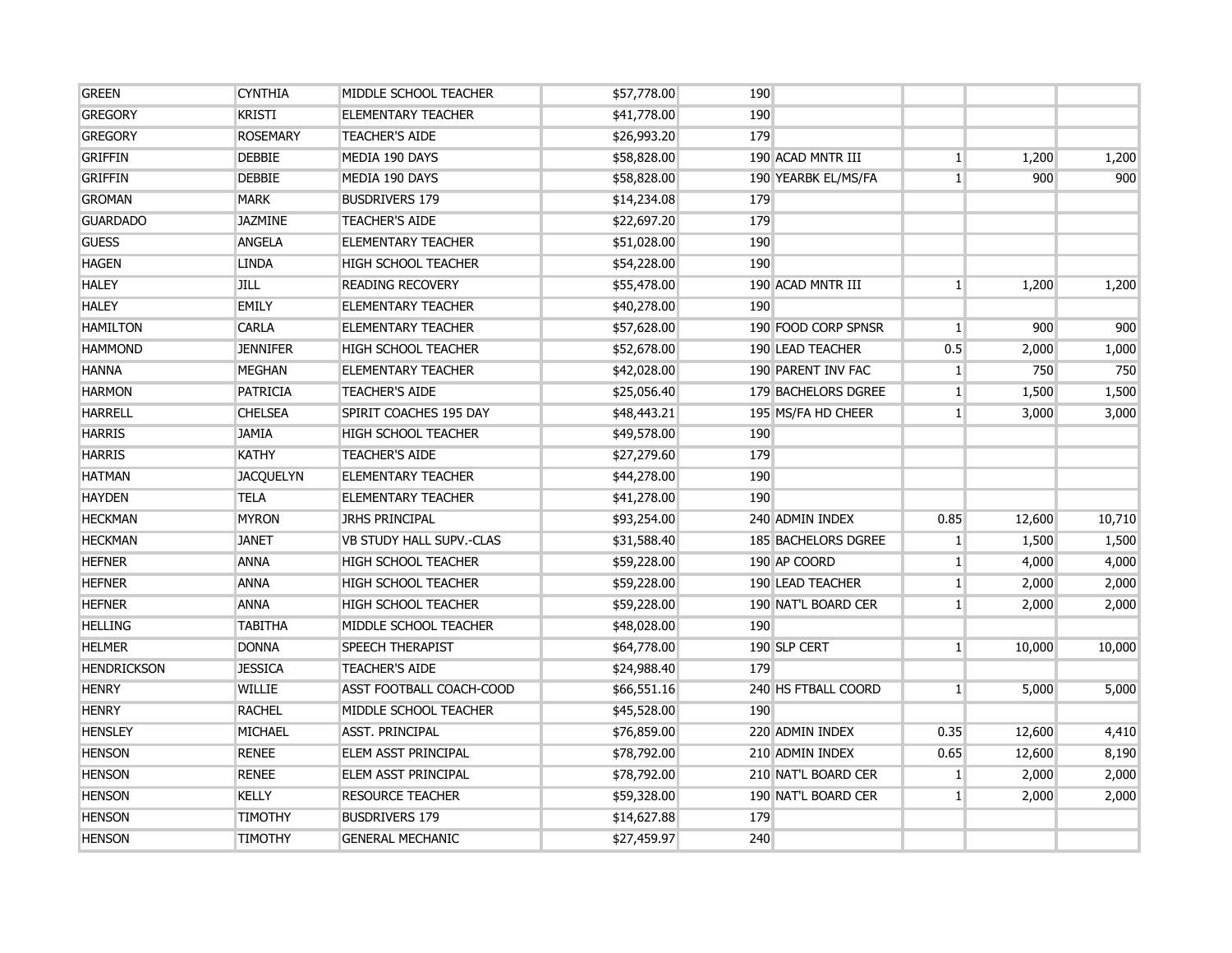| <b>HENSON</b>    | <b>MICHELLE</b>  | COOKS 181                     | \$14,508.96 | 181                 |                 |        |        |
|------------------|------------------|-------------------------------|-------------|---------------------|-----------------|--------|--------|
| <b>HENSON</b>    | <b>KELLY</b>     | <b>RESOURCE TEACHER</b>       | \$59,328.00 | 190 NAT'L BOARD CER | $\mathbf{1}$    | 2,000  | 2,000  |
| <b>HERNANDEZ</b> | <b>BARBARA</b>   | <b>BUSDRIVERS 179</b>         | \$15,809.28 | 179                 |                 |        |        |
| <b>HERNANDEZ</b> | <b>GILBERTO</b>  | <b>TEACHER'S AIDE</b>         | \$26,420.40 | 179                 |                 |        |        |
| <b>HERRLEIN</b>  | <b>MEGHAN</b>    | MIDDLE SCHOOL TEACHER         | \$44,028.00 | 190                 |                 |        |        |
| <b>HESSON</b>    | <b>ALECIA</b>    | <b>BUS DRIVER</b>             | \$13,568.18 | 179                 |                 |        |        |
| <b>HESSON</b>    | <b>ALECIA</b>    | <b>ELEMENTARY TEACHER</b>     | \$42,778.00 | 190                 |                 |        |        |
| <b>HIBBS</b>     | <b>CARRIE</b>    | <b>SPEECH THERAPIST</b>       | \$54,528.00 | 190 SLP CERT        | 1 <sup>1</sup>  | 10,000 | 10,000 |
| <b>HICKS</b>     | <b>SUSAN</b>     | <b>CLASSROOM TEACHER</b>      | \$49,878.00 | 190                 |                 |        |        |
| <b>HICKS</b>     | <b>VICKEY</b>    | DAY CUSTODIAN 220             | \$29,427.20 | 220                 |                 |        |        |
| <b>HILL</b>      | <b>STEPHANIE</b> | <b>HIGH SCHOOL TEACHER</b>    | \$51,028.00 | 190                 |                 |        |        |
| <b>HILLARD</b>   | <b>JAMES</b>     | COACH 220 DAY (JULY 22)       | \$55,690.32 | 220 MS/FA ASST FTBL | 1 <sup>1</sup>  | 2,500  | 2,500  |
| <b>HILLARD</b>   | <b>JAMES</b>     | COACH 220 DAY (JULY 22)       | \$55,690.32 | 220 MS/FA AST BSKTB | 1 <sup>1</sup>  | 2,500  | 2,500  |
| <b>HINES</b>     | <b>ANGELA</b>    | COOK-MANAGER                  | \$24,306.49 | 181                 |                 |        |        |
| <b>HOLLAND</b>   | <b>KARA</b>      | <b>HIGH SCHOOL TEACHER</b>    | \$44,778.00 | 190                 |                 |        |        |
| <b>HOLMAN</b>    | <b>KIMBERLY</b>  | <b>HS ASST PRINCIPAL</b>      | \$83,816.00 | 240 ADMIN INDEX     | 0.4             | 12,600 | 5,040  |
| <b>HONEYMAN</b>  | <b>SHEILA</b>    | <b>HIGH SCHOOL TEACHER</b>    | \$54,228.00 | 190                 |                 |        |        |
| <b>HOUCK</b>     | <b>BRANDI</b>    | <b>TEACHER TECHNICIAN</b>     | \$26,835.68 | 179                 |                 |        |        |
| <b>HOUSE</b>     | <b>AMY</b>       | PRINCIPALS 240 DAY            | \$89,093.00 | 240 ABC COORD       | 0.25            | 10,000 | 2,500  |
| <b>HOUSE</b>     | AMY              | PRINCIPALS 240 DAY            | \$89,093.00 | 240 ADMIN INDEX     | 0.55            | 12,600 | 6,930  |
| <b>HOUSE</b>     | <b>BLAIR</b>     | COACH 220 DAY (JULY 22)       | \$67,232.42 | 220 HS ASST BSKTBLL | $\mathbf{1}$    | 4,500  | 4,500  |
| <b>HOUSE</b>     | <b>SARAH</b>     | MIDDLE SCHOOL TEACHER         | \$50,128.00 | 190                 |                 |        |        |
| <b>HOWARD</b>    | <b>DELONA</b>    | <b>ELEMENTARY TEACHER</b>     | \$52,428.00 | 190 NAT'L BOARD CER | 1 <sup>1</sup>  | 2,000  | 2,000  |
| <b>HOWARD</b>    | <b>VICTORIA</b>  | <b>CLASSROOM TEACHER</b>      | \$42,778.00 | 190                 |                 |        |        |
| <b>HOWARD</b>    | <b>LORI</b>      | COMP LAB/STUDY HALL           | \$26,536.40 | 185                 |                 |        |        |
| <b>HOWELL</b>    | <b>JATONNE</b>   | SECRETARY - 210 DAY           | \$33,386.40 | 210 BACHELORS DGREE | 1 <sup>1</sup>  | 1,500  | 1,500  |
| <b>HUDSON</b>    | <b>JOSIE</b>     | <b>ELEMENTARY TEACHER</b>     | \$48,028.00 | 190                 |                 |        |        |
| <b>HUMPHREY</b>  | <b>ALICE</b>     | ELEM ASST PRINCIPAL           | \$76,792.00 | 210 ADMIN INDEX     | 0.65            | 12,600 | 8,190  |
| <b>HURST</b>     | <b>AMBER</b>     | <b>ELEMENTARY COUN 195</b>    | \$51,632.68 | 195 PARENT INV FAC  | $\vert 1 \vert$ | 750    | 750    |
| <b>HURST</b>     | <b>DUSTI</b>     | MEDIA 200 DAY                 | \$55,884.74 | 200 PARENT INV FAC  | $\mathbf{1}$    | 750    | 750    |
| <b>HURST</b>     | <b>AMBER</b>     | <b>ELEMENTARY COUN 195</b>    | \$51,632.68 | 195 PARENT INV FAC  | 1 <sup>1</sup>  | 750    | 750    |
| <b>HURST</b>     | <b>DUSTI</b>     | MEDIA 200 DAY                 | \$55,884.74 | 200 PARENT INV FAC  | 1 <sup>1</sup>  | 750    | 750    |
| <b>HUTCHINS</b>  | <b>JENNIFER</b>  | SUPERINTENDENT-OFFICE STF     | \$38,385.60 | 240 ASBOA CERT      | 1 <sup>1</sup>  | 600    | 600    |
| <b>IBARRA</b>    | <b>BRITTANY</b>  | <b>SELF CONTAINED TEACHER</b> | \$45,028.00 | 190                 |                 |        |        |
| <b>IOVINELLI</b> | <b>KRISTEN</b>   | SECONDARY COUNS 210           | \$53,636.21 | 210                 |                 |        |        |
| <b>IOVINELLI</b> | <b>KRISTEN</b>   | SECONDARY COUNS 210           | \$53,636.21 | 210                 |                 |        |        |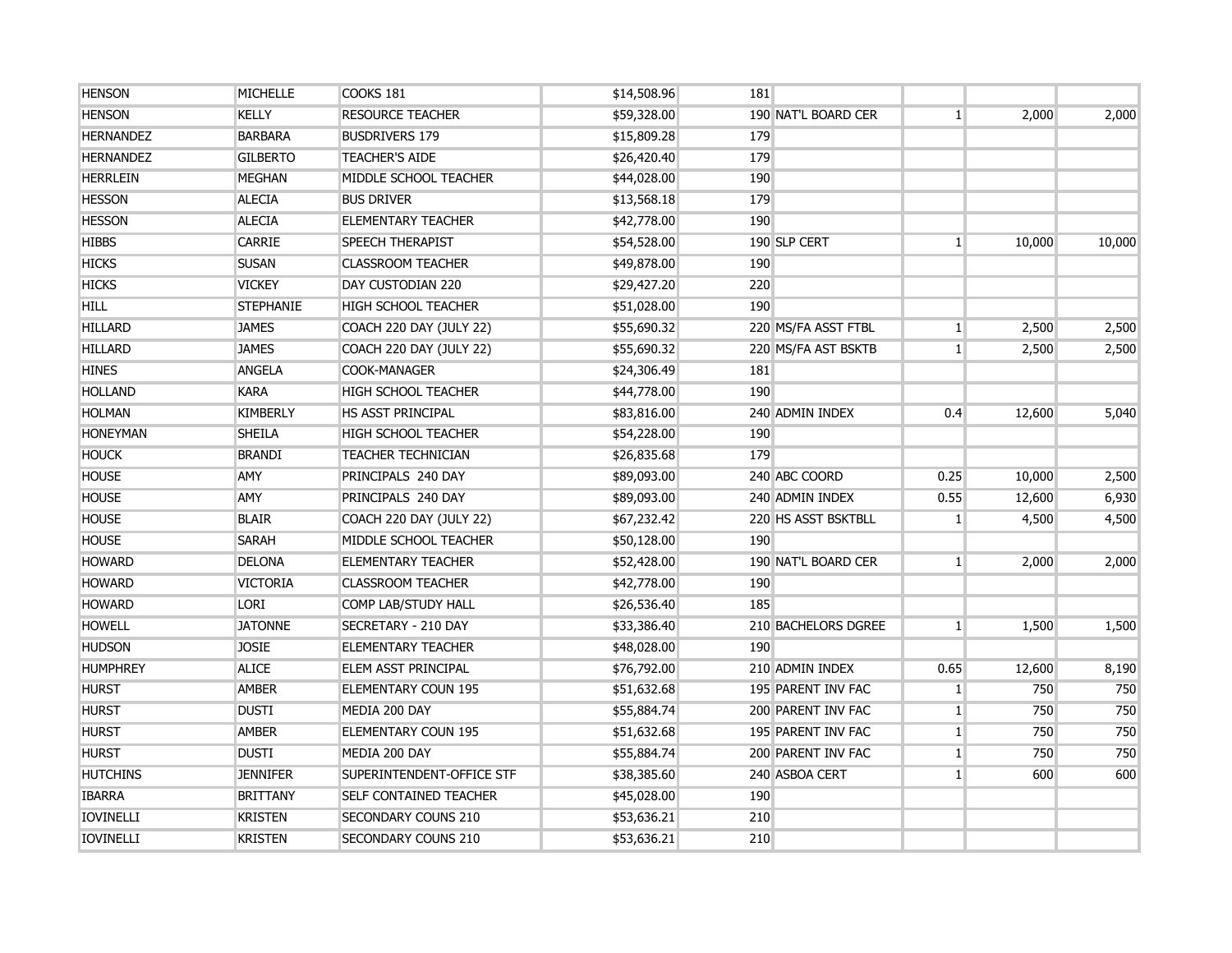| <b>ISADORE</b>        | <b>WILLIE</b>    | <b>HIGH SCHOOL TEACHER</b>       | \$41,778.00  | 190 |                     |                 |       |           |
|-----------------------|------------------|----------------------------------|--------------|-----|---------------------|-----------------|-------|-----------|
| <b>ISADORE</b>        | <b>LYNDA</b>     | <b>TEACHER'S AIDE</b>            | \$22,190.00  | 175 |                     |                 |       |           |
| <b>JACKSON</b>        | <b>KELLIE</b>    | MIDDLE SCHOOL TEACHER            | \$53,328.00  |     | 190 ACAD MNTR II    | $\mathbf{1}$    | 900   | 900       |
| <b>JACKSON</b>        | <b>KELLIE</b>    | MIDDLE SCHOOL TEACHER            | \$53,328.00  |     | 190 NAT'L BOARD CER | $\vert 1 \vert$ | 2,000 | 2,000     |
| <b>JARRETT</b>        | <b>SUSAN</b>     | MIDDLE SCHOOL TEACHER            | \$43,778.00  | 190 |                     |                 |       |           |
| <b>JEFFCOAT</b>       | <b>HAROLD</b>    | SUPERINTENDENT                   | \$229,000.00 |     | 240 CAR ALLOWANCE   | $\mathbf{1}$    | 9,000 | 9,000     |
| <b>JENKINS</b>        | <b>TINA</b>      | <b>ELEMENTARY TEACHER</b>        | \$51,678.00  | 190 |                     |                 |       |           |
| <b>JENKINS</b>        | <b>CINDY</b>     | <b>TEACHER'S AIDE</b>            | \$24,415.60  | 179 |                     |                 |       |           |
| <b>JESTER</b>         | <b>TAMMY</b>     | DAY CUSTODIAN 220                | \$28,688.00  | 220 |                     |                 |       |           |
| <b>JOHNSON</b>        | <b>MATTHEW</b>   | <b>HIGH SCHOOL TEACHER</b>       | \$40,778.00  | 190 |                     |                 |       |           |
| <b>JOHNSON</b>        | <b>CHERYL</b>    | <b>ELEMENTARY TEACHER</b>        | \$59,028.00  | 190 |                     |                 |       |           |
| <b>JOHNSON</b>        | <b>BRIAN</b>     | <b>LEAD LICENSE TECH</b>         | \$61,036.80  | 240 |                     |                 |       |           |
| <b>JOHNSON</b>        | <b>HENRY</b>     | COMPUTER TECHNICIAN              | \$47,462.40  | 240 |                     |                 |       |           |
| <b>JONES</b>          | <b>STEPHANIE</b> | MIDDLE SCHOOL TEACHER            | \$57,378.00  | 190 |                     |                 |       |           |
| <b>JONES</b>          | <b>DARREN</b>    | COACH 220 DAY (JULY 22)          | \$72,379.79  |     | 220 MS/FA HD BSKTBL | 0.875           | 4,000 | 3,500     |
| <b>JONES</b>          | <b>DARREN</b>    | COACH 220 DAY (JULY 22)          | \$72,379.79  |     | 220 RECONFIG SUPP   | $\mathbf{1}$    | 2,500 | 2,500     |
| <b>JONES</b>          | <b>CHELSEA</b>   | <b>ELEMENTARY TEACHER</b>        | \$46,528.00  | 190 |                     |                 |       |           |
| <b>JONES</b>          | <b>SHELBY</b>    | <b>ELEMENTARY TEACHER</b>        | \$41,278.00  | 190 |                     |                 |       |           |
| <b>JONES</b>          | <b>TAYLOR</b>    | MIDDLE SCHOOL TEACHER            | \$46,028.00  | 190 |                     |                 |       |           |
| <b>JONES</b>          | <b>GAYLA</b>     | <b>COOK-MANAGER</b>              | \$25,435.93  | 181 |                     |                 |       |           |
| <b>JONES</b>          | <b>KRISTINA</b>  | <b>HUMAN RESOURCE ASST</b>       | \$35,097.60  | 240 |                     |                 |       |           |
| <b>JORDAN</b>         | <b>ALICIA</b>    | <b>HIGH SCHOOL TEACHER</b>       | \$55,678.00  |     | 190 MS/FA HD DANCE  | 0.75            | 3,000 | 2,250     |
| <b>JUSTICE</b>        | <b>SHELBIE</b>   | MIDDLE SCHOOL TEACHER            | \$41,778.00  | 190 |                     |                 |       |           |
| <b>KAMAN</b>          | <b>ANTHONY</b>   | <b>BUSDRIVERS 179</b>            | \$12,945.28  | 179 |                     |                 |       |           |
| <b>KARNES</b>         | <b>TAYLOR</b>    | MIDDLE SCHOOL TEACHER            | \$41,278.00  | 190 |                     |                 |       |           |
| <b>KASZUBOWSKI</b>    | <b>REBECCA</b>   | <b>E-SCHOOL SMS ADMINISTRATO</b> | \$50,029.48  | 200 |                     |                 |       |           |
| <b>KELLEY</b>         | <b>SUSAN</b>     | <b>ELEMENTARY TEACHER</b>        | \$59,378.00  |     | 190 NAT'L BOARD CER | $\mathbf{1}$    | 2,000 | 2,000     |
| <b>KENDRICK</b>       | <b>ROY</b>       | PROGRAM DIRECTOR                 | \$73,902.40  |     | 240 FINANCE STIPEND | $\mathbf{1}$    | 1,000 | 1,000     |
| <b>KERR</b>           | <b>KIM</b>       | <b>TEACHER TECHNICIAN</b>        | \$30,272.48  | 179 |                     |                 |       |           |
| <b>KHAMPHENGPHETH</b> | <b>CRISTA</b>    | <b>ELEMENTARY TEACHER</b>        | \$40,778.00  | 190 |                     |                 |       |           |
| <b>KHUU</b>           | <b>NA</b>        | <b>RESOURCE TEACHER</b>          | \$53,028.00  | 190 |                     |                 |       |           |
| <b>KING</b>           | <b>SHELLY</b>    | <b>TEACHER'S AIDE</b>            | \$23,556.40  | 179 |                     |                 |       |           |
| <b>KING</b>           | <b>JAMES</b>     | <b>CUSTODIAN 190 DAY</b>         | \$25,414.40  | 190 |                     |                 |       |           |
| <b>KINNEY</b>         | <b>MICHAEL</b>   | COACH 220 DAY (JULY 22)          | \$68,842.95  |     | 220 HS ASST BSKTBLL | 0.777778        | 4,500 | 3,500.001 |
| <b>KINNEY</b>         | MICHAEL          | COACH 220 DAY (JULY 22)          | \$68,842.95  |     | 220 SUPPLEMENT      | $\mathbf{1}$    | 4,000 | 4,000     |
| <b>KINNEY</b>         | <b>MARY</b>      | MIDDLE SCHOOL TEACHER            | \$52,978.00  | 190 |                     |                 |       |           |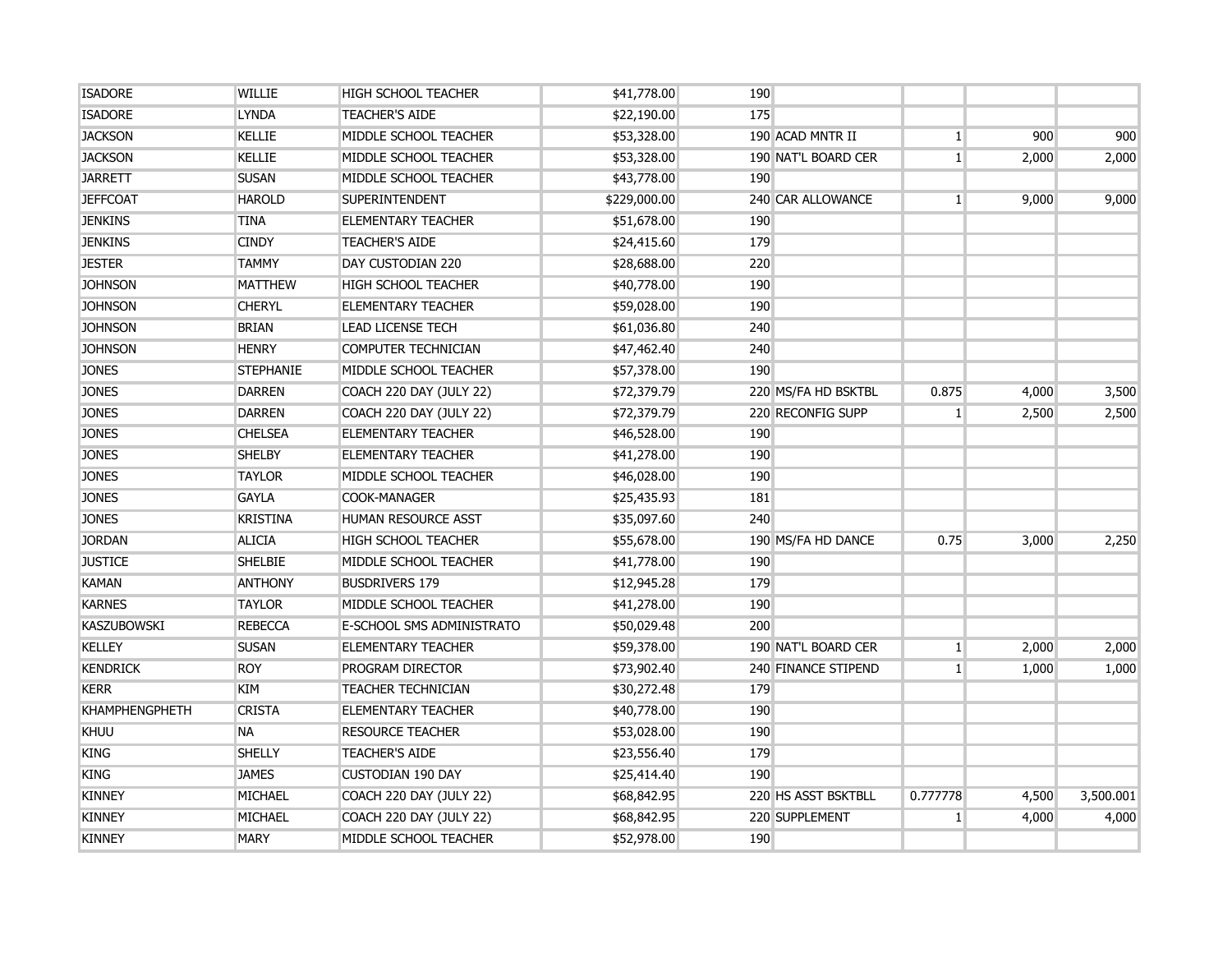| <b>KLOMFAS</b>    | <b>DORIS</b>     | <b>TEACHER'S AIDE</b>         | \$28,138.80 | 179                        |                |       |       |
|-------------------|------------------|-------------------------------|-------------|----------------------------|----------------|-------|-------|
| <b>KLOMFAS</b>    | <b>JEFFREY</b>   | <b>CUSTODIAN 190 DAY</b>      | \$25,840.00 | 190                        |                |       |       |
| <b>KNEELAND</b>   | <b>MICHAEL</b>   | COACH 205 DAY                 | \$57,757.84 | 205 HS ASST TENNIS         | 1 <sup>1</sup> | 1,000 | 2,000 |
| <b>KOCH</b>       | <b>MARCUS</b>    | <b>HIGH SCHOOL TEACHER</b>    | \$44,278.00 | 190                        |                |       |       |
| <b>KOCH</b>       | <b>SARAH</b>     | <b>RESOURCE TEACHER</b>       | \$84,556.00 | 190                        |                |       |       |
| <b>KONZELMAN</b>  | <b>JULIE</b>     | MS BAND DIRECTOR              | \$73,827.16 | 220 MS/FA BAND DIR         | $\mathbf{1}$   | 4,000 | 4,000 |
| <b>KONZELMAN</b>  | <b>JULIE</b>     | MS BAND DIRECTOR              | \$73,827.16 | 220 NAT'L BOARD CER        | 1 <sup>1</sup> | 2,000 | 2,000 |
| <b>KUYKENDALL</b> | <b>ROBIN</b>     | <b>SCH RESOURCE OFFICER</b>   | \$37,734.40 | 220                        |                |       |       |
| <b>KUYKENDALL</b> | <b>KATHARINE</b> | <b>TEACHER'S AIDE</b>         | \$22,697.20 | 179                        |                |       |       |
| <b>LALE</b>       | <b>KRISTY</b>    | SECRETARY 206 DAY             | \$30,290.24 | 206                        |                |       |       |
| <b>LAWLER</b>     | <b>BRANDI</b>    | <b>TEACHER'S AIDE</b>         | \$23,556.40 | 179                        |                |       |       |
| <b>LAWYER</b>     | <b>ELDON</b>     | <b>BUSDRIVERS 179</b>         | \$12,068.18 | 179                        |                |       |       |
| LE                | <b>AMANDA</b>    | <b>ELEMENTARY TEACHER</b>     | \$43,678.00 | 190 FOOD CORP SPNSR        | 1 <sup>1</sup> | 900   | 900   |
| LEE               | <b>RICKEY</b>    | MIDDLE SCHOOL TEACHER         | \$46,528.00 | 190                        |                |       |       |
| LEE               | TASHA            | <b>LEAD CUSTODIAN</b>         | \$29,339.20 | 220                        |                |       |       |
| <b>LEHMAN</b>     | <b>SAMANTHA</b>  | MIDDLE SCHOOL TEACHER         | \$43,878.00 | 190 ACAD MNTR III          | $\mathbf{1}$   | 1,200 | 1,200 |
| <b>LEHMAN</b>     | <b>SAMANTHA</b>  | MIDDLE SCHOOL TEACHER         | \$43,878.00 | 190 YEARBK EL/MS/FA        | 1 <sup>1</sup> | 900   | 900   |
| <b>LEMING</b>     | <b>COURTNEY</b>  | <b>ELEMENTARY TEACHER</b>     | \$42,278.00 | 190                        |                |       |       |
| <b>LEMLEY</b>     | <b>JAMES</b>     | COACH 220 DAY (JULY 1)        | \$71,658.74 | 220 HS ASST CROSSCN        | $\mathbf{1}$   | 3,000 | 3,000 |
| <b>LEMLEY</b>     | <b>JAMES</b>     | COACH 220 DAY (JULY 1)        | \$71,658.74 | 220 HS HEAD TRACK          | $1\vert$       | 5,000 | 5,000 |
| <b>LEMLEY</b>     | <b>JAMES</b>     | COACH 205 DAY                 | \$52,155.21 | 205 MS/FA AST TRACK        | $1\vert$       | 2,000 | 2,000 |
| <b>LEMLEY</b>     | <b>JAMES</b>     | COACH 205 DAY                 | \$52,155.21 | 205 MS/FA HD BSKTBL        | 1 <sup>1</sup> | 4,000 | 4,000 |
| <b>LENSING</b>    | <b>EVAN</b>      | MIDDLE SCHOOL TEACHER         | \$40,278.00 | 190                        |                |       |       |
| <b>LENSING</b>    | <b>JULIE</b>     | <b>CLASSROOM TEACHER</b>      | \$59,028.00 | 190                        |                |       |       |
| <b>LEONARD</b>    | <b>TERESA</b>    | <b>BUSDRIVERS 179</b>         | \$14,627.88 | 179                        |                |       |       |
| <b>LEONARD</b>    | <b>TERESA</b>    | COOKS 181                     | \$15,540.66 | 181                        |                |       |       |
| <b>LEONARD</b>    | LORI             | DAY CUSTODIAN 220             | \$24,512.00 | 200                        |                |       |       |
| <b>LEWIS</b>      | <b>RONALD</b>    | <b>BAND DIRECTOR</b>          | \$70,900.84 | 220 MS/FA BAND DIR         | 1 <sup>1</sup> | 4,000 | 4,000 |
| <b>LIMON</b>      | <b>TIFFANY</b>   | <b>BUS DRIVER</b>             | \$13,765.08 | 179                        |                |       |       |
| <b>LIMON</b>      | <b>TIFFANY</b>   | <b>SELF CONTAINED TEACHER</b> | \$46,028.00 | 190                        |                |       |       |
| <b>LINDSEY</b>    | <b>KENNETH</b>   | <b>ATHLETIC TRAINER</b>       | \$67,126.40 | 220                        |                |       |       |
| <b>LITTLE</b>     | <b>STACEY</b>    | MIDDLE SCHOOL TEACHER         | \$47,678.00 | <b>190 STUDENT COUNCIL</b> | 1 <sup>1</sup> | 750   | 750   |
| <b>LITTLE</b>     | <b>TERESA</b>    | <b>COUNSELOR SEC/AIDE</b>     | \$29,140.80 | 195                        |                |       |       |
| <b>LOCKHART</b>   | <b>JAMES</b>     | <b>ELEMENTARY TEACHER</b>     | \$48,628.00 | 190                        |                |       |       |
| <b>LOFTIS</b>     | <b>HOLLY</b>     | NIGHT CUSTODIAN               | \$25,305.20 | 205                        |                |       |       |
| <b>LOLLEY</b>     | PAIGE            | <b>RESOURCE TEACHER</b>       | \$43,278.00 | 190                        |                |       |       |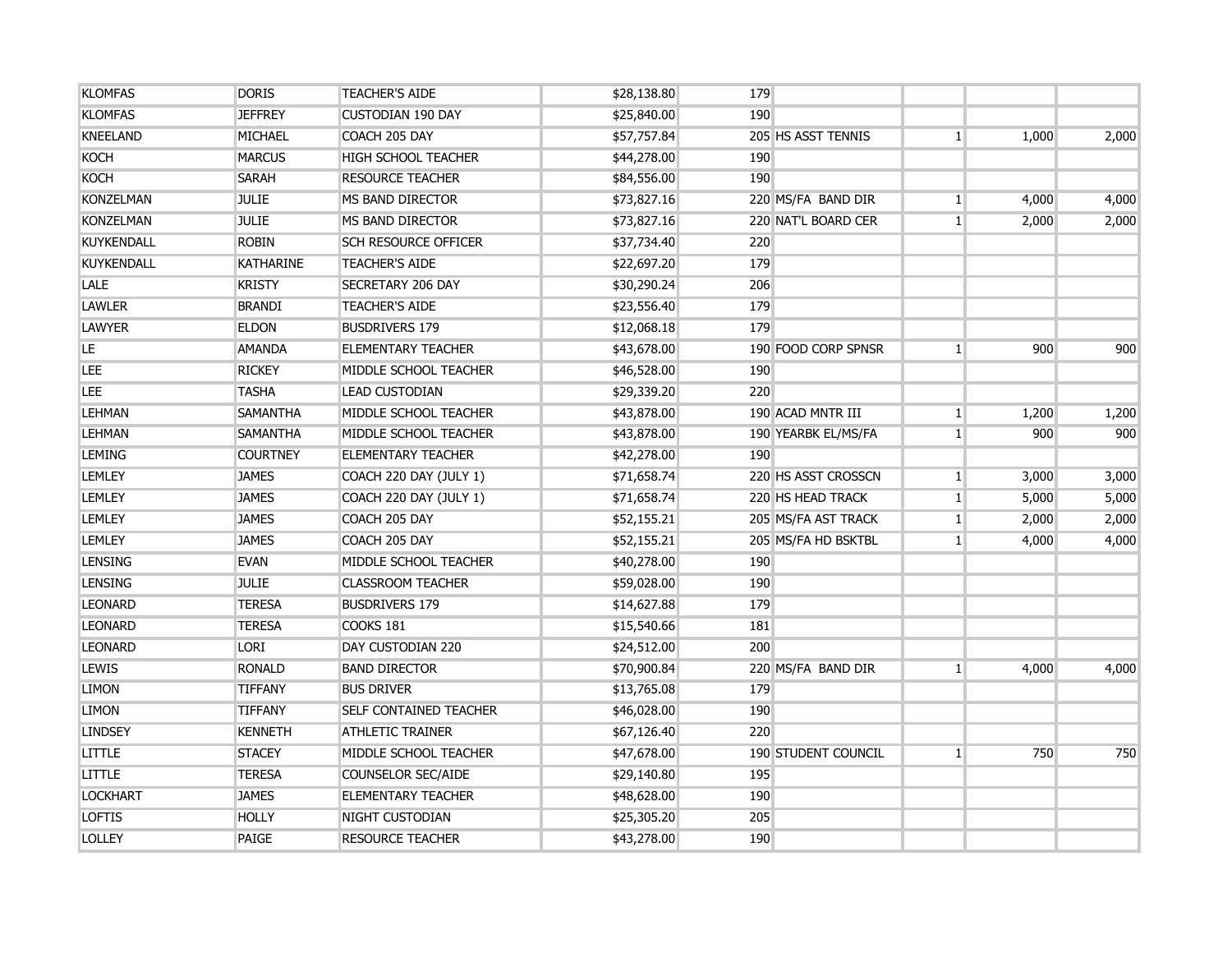| <b>LOPEZ CARDONA</b> | <b>ANA</b>      | DAY CUSTODIAN 220              | \$26,963.20 | 220 |                     |                |        |       |
|----------------------|-----------------|--------------------------------|-------------|-----|---------------------|----------------|--------|-------|
| <b>LOVELADY</b>      | <b>CHARLEY</b>  | <b>CLASSROOM TEACHER</b>       | \$47,028.00 | 190 |                     |                |        |       |
| <b>LOWREY</b>        | MICHAEL         | COACH 220 DAY (JULY 22)        | \$71,990.32 |     | 220 MS/FA AST BSKTB | 1 <sup>1</sup> | 2,500  | 2,500 |
| <b>LOWREY</b>        | MICHAEL         | COACH 220 DAY (JULY 22)        | \$71,990.32 |     | 220 VBHS ASST FB    | 1              | 4,500  | 4,500 |
| LOYD                 | <b>SUSAN</b>    | ELEM ASST PRINCIPAL            | \$76,272.00 |     | 210 ADMIN INDEX     | 0.45           | 12,600 | 5,670 |
| LOYD                 | <b>SUSAN</b>    | ELEM ASST PRINCIPAL            | \$76,272.00 |     | 210 NAT'L BOARD CER | $\mathbf{1}$   | 2,000  | 2,000 |
| LOYD                 | <b>RANDELL</b>  | <b>ACTIVITIES DIRECTOR</b>     | \$97,375.00 |     | 220 ADMIN INDEX     | 0.7            | 12,600 | 8,820 |
| <b>LOYD</b>          | <b>DAVID</b>    | COACH 220 DAY (JULY 1)         | \$81,842.95 |     | 220 ATHLETIC COORD  | $\mathbf{1}$   | 5,000  | 5,000 |
| <b>LOYD</b>          | <b>DAVID</b>    | COACH 220 DAY (JULY 1)         | \$81,842.95 |     | 220 HEAD BASEBALL   | 1.12           | 5,000  | 5,600 |
| LOYD                 | <b>BROOKLYN</b> | <b>ELEMENTARY TEACHER</b>      | \$41,278.00 | 190 |                     |                |        |       |
| LOYD                 | <b>RANDELL</b>  | <b>ACTIVITIES DIRECTOR</b>     | \$97,375.00 |     | 220 ADMIN INDEX     | 0.7            | 12,600 | 8,820 |
| <b>LYLE</b>          | <b>ALIA</b>     | <b>TEACHER'S AIDE</b>          | \$25,056.40 |     | 179 BACHELORS DGREE | 1 <sup>1</sup> | 1,500  | 1,500 |
| <b>LYONS</b>         | <b>COURTNEY</b> | <b>ELEMENTARY TEACHER</b>      | \$42,378.00 |     | 190 QUIZ BOWL-ELEM  | 1 <sup>1</sup> | 600    | 600   |
| <b>MABRY</b>         | <b>JODIE</b>    | <b>CLASSROOM TEACHER</b>       | \$48,378.00 |     | 190 NAT'L BOARD CER | 1 <sup>1</sup> | 2,000  | 2,000 |
| <b>MABRY</b>         | <b>BRYANT</b>   | <b>BUSDRIVERS 179</b>          | \$14,158.88 |     | 179 BACHELORS DGREE | $\mathbf{1}$   | 1,500  | 1,500 |
| <b>MACALL</b>        | MARIA           | NIGHT CUSTODIAN                | \$28,142.40 | 220 |                     |                |        |       |
| <b>MACKIN</b>        | <b>MARK</b>     | <b>ELEMENTARY TEACHER</b>      | \$51,028.00 | 190 |                     |                |        |       |
| MALLQUI              | <b>CESAR</b>    | <b>CUSTODIAN 190 DAY</b>       | \$27,329.60 | 190 |                     |                |        |       |
| <b>MANNIS</b>        | PAULA           | ASST SPED SUPERVISOR .         | \$82,601.00 |     | 240 ADMIN INDEX     | 0.6            | 12,600 | 7,560 |
| <b>MARION</b>        | <b>SAMANTHA</b> | <b>ELEMENTARY TEACHER</b>      | \$40,278.00 | 190 |                     |                |        |       |
| <b>MARION</b>        | <b>TRACY</b>    | <b>EARLY CHILDHOOD TEACHER</b> | \$56,928.00 | 190 |                     |                |        |       |
| <b>MARR</b>          | <b>TAMMY</b>    | <b>ELEMENTARY TEACHER</b>      | \$43,778.00 | 190 |                     |                |        |       |
| <b>MARSHELL</b>      | <b>KRISSENA</b> | <b>ASST DIRECTOR ALE</b>       | \$89,304.00 |     | 240 ADMIN INDEX     | 0.7            | 12,600 | 8,820 |
| <b>MARTIN</b>        | <b>CAROLYN</b>  | VOC BUSINESS/OFC ED 190        | \$51,228.00 | 190 |                     |                |        |       |
| <b>MARTIN</b>        | <b>AMY</b>      | <b>ELEMENTARY TEACHER</b>      | \$48,028.00 | 190 |                     |                |        |       |
| <b>MARTINEZ</b>      | <b>JAURDAN</b>  | <b>ELEMENTARY TEACHER</b>      | \$41,778.00 | 190 |                     |                |        |       |
| <b>MARVIN</b>        | <b>SHERRI</b>   | NURSE 181                      | \$41,925.03 | 181 |                     |                |        |       |
| <b>MASLAKOV</b>      | <b>RACHEL</b>   | <b>ELEMENTARY TEACHER</b>      | \$44,578.00 |     | 190 QUIZ BOWL-ELEM  | 0.5            | 600    | 300   |
| <b>MATTOX</b>        | <b>MICHELLE</b> | <b>ELEMENTARY TEACHER</b>      | \$43,078.00 |     | 190 QUIZ BOWL-ELEM  | 0.5            | 600    | 300   |
| <b>MAY</b>           | <b>BROCK</b>    | COACH 220 DAY (JULY 22)        | \$52,874.53 |     | 220 VBHS ASST FB    | $\mathbf{1}$   | 4,500  | 4,500 |
| <b>MAYS</b>          | <b>PATRICK</b>  | PROGRAM DIRECTOR               | \$76,709.60 |     | 240 ADD RESPONSBLTY | 1 <sup>1</sup> | 2,500  | 2,500 |
| <b>MAYS</b>          | <b>PATRICK</b>  | PROGRAM DIRECTOR               | \$76,709.60 |     | 240 FINANCE STIPEND | $\mathbf{1}$   | 1,000  | 1,000 |
| <b>MCAFEE</b>        | <b>DENISE</b>   | <b>COOKS 181</b>               | \$14,096.28 | 181 |                     |                |        |       |
| <b>MCBRAYER</b>      | <b>TERI</b>     | PURCH DIR/FIXED ASSET MGR      | \$50,176.80 |     | 240 ASBOA CERT      | $\mathbf{1}$   | 600    | 600   |
| <b>MCBRAYER</b>      | <b>TERI</b>     | PURCH DIR/FIXED ASSET MGR      | \$50,176.80 |     | 240 BACHELORS DGREE | 1 <sup>1</sup> | 1,500  | 1,500 |
| <b>MCBRIDE</b>       | <b>CRAIG</b>    | <b>BUS AIDES 179</b>           | \$10,052.64 | 179 |                     |                |        |       |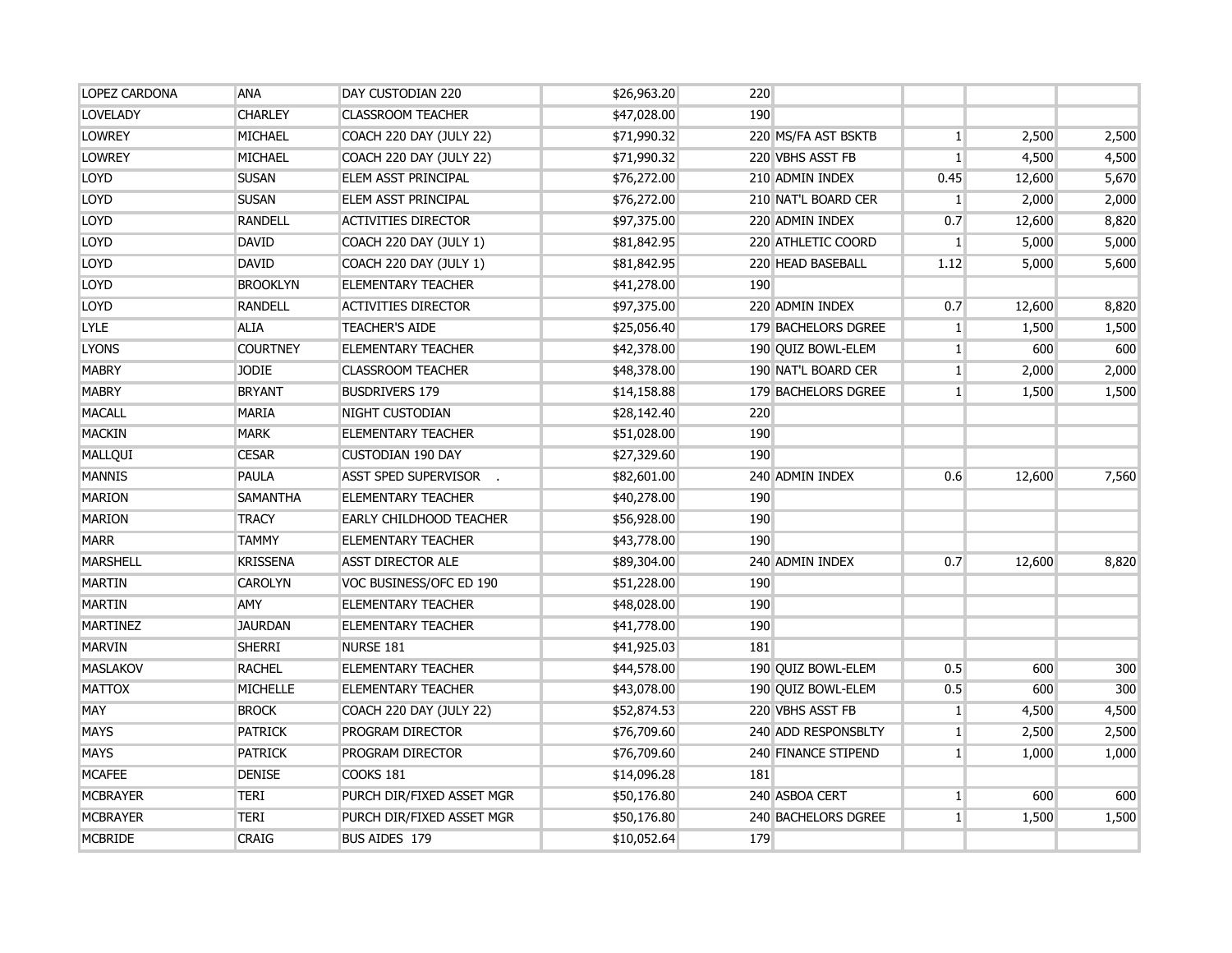| <b>MCBRIDE</b>    | <b>CRAIG</b>    | <b>ELEMENTARY TEACHER</b>        | \$52,978.00 | 190 |                            |                |        |       |
|-------------------|-----------------|----------------------------------|-------------|-----|----------------------------|----------------|--------|-------|
| <b>MCBRIDE</b>    | <b>COLEEN</b>   | <b>BUSDRIVERS 179</b>            | \$15,809.28 | 179 |                            |                |        |       |
| <b>MCBRIDE</b>    | <b>COLEEN</b>   | <b>TEACHER'S AIDE 7 HOURS</b>    | \$24,626.82 | 179 |                            |                |        |       |
| <b>MCCABE</b>     | <b>AIMEE</b>    | <b>ELEM ASST PRINCIPAL</b>       | \$72,382.00 |     | 210 ADMIN INDEX            | 0.3            | 12,600 | 3,780 |
| <b>MCCABE</b>     | <b>MARK</b>     | <b>ELEMENTARY TEACHER</b>        | \$57,428.00 |     | 190 NAT'L BOARD CER        | 1 <sup>1</sup> | 2,000  | 2,000 |
| <b>MCCARTNEY</b>  | <b>YVONNA</b>   | <b>LEAD CUSTODIAN</b>            | \$30,571.20 | 220 |                            |                |        |       |
| <b>MCCLAREN</b>   | JILL            | <b>RESOURCE TEACHER</b>          | \$53,778.00 |     | 190 PARENT INV FAC         | 1 <sup>1</sup> | 750    | 750   |
| <b>MCCLAREN</b>   | <b>SARA</b>     | <b>TEACHER TECHNICIAN</b>        | \$29,986.08 | 179 |                            |                |        |       |
| <b>MCCLAREN</b>   | <b>JILL</b>     | <b>RESOURCE TEACHER</b>          | \$53,778.00 |     | 190 PARENT INV FAC         | 1 <sup>1</sup> | 750    | 750   |
| <b>MCCLURE</b>    | <b>CARROLL</b>  | <b>BUSDRIVERS 179</b>            | \$15,809.28 | 179 |                            |                |        |       |
| <b>MCCORMICK</b>  | <b>KIMBERLY</b> | MIDDLE SCH COUN 205              | \$54,685.47 |     | 205 HONOR CLUB MS          | 1 <sup>1</sup> | 600    | 600   |
| <b>MCCUTCHEN</b>  | <b>MARY</b>     | PRINCIPAL                        | \$89,853.00 |     | 240 ADMIN INDEX            | 0.65           | 12,600 | 8,190 |
| <b>MCCUTCHEN</b>  | <b>MARY</b>     | PRINCIPAL                        | \$89,853.00 |     | 240 NAT'L BOARD CER        | 1 <sup>1</sup> | 2,000  | 2,000 |
| <b>MCCUTCHEN</b>  | <b>TIMOTHY</b>  | <b>HS ASST PRINCIPAL</b>         | \$88,996.00 |     | 240 ADMIN INDEX            | 0.7            | 12,600 | 8,820 |
| <b>MCCUTCHEN</b>  | <b>TIMOTHY</b>  | <b>HS ASST PRINCIPAL</b>         | \$88,996.00 |     | 240 SUPPLEMENT             | $\mathbf{1}$   | 1,400  | 1,400 |
| <b>MCDANIEL</b>   | <b>EMILY</b>    | MIDDLE SCHOOL TEACHER            | \$48,278.00 | 190 |                            |                |        |       |
| <b>MCGEE</b>      | <b>MEGAN</b>    | <b>ELEMENTARY TEACHER</b>        | \$40,278.00 | 190 |                            |                |        |       |
| <b>MCGHEE</b>     | <b>CARA</b>     | SECONDARY COUNS 210              | \$56,012.53 | 210 |                            |                |        |       |
| <b>MCGRATH</b>    | <b>DERENDA</b>  | <b>COOK-MANAGER</b>              | \$25,435.93 | 181 |                            |                |        |       |
| <b>MCKEOWN</b>    | <b>SHANNON</b>  | <b>CLASSROOM TEACHER</b>         | \$48,028.00 | 190 |                            |                |        |       |
| <b>MCKNIGHT</b>   | <b>MICHAEL</b>  | COACH 205 DAY                    | \$59,599.95 |     | 205 MS/FA AST TRACK        | 1 <sup>1</sup> | 2,000  | 2,000 |
| <b>MCKNIGHT</b>   | <b>MICHAEL</b>  | COACH 205 DAY                    | \$59,599.95 |     | 205 MS/FA HD BSKTBL        | 1 <sup>1</sup> | 4,000  | 4,000 |
| <b>MCKOWN</b>     | <b>AUSTIN</b>   | <b>HIGH SCHOOL TEACHER</b>       | \$41,278.00 | 190 |                            |                |        |       |
| <b>MCLAUGHLIN</b> | <b>KENNETH</b>  | <b>BUSDRIVERS 179</b>            | \$13,052.68 | 179 |                            |                |        |       |
| <b>MCLEAN</b>     | <b>JOSEPH</b>   | CLASSROOM TEACHER 210 DAY        | \$63,723.05 |     | 210 STEM COORDI            | 1 <sup>1</sup> | 5,500  | 5,500 |
| <b>MCMURRAY</b>   | <b>TEDDY</b>    | <b>HIGH SCHOOL TEACHER</b>       | \$65,878.00 |     | 190 ACAD MNTR IV           | $\mathbf{1}$   | 1,600  | 1,600 |
| <b>MCMURRAY</b>   | <b>TEDDY</b>    | <b>HIGH SCHOOL TEACHER</b>       | \$65,878.00 |     | 190 LEAD TEACHER           | $\mathbf{1}$   | 2,000  | 2,000 |
| <b>MCMURRAY</b>   | <b>TEDDY</b>    | <b>HIGH SCHOOL TEACHER</b>       | \$65,878.00 |     | <b>190 STUDENT COUNCIL</b> | $\mathbf{1}$   | 750    | 750   |
| <b>MCNATT</b>     | <b>BARNEY</b>   | <b>GENERAL MAINTENANCE 220 D</b> | \$31,169.60 | 220 |                            |                |        |       |
| <b>MCROBERTS</b>  | <b>DUSTIN</b>   | <b>PROGRAM DIRECTOR</b>          | \$70,408.80 |     | 240 BACHELORS DGREE        | $\mathbf{1}$   | 1,500  | 1,500 |
| <b>MEDINA</b>     | ERIN            | <b>ELEMENTARY TEACHER</b>        | \$45,178.00 |     | 190 YEARBK EL/MS/FA        | 1 <sup>1</sup> | 900    | 900   |
| <b>MELTON</b>     | <b>DARLA</b>    | <b>ADULT ED CERT TEACHER</b>     | \$59,481.60 | 240 |                            |                |        |       |
| <b>MENDEZ</b>     | <b>KRISTIE</b>  | <b>ELEMENTARY TEACHER</b>        | \$55,578.00 |     | 190 NAT'L BOARD CER        | 1 <sup>1</sup> | 2,000  | 2,000 |
| <b>MIDDLETON</b>  | <b>KATHY</b>    | MIDDLE SCHOOL TEACHER            | \$58,028.00 |     | 190 MS/FA CHOIR DIR        | 1 <sup>1</sup> | 2,500  | 2,500 |
| MILLARD           | <b>SANDRA</b>   | <b>ELEMENTARY COUN 195</b>       | \$55,140.58 |     | 195 NAT'L BOARD CER        | 1              | 2,000  | 2,000 |
| MILLER            | <b>LORI</b>     | <b>ELEMENTARY TEACHER</b>        | \$57,778.00 | 190 |                            |                |        |       |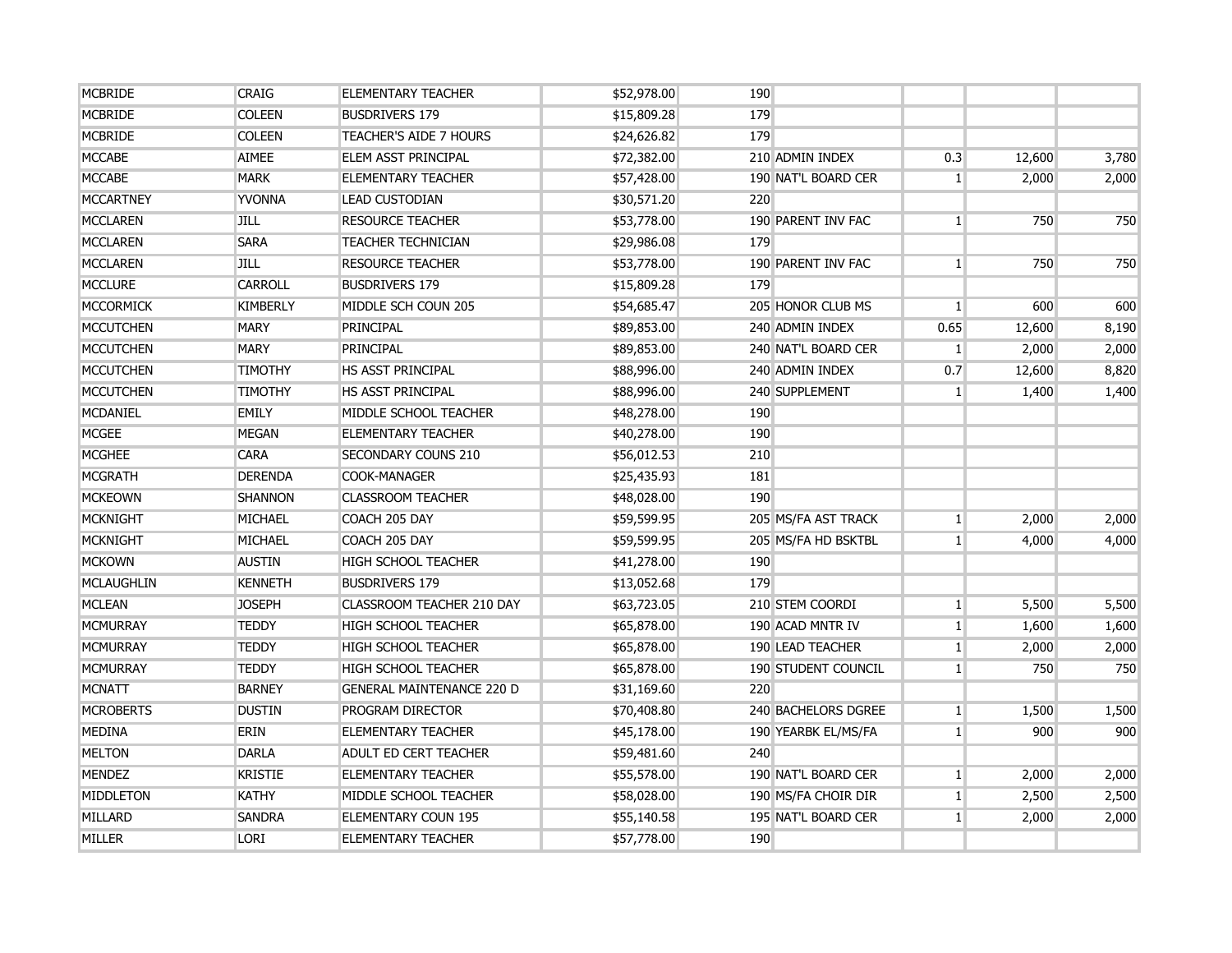| <b>MILTON</b>         | <b>LAUREN</b>   | <b>RESOURCE TEACHER</b>        | \$43,778.00 | 190 |                     |                |        |        |
|-----------------------|-----------------|--------------------------------|-------------|-----|---------------------|----------------|--------|--------|
| <b>MILTON</b>         | <b>ERIC</b>     | COACH 220 DAY (JULY 22)        | \$58,532.42 |     | 220 MS/FA ASST FTBL | $\mathbf{1}$   | 2,500  | 2,500  |
| <b>MILTON</b>         | <b>ERIC</b>     | COACH 220 DAY (JULY 22)        | \$58,532.42 |     | 220 MS/FA AST TRACK | $\mathbf{1}$   | 2,000  | 2,000  |
| <b>MILTON</b>         | <b>ERIC</b>     | COACH 220 DAY (JULY 22)        | \$58,532.42 |     | 220 VBHS ASST FB    | $\mathbf{1}$   | 4,500  | 4,500  |
| <b>MILTON</b>         | <b>LAUREN</b>   | <b>RESOURCE TEACHER</b>        | \$43,778.00 | 190 |                     |                |        |        |
| <b>MING</b>           | <b>AMANDA</b>   | <b>ELEMENTARY COUN 195</b>     | \$56,270.84 | 195 |                     |                |        |        |
| <b>MIRANDA</b>        | <b>ANGELA</b>   | 220 DAY ADMIN ASST             | \$33,404.80 | 220 |                     |                |        |        |
| <b>MITCHELL</b>       | <b>LONNIE</b>   | <b>JRHS PRINCIPAL</b>          | \$91,364.00 |     | 240 ADMIN INDEX     | 0.7            | 12,600 | 8,820  |
| <b>MIXON</b>          | <b>HALEY</b>    | <b>ELEMENTARY TEACHER</b>      | \$40,278.00 | 190 |                     |                |        |        |
| <b>MIZE</b>           | <b>JOYCE</b>    | COOKS 181                      | \$29,843.28 | 181 |                     |                |        |        |
| <b>MOAD</b>           | <b>ASHLEY</b>   | <b>SPEECH THERAPIST</b>        | \$62,378.00 |     | 190 SLP CERT        | $\mathbf{1}$   | 10,000 | 10,000 |
| <b>MOHR ROBERTSON</b> | <b>KAREN</b>    | <b>HIGH SCHOOL TEACHER</b>     | \$47,528.00 |     | 190 ACAD MNTR I     | $\mathbf{1}$   | 600    | 600    |
| <b>MONGOLD</b>        | <b>LUTHER</b>   | MAINTENANCE-SKILLED I          | \$42,950.40 | 240 |                     |                |        |        |
| <b>MONTGOMERY</b>     | <b>LISA</b>     | COACH 205 DAY                  | \$68,339.42 |     | 205 MS/FA HD TRACK  | $\mathbf{1}$   | 3,000  | 3,000  |
| <b>MONTGOMERY</b>     | <b>LISA</b>     | COACH 205 DAY                  | \$68,339.42 |     | 205 MS/FA HD VLLYBL | $\mathbf{1}$   | 3,000  | 3,000  |
| <b>MONTGOMERY</b>     | <b>TERESA</b>   | MIDDLE SCHOOL TEACHER          | \$46,378.00 | 190 |                     |                |        |        |
| <b>MONTGOMERY</b>     | <b>RAYE</b>     | COOKS 181                      | \$15,747.00 | 181 |                     |                |        |        |
| <b>MOOMEY</b>         | <b>TIFFANY</b>  | <b>BUS DRIVER</b>              | \$13,568.18 | 179 |                     |                |        |        |
| <b>MOOMEY</b>         | <b>TIFFANY</b>  | <b>ELEMENTARY TEACHER</b>      | \$44,778.00 | 190 |                     |                |        |        |
| <b>MOORE</b>          | <b>COURTNEY</b> | COACH 205 DAY                  | \$51,076.26 |     | 205 HS ASST VLLYBLL | $\mathbf{1}$   | 3,000  | 3,000  |
| <b>MOORE</b>          | <b>COURTNEY</b> | COACH 205 DAY                  | \$51,076.26 |     | 205 MS/FA HD VLLYBL | 1 <sup>1</sup> | 3,000  | 3,000  |
| <b>MOORE</b>          | <b>JASON</b>    | PRINCIPALS 240 DAY             | \$91,633.00 |     | 240 ADMIN INDEX     | 0.95           | 12,600 | 11,970 |
| <b>MOORE</b>          | <b>JAMIE</b>    | <b>EARLY CHILDHOOD TEACHER</b> | \$40,278.00 | 190 |                     |                |        |        |
| <b>MOORE</b>          | <b>BRIDGET</b>  | COOKS 181                      | \$14,302.62 | 181 |                     |                |        |        |
| <b>MOORE</b>          | <b>STACEY</b>   | CLASSROOM TEACHER 210 DAY      | \$69,194.11 |     | 210 INTERVENTIONIST | $\mathbf{1}$   | 5,500  | 5,500  |
| <b>MOOSE</b>          | <b>LISA</b>     | CLASSROOM TEACHER 210 DAY      | \$70,199.37 |     | 210 LITERACY COACH  | $\mathbf{1}$   | 5,500  | 5,500  |
| <b>MOOSE</b>          | <b>LISA</b>     | CLASSROOM TEACHER 210 DAY      | \$70,199.37 |     | 210 NAT'L BOARD CER | $\mathbf{1}$   | 2,000  | 2,000  |
| <b>MOREY</b>          | KAMI            | <b>RESOURCE TEACHER</b>        | \$42,778.00 | 190 |                     |                |        |        |
| <b>MORGAN</b>         | <b>JOHNNA</b>   | PSYCOLOGICAL EXAMINER          | \$56,786.21 | 210 |                     |                |        |        |
| <b>MORGAN</b>         | <b>EMILY</b>    | SECRETARY - 210 DAY            | \$32,882.40 |     | 210 BACHELORS DGREE | $\mathbf{1}$   | 1,500  | 1,500  |
| <b>MORRIS</b>         | <b>TYLER</b>    | CHORAL/BAND DIRECTOR           | \$50,655.21 |     | 205 DIR CHORAL ACTV | 1              | 4,500  | 4,500  |
| <b>MORRISON</b>       | <b>RACHEL</b>   | MIDDLE SCH COUN 205            | \$49,122.32 | 205 |                     |                |        |        |
| <b>MOSBY</b>          | <b>BRANDY</b>   | 210 DAY COACH                  | \$64,544.11 |     | 210 HD TENNIS-BOYS  | $\mathbf{1}$   | 2,000  | 2,000  |
| <b>MOSBY</b>          | <b>BRANDY</b>   | 210 DAY COACH                  | \$64,544.11 |     | 210 HEAD TENNIS-GRL | $\mathbf{1}$   | 2,000  | 2,000  |
| <b>MUCK</b>           | <b>TERESA</b>   | SUPERINTENDENT-OFFICE STF      | \$49,598.40 |     | 240 ASBOA CERT      | $\vert$ 1      | 600    | 600    |
| <b>MULLENS</b>        | <b>SHANE</b>    | <b>HIGH SCHOOL TEACHER</b>     | \$59,028.00 |     | 190 ACAD MNTR II    | 0.5            | 900    | 450    |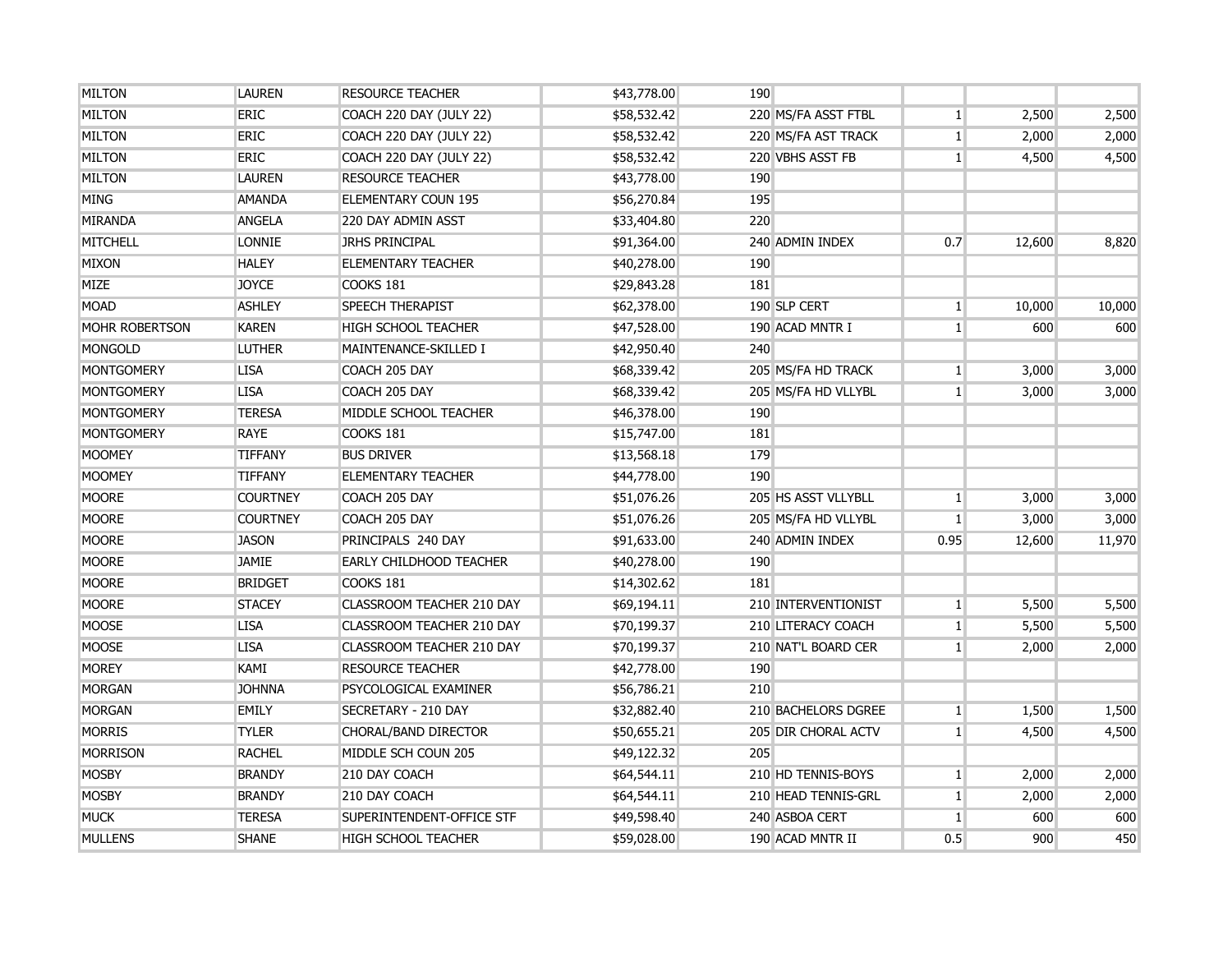| <b>MULLIS</b>    | <b>CLINT</b>     | DAY CUSTODIAN 220                | \$27,948.80 | 220                 |                |       |       |
|------------------|------------------|----------------------------------|-------------|---------------------|----------------|-------|-------|
| <b>MULLOY</b>    | <b>SUMMER</b>    | <b>DIRECTOR OF HUMAN RESOURC</b> | \$53,291.20 | 240 ADD RESPONSBLTY | $\mathbf{1}$   | 2,500 | 2,500 |
| <b>MULLOY</b>    | <b>SUMMER</b>    | <b>DIRECTOR OF HUMAN RESOURC</b> | \$53,291.20 | 240 ASBOA CERT      | $\mathbf{1}$   | 600   | 600   |
| MULLOY           | <b>SUMMER</b>    | DIRECTOR OF HUMAN RESOURC        | \$53,291.20 | 240 BACHELORS DGREE | $\mathbf{1}$   | 1,500 | 1,500 |
| <b>MUNYAK</b>    | <b>FRANK</b>     | <b>BUSDRIVERS 179</b>            | \$14,552.68 | 179 BACHELORS DGREE | $\mathbf{1}$   | 1,500 | 1,500 |
| <b>MURDERS</b>   | <b>CHRISTIE</b>  | <b>SECRETARY 206 DAY</b>         | \$28,559.84 | 206                 |                |       |       |
| <b>MURDOCK</b>   | <b>KIMBERLI</b>  | <b>HIGH SCHOOL TEACHER</b>       | \$24,264.00 | 190                 |                |       |       |
| <b>MURPHY</b>    | <b>RACHEL</b>    | <b>HIGH SCHOOL TEACHER</b>       | \$41,278.00 | 190                 |                |       |       |
| <b>MYERS</b>     | <b>KRISTEN</b>   | <b>ELEMENTARY TEACHER</b>        | \$49,278.00 | 190                 |                |       |       |
| <b>MYERS</b>     | AMY              | <b>HIGH SCHOOL TEACHER</b>       | \$49,578.00 | 190                 |                |       |       |
| <b>MYERS</b>     | <b>RENEE</b>     | MIDDLE SCHOOL TEACHER            | \$48,128.00 | 190 ACAD MNTR III   | 1 <sup>1</sup> | 1,200 | 1,200 |
| <b>MYERS</b>     | <b>ANGELA</b>    | <b>TEACHER'S AIDE</b>            | \$23,842.80 | 179                 |                |       |       |
| <b>NEEL</b>      | <b>BRANDI</b>    | MIDDLE SCHOOL TEACHER            | \$43,278.00 | 190                 |                |       |       |
| <b>NEIDECKER</b> | <b>LAURA</b>     | DAY CUSTODIAN 220                | \$31,064.00 | 220                 |                |       |       |
| <b>NELSON</b>    | <b>CHRISTINA</b> | <b>TEACHER'S AIDE</b>            | \$23,270.00 | 179                 |                |       |       |
| <b>NELSON</b>    | <b>VECINDA</b>   | <b>CAREER DEV FACILITATOR</b>    | \$47,978.00 | 190 ADD RESPONSBLTY | 0.64           | 2,500 | 1,600 |
| <b>NEWBY</b>     | <b>MARI</b>      | <b>HIGH SCHOOL TEACHER</b>       | \$54,978.00 | 190                 |                |       |       |
| <b>NEWCOMB</b>   | <b>TRACY</b>     | <b>COOKS 181</b>                 | \$14,921.64 | 181                 |                |       |       |
| <b>NEWELL</b>    | <b>JORDAN</b>    | <b>BUS DRIVER</b>                | \$13,568.18 | 179                 |                |       |       |
| <b>NEWELL</b>    | <b>JORDAN</b>    | <b>ELEMENTARY TEACHER</b>        | \$40,778.00 | 190                 |                |       |       |
| <b>NEWMAN</b>    | <b>JENNIFER</b>  | <b>ELEMENTARY TEACHER</b>        | \$47,478.00 | 190                 |                |       |       |
| <b>NICHOLS</b>   | <b>DAWN</b>      | <b>ELEMENTARY TEACHER</b>        | \$54,578.00 | 190 NAT'L BOARD CER | $\mathbf{1}$   | 2,000 | 2,000 |
| <b>NICHOLS</b>   | <b>DAWN</b>      | <b>ELEMENTARY TEACHER</b>        | \$54,578.00 | 190 YEARBK EL/MS/FA | 1 <sup>1</sup> | 900   | 900   |
| <b>NICODEMUS</b> | <b>MARIANNE</b>  | <b>HIGH SCHOOL TEACHER</b>       | \$44,278.00 | 190                 |                |       |       |
| <b>NOLASCO</b>   | <b>BLANCA</b>    | COOKS 181                        | \$15,747.00 | 181                 |                |       |       |
| <b>NOLTE</b>     | <b>SUSIE</b>     | <b>SELF CONTAINED TEACHER</b>    | \$45,528.00 | 190                 |                |       |       |
| <b>NORRIED</b>   | PAMELA           | <b>BUSDRIVERS 179</b>            | \$13,249.58 | 179                 |                |       |       |
| <b>NORRIED</b>   | PAMELA           | COOKS 181                        | \$15,953.34 | 181                 |                |       |       |
| <b>NORRIED</b>   | <b>PAMELA</b>    | <b>BUSDRIVERS 179</b>            | \$13,249.58 | 179                 |                |       |       |
| <b>NORRIED</b>   | <b>PAMELA</b>    | COOKS 181                        | \$15,953.34 | 181                 |                |       |       |
| <b>NSABIMANA</b> | LA DENA          | <b>TEACHER TECHNICIAN</b>        | \$27,694.88 | 179                 |                |       |       |
| <b>NUCKOLLS</b>  | <b>MELISSA</b>   | <b>ELEMENTARY TEACHER</b>        | \$43,278.00 | 190                 |                |       |       |
| <b>OCONNOR</b>   | <b>COLLEEN</b>   | <b>COLOR GUARD INSTRUCTOR</b>    | \$49,637.68 | 220 COLOR GUARD     | 1 <sup>1</sup> | 3,000 | 3,000 |
| <b>OLIENYK</b>   | <b>DOUGLAS</b>   | COACH 220 DAY (JULY 22)          | \$68,927.16 | 220 MS/FA ASST FTBL | $\mathbf{1}$   | 2,500 | 2,500 |
| <b>OLIENYK</b>   | <b>DOUGLAS</b>   | COACH 220 DAY (JULY 22)          | \$68,927.16 | 220 MS/FA HD TRACK  | $1\vert$       | 3,000 | 3,000 |
| O'NEAL           | <b>ALYSSA</b>    | <b>ELEMENTARY TEACHER</b>        | \$48,128.00 | 190 QUIZ BOWL-ELEM  | 1 <sup>1</sup> | 600   | 600   |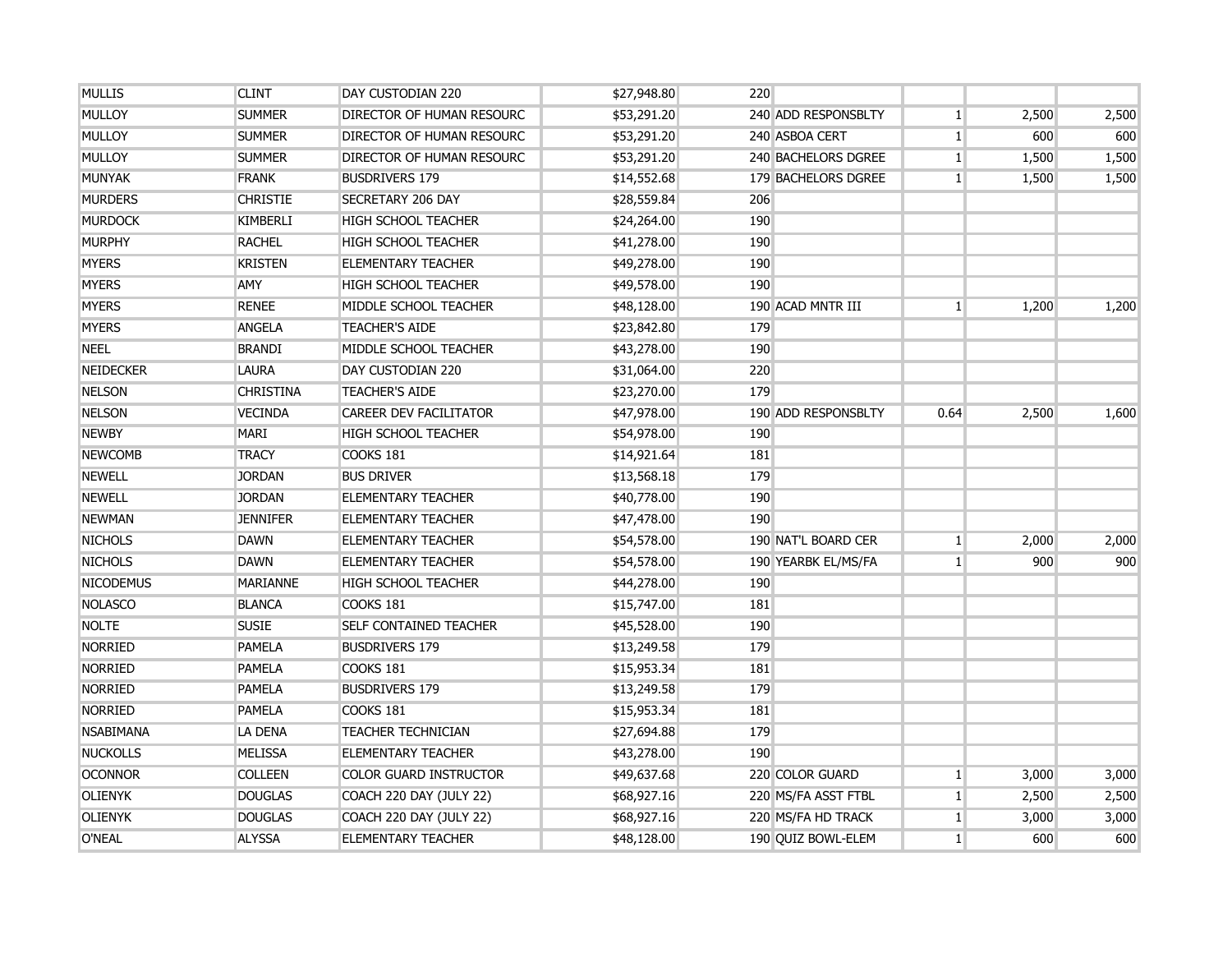| <b>ORELLANA</b> | <b>REBECCA</b>   | COOK-MANAGER                  | \$21,482.89 | 181        |                     |                |       |       |
|-----------------|------------------|-------------------------------|-------------|------------|---------------------|----------------|-------|-------|
| <b>ORELLANA</b> | <b>SAUL</b>      | <b>CUSTODIAN 190 DAY</b>      | \$24,137.60 | 190        |                     |                |       |       |
| ORTIZ           | <b>BRIGITT</b>   | <b>ELEMENTARY TEACHER</b>     | \$42,028.00 |            | 190 PARENT INV FAC  | $\mathbf{1}$   | 750   | 750   |
| <b>OSBORNE</b>  | <b>KAMESHIA</b>  | <b>COOK-MANAGER</b>           | \$21,482.89 | <b>181</b> |                     |                |       |       |
| <b>OWEN</b>     | <b>VIVIAN</b>    | MIDDLE SCHOOL TEACHER         | \$54,128.00 |            | 190 ACAD MNTR III   | $\mathbf{1}$   | 1,200 | 1,200 |
| PAGE            | <b>LISA</b>      | COOK-MANAGER                  | \$25,435.93 | 181        |                     |                |       |       |
| <b>PALACIOS</b> | <b>MAGDALENA</b> | <b>TEACHER'S AIDE</b>         | \$23,556.40 | 179        |                     |                |       |       |
| <b>PALMER</b>   | <b>CHARLOTTE</b> | <b>ADULT GEN EDUC-240</b>     | \$31,968.00 | 240        |                     |                |       |       |
| <b>PANNETON</b> | <b>LAUREN</b>    | <b>SELF CONTAINED TEACHER</b> | \$40,278.00 | 190        |                     |                |       |       |
| <b>PARKER</b>   | <b>MELISSA</b>   | <b>RESOURCE TEACHER</b>       | \$46,528.00 | 190        |                     |                |       |       |
| <b>PARKER</b>   | <b>KRISTAL</b>   | <b>TEACHER'S AIDE</b>         | \$23,270.00 | 179        |                     |                |       |       |
| <b>PARKER</b>   | <b>MELISSA</b>   | <b>RESOURCE TEACHER</b>       | \$46,528.00 | 190        |                     |                |       |       |
| <b>PARKS</b>    | <b>BROOKE</b>    | NURSE 181                     | \$40,802.34 |            | 181 BACHELORS DGREE | 1 <sup>1</sup> | 1,500 | 1,500 |
| <b>PARKS</b>    | <b>JUDY</b>      | <b>ELEMENTARY TEACHER</b>     | \$59,028.00 | 190        |                     |                |       |       |
| <b>PARKS</b>    | <b>TIFFANY</b>   | <b>TEACHER'S AIDE</b>         | \$26,202.00 |            | 179 BACHELORS DGREE | $\mathbf{1}$   | 1,500 | 1,500 |
| <b>PEARSON</b>  | <b>TYLER</b>     | COACH 205 DAY                 | \$48,997.32 |            | 205 MS/FA AST VLYBL | $\mathbf{1}$   | 2,000 | 2,000 |
| <b>PEARSON</b>  | <b>TYLER</b>     | COACH 205 DAY                 | \$48,997.32 |            | 205 MS/FA HD TRACK  | $\mathbf{1}$   | 3,000 | 3,000 |
| <b>PEKAREK</b>  | <b>ABBY</b>      | <b>SELF CONT TMR TEACHER</b>  | \$40,278.00 | 190        |                     |                |       |       |
| <b>PEREZ</b>    | <b>OSCAR</b>     | <b>ADULT GEN EDUC-240</b>     | \$28,665.60 | 240        |                     |                |       |       |
| <b>PERRY</b>    | <b>JENNIFER</b>  | <b>ELEMENTARY TEACHER</b>     | \$53,678.00 |            | 190 NAT'L BOARD CER | $1\vert$       | 2,000 | 2,000 |
| PERRY           | <b>JENNIFER</b>  | <b>ELEMENTARY TEACHER</b>     | \$53,678.00 |            | 190 QUIZ BOWL-ELEM  | 1 <sup>1</sup> | 600   | 600   |
| <b>PERRYMAN</b> | <b>ERIN</b>      | <b>ELEMENTARY TEACHER</b>     | \$56,178.00 |            | 190 NAT'L BOARD CER | 1 <sup>1</sup> | 2,000 | 2,000 |
| <b>PETERS</b>   | <b>CHERYL</b>    | <b>ELEMENTARY COUN 195</b>    | \$53,140.58 | 195        |                     |                |       |       |
| <b>PETERS</b>   | <b>DEBBIE</b>    | <b>ELEMENTARY TEACHER</b>     | \$60,828.00 | 190        |                     |                |       |       |
| <b>PETERS</b>   | <b>RHONDA</b>    | <b>BUSDRIVERS 179</b>         | \$16,249.60 |            | 179 BACHELORS DGREE | 1 <sup>1</sup> | 1,500 | 1,500 |
| <b>PETERS</b>   | <b>NANETTE</b>   | COOKS 181                     | \$17,810.40 | 181        |                     |                |       |       |
| <b>PETERS</b>   | <b>SUZZINA</b>   | COOKS 181                     | \$14,508.96 | <b>181</b> |                     |                |       |       |
| <b>PETERS</b>   | <b>KEVIN</b>     | DAY CUSTODIAN 220             | \$27,702.40 | 220        |                     |                |       |       |
| <b>PETERS</b>   | VAN              | DAY CUSTODIAN 220             | \$27,209.60 | 220        |                     |                |       |       |
| <b>PETERS</b>   | <b>CHERYL</b>    | ELEMENTARY COUN 195           | \$53,140.58 | 195        |                     |                |       |       |
| <b>PETREE</b>   | <b>DAKOTA</b>    | COACH 220 DAY (JULY 22)       | \$54,716.63 |            | 220 ASST WRESTLING  | 1 <sup>1</sup> | 3,000 | 3,000 |
| <b>PETREE</b>   | <b>DAKOTA</b>    | COACH 220 DAY (JULY 22)       | \$54,716.63 |            | 220 MS/FA ASST FTBL | $1\vert$       | 2,500 | 2,500 |
| <b>PETREE</b>   | <b>DAKOTA</b>    | COACH 220 DAY (JULY 22)       | \$54,716.63 |            | 220 MS/FA AST TRACK | 1 <sup>1</sup> | 2,000 | 2,000 |
| <b>PETREE</b>   | <b>JOHN</b>      | COACH 220 DAY (JULY 22)       | \$57,032.42 |            | 220 MS/FA ASST FTBL | 1 <sup>1</sup> | 2,500 | 2,500 |
| <b>PETREE</b>   | <b>JOHN</b>      | COACH 220 DAY (JULY 22)       | \$57,032.42 |            | 220 WRESTLING HD CO | 1 <sup>1</sup> | 5,000 | 5,000 |
| PHAM            | <b>AUDREY</b>    | ASST SPECIAL EVENTS COORD     | \$31,869.60 | 210        |                     |                |       |       |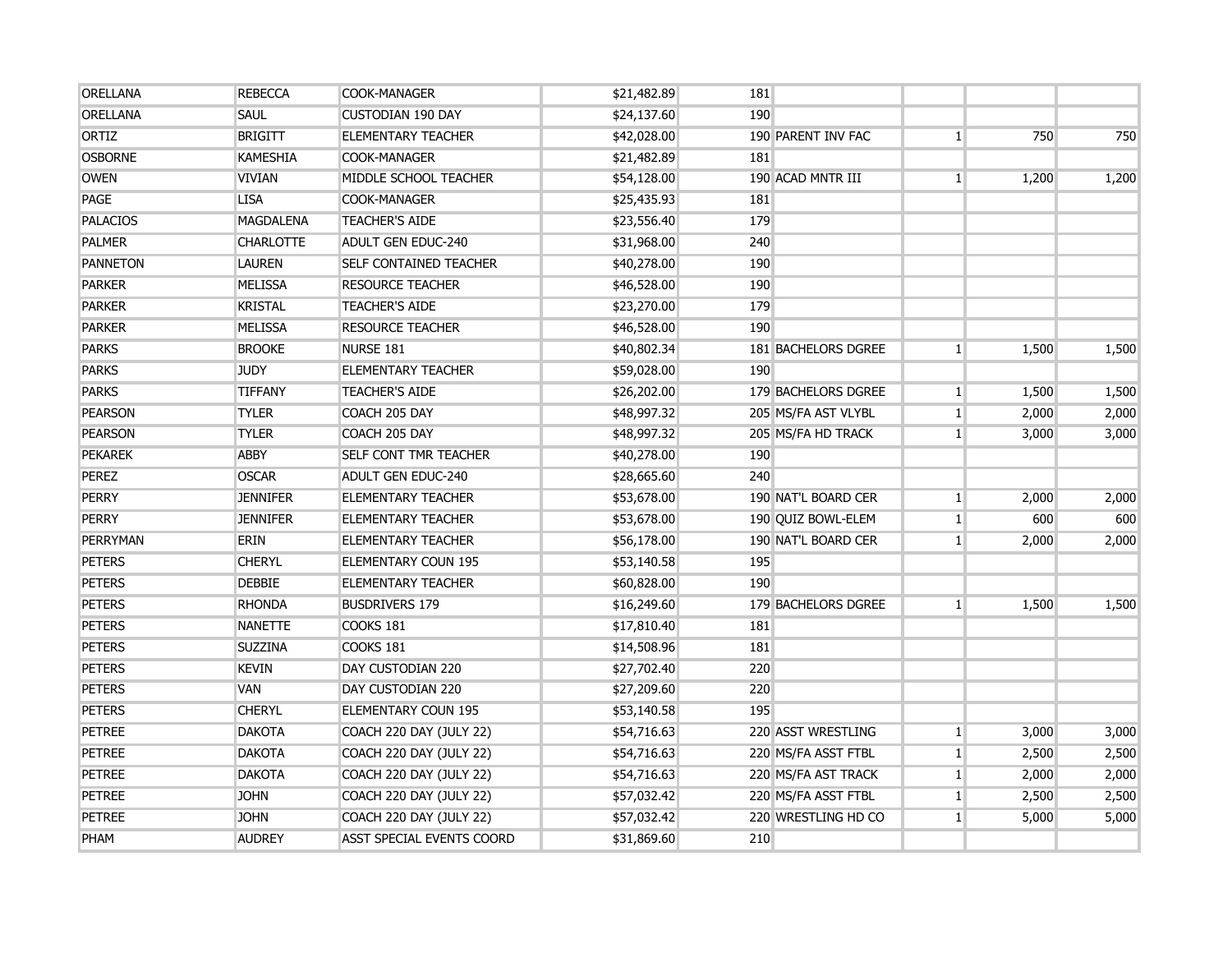| <b>PHILLIPS</b>  | <b>GERALD</b>    | <b>ROTC-CERTIFIED</b>      | \$50,860.49 |            | 223 JROTC SPONSOR          | 1 <sup>1</sup> | 3,000    | 3,000    |
|------------------|------------------|----------------------------|-------------|------------|----------------------------|----------------|----------|----------|
| <b>PHILLIPS</b>  | <b>KIMBERLY</b>  | <b>TEACHER'S AIDE</b>      | \$23,656.48 |            | 175 BACHELORS DGREE        | 1 <sup>1</sup> | 1,466.48 | 1,466.48 |
| <b>PHILLIPS</b>  | <b>DIXIE</b>     | <b>TEACHER'S AIDE</b>      | \$25,561.20 | 179        |                            |                |          |          |
| <b>PHILLIPS</b>  | <b>ETHEL</b>     | COOKS 181                  | \$18,016.74 | 181        |                            |                |          |          |
| PIEDRA           | <b>KARINA</b>    | <b>HIGH SCHOOL TEACHER</b> | \$41,278.00 | 190        |                            |                |          |          |
| <b>PINKERTON</b> | <b>VICTOR</b>    | DAY CUSTODIAN 220          | \$31,644.80 | 220        |                            |                |          |          |
| <b>PITCHFORD</b> | AVA              | <b>CUSTODIAN 190 DAY</b>   | \$27,329.60 | 190        |                            |                |          |          |
| PIXLEY           | <b>LISA</b>      | SPIRIT COACHES 195 DAY     | \$64,741.89 |            | 195 MS/FA HD CHEER         | 1 <sup>1</sup> | 3,000    | 3,000    |
| <b>PIXLEY</b>    | <b>LISA</b>      | SPIRIT COACHES 195 DAY     | \$64,741.89 |            | <b>195 STUDENT COUNCIL</b> | 1 <sup>1</sup> | 750      | 750      |
| <b>PLUNKETT</b>  | <b>HOLLY</b>     | <b>TEACHER'S AIDE</b>      | \$27,279.60 | 179        |                            |                |          |          |
| <b>POAGUE</b>    | <b>NANCY</b>     | MEDIA 190 DAYS             | \$56,728.00 | 190        |                            |                |          |          |
| <b>POOLE</b>     | <b>TAMMY</b>     | MEDIA 200 DAY              | \$63,305.79 |            | <b>200 PARENT INV FAC</b>  | 1 <sup>1</sup> | 750      | 750      |
| <b>POOLE</b>     | <b>HEATHER</b>   | COOKS 181                  | \$14,096.28 | <b>181</b> |                            |                |          |          |
| <b>POOLE</b>     | <b>TAMMY</b>     | MEDIA 200 DAY              | \$63,305.79 |            | 200 PARENT INV FAC         | $\mathbf{1}$   | 750      | 750      |
| <b>POPE</b>      | <b>KYMBERLY</b>  | <b>ELEMENTARY TEACHER</b>  | \$59,028.00 | 190        |                            |                |          |          |
| <b>PORTER</b>    | <b>KEVIN</b>     | <b>HIGH SCHOOL TEACHER</b> | \$51,978.00 |            | 190 ACAD MNTR I            | 0.5            | 600      | 300      |
| <b>PORTER</b>    | <b>JOAN</b>      | <b>HIGH SCHOOL TEACHER</b> | \$52,328.00 | 190        |                            |                |          |          |
| <b>POSEY</b>     | <b>PAMELA</b>    | <b>ELEMENTARY TEACHER</b>  | \$54,878.00 | 190        |                            |                |          |          |
| <b>POTTORFF</b>  | <b>CARRIE</b>    | <b>ELEMENTARY TEACHER</b>  | \$46,278.00 |            | 190 NAT'L BOARD CER        | $\mathbf{1}$   | 2,000    | 2,000    |
| <b>POTTS</b>     | <b>TABITHA</b>   | <b>TEACHER TECHNICIAN</b>  | \$26,903.68 |            | 179 BACHELORS DGREE        | 1 <sup>1</sup> | 1,500    | 1,500    |
| <b>POWELL</b>    | PATTY            | NIGHT CUSTODIAN            | \$31,592.00 | 220        |                            |                |          |          |
| <b>POWERS</b>    | <b>KIMBERLY</b>  | COACH 205 DAY              | \$56,039.42 |            | 205 MS/FA HD TRACK         | 1 <sup>1</sup> | 3,000    | 3,000    |
| <b>POWERS</b>    | <b>KIMBERLY</b>  | COACH 205 DAY              | \$56,039.42 |            | 205 MS/FA HD VLLYBL        | 1 <sup>1</sup> | 3,000    | 3,000    |
| <b>PRESLEY</b>   | <b>MARY</b>      | <b>TEACHER'S AIDE</b>      | \$27,852.40 | 179        |                            |                |          |          |
| PULLIAM          | <b>CRYSTAL</b>   | <b>TEACHER'S AIDE</b>      | \$27,279.60 | 179        |                            |                |          |          |
| <b>QUINTEROS</b> | SONIA            | NIGHT CUSTODIAN            | \$26,912.40 | 205        |                            |                |          |          |
| <b>RACKLEY</b>   | <b>CHASE</b>     | COACH 205 DAY              | \$57,632.84 |            | 205 MS/FA HD BSKTBL        | $\mathbf{1}$   | 4,000    | 4,000    |
| <b>RACKLEY</b>   | <b>CHASE</b>     | COACH 205 DAY              | \$57,632.84 |            | 205 MS/FA HD TRACK         | $\mathbf{1}$   | 3,000    | 3,000    |
| <b>RAGAN</b>     | <b>KRISTEN</b>   | <b>TEACHER TECHNICIAN</b>  | \$27,122.08 | 179        |                            |                |          |          |
| <b>RALEY</b>     | ANGELA           | 210 DAY COACH              | \$72,409.89 |            | 210 INTERVENTIONIST        | $\mathbf{1}$   | 5,500    | 5,500    |
| <b>RALEY</b>     | <b>ANGELA</b>    | 210 DAY COACH              | \$72,409.89 |            | 210 NAT'L BOARD CER        | 1 <sup>1</sup> | 2,000    | 2,000    |
| <b>RAMOS</b>     | <b>STEPHANIE</b> | PARENT COORD- CLASS 240    | \$31,564.80 | 240        |                            |                |          |          |
| <b>RAMOS</b>     | <b>JENNIFER</b>  | COOKS 181                  | \$14,508.96 | <b>181</b> |                            |                |          |          |
| <b>RAY</b>       | <b>RODERICK</b>  | <b>ASST FOOTBALL COACH</b> | \$76,090.32 |            | 220 HS HD CRS CNTRY        | 1 <sup>1</sup> | 5,000    | 5,000    |
| <b>RAY</b>       | <b>RODERICK</b>  | <b>ASST FOOTBALL COACH</b> | \$76,090.32 |            | 220 HS HEAD TRACK          | 1 <sup>1</sup> | 5,000    | 5,000    |
| <b>RAY</b>       | <b>TWILA</b>     | <b>TEACHER'S AIDE</b>      | \$26,134.00 | 179        |                            |                |          |          |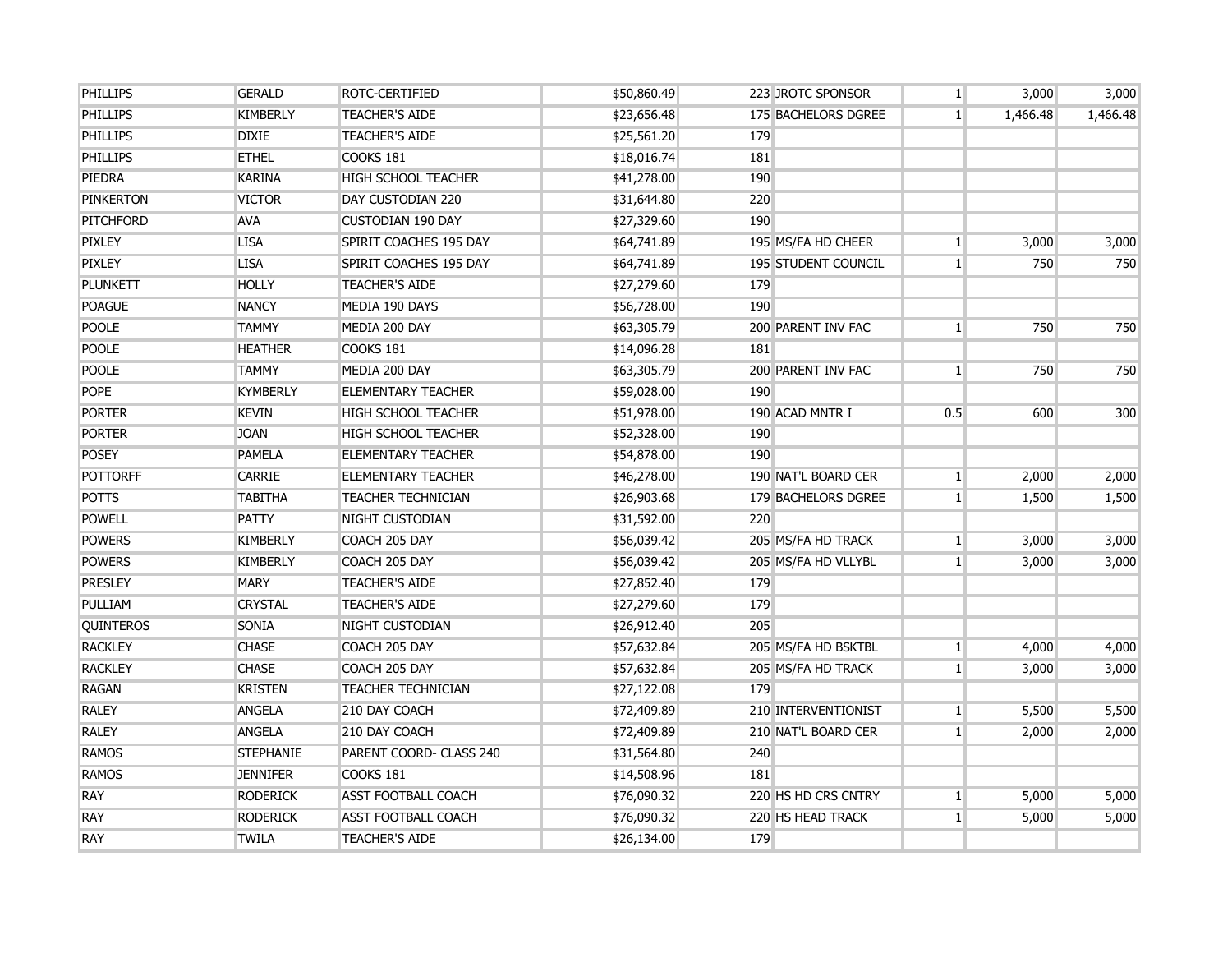| <b>REAGAN</b>   | <b>ANITA</b>     | MIDDLE SCH COUN 205                | \$71,684.16  |     | 205 ACAD MNTR III   | $\mathbf{1}$   | 1,200  | 1,200  |
|-----------------|------------------|------------------------------------|--------------|-----|---------------------|----------------|--------|--------|
| <b>REAGAN</b>   | <b>ANITA</b>     | MIDDLE SCH COUN 205                | \$71,684.16  |     | 205 NAT'L BOARD CER | $1\vert$       | 2,000  | 2,000  |
| <b>REAGAN</b>   | <b>ANITA</b>     | MIDDLE SCH COUN 205                | \$71,684.16  |     | 205 PARENT INV FAC  | $\mathbf{1}$   | 750    | 750    |
| <b>RECTOR</b>   | <b>DANA</b>      | <b>TEACHER'S AIDE</b>              | \$26,420.40  | 179 |                     |                |        |        |
| <b>REDDEN</b>   | <b>JANELLE</b>   | MIDDLE SCHOOL TEACHER              | \$57,778.00  | 190 |                     |                |        |        |
| <b>REDDIN</b>   | <b>CASSIE</b>    | COOKS 181                          | \$15,596.28  |     | 181 BACHELORS DGREE | $\mathbf{1}$   | 1,500  | 1,500  |
| <b>REDDING</b>  | <b>DAVID</b>     | MAINTENANCE-SKILLED II             | \$53,764.00  |     | 240 ADD RESPONSBLTY | 1 <sup>1</sup> | 2,500  | 2,500  |
| <b>REDING</b>   | <b>DANIELLE</b>  | <b>TEACHER TECHNICIAN</b>          | \$26,262.88  | 179 |                     |                |        |        |
| <b>REE</b>      | <b>TARA</b>      | <b>ELEMENTARY TEACHER</b>          | \$47,828.00  |     | 190 NAT'L BOARD CER | 1 <sup>1</sup> | 2,000  | 2,000  |
| <b>REESE</b>    | <b>AMANDA</b>    | NURSE 181                          | \$39,885.16  | 181 |                     |                |        |        |
| <b>REEVES</b>   | <b>CRYSTAL</b>   | MS BAND DIRECTOR                   | \$59,064.00  |     | 220 MS/FA BAND DIR  | 1 <sup>1</sup> | 4,000  | 4,000  |
| <b>REEVES</b>   | <b>CRYSTAL</b>   | MS BAND DIRECTOR                   | \$59,064.00  |     | 220 NAT'L BOARD CER | 1 <sup>1</sup> | 2,000  | 2,000  |
| <b>REEVES</b>   | <b>KATHY</b>     | <b>HIGH SCHOOL TEACHER</b>         | \$47,078.00  | 190 |                     |                |        |        |
| <b>REEVES</b>   | <b>BRADLEY</b>   | FA BAND DIRECTOR                   | \$60,190.32  |     | 220 MS/FA BAND DIR  | $\mathbf{1}$   | 4,000  | 4,000  |
| <b>REEVES</b>   | <b>BRENT</b>     | 210 DAY COACH                      | \$68,980.95  |     | 210 HS HEAD VLLYBLL | $\mathbf{1}$   | 5,000  | 5,000  |
| <b>REEVES</b>   | <b>BRENT</b>     | 210 DAY COACH                      | \$68,980.95  |     | 210 MS/FA AST VLYBL | $\mathbf{1}$   | 2,000  | 2,000  |
| <b>REICHARD</b> | <b>SHASTA</b>    | <b>ELEMENTARY TEACHER</b>          | \$51,678.00  | 190 |                     |                |        |        |
| <b>RENEAU</b>   | <b>CHARLES</b>   | <b>BUSDRIVERS 179</b>              | \$14,445.28  |     | 179 BACHELORS DGREE | 1 <sup>1</sup> | 1,500  | 1,500  |
| <b>RESCH</b>    | VIRGINIA         | COOKS 181                          | \$18,016.74  | 181 |                     |                |        |        |
| <b>REYNOLDS</b> | <b>KATHY</b>     | COOK-MANAGER                       | \$27,935.93  |     | 181 ADD RESPONSBLTY | $\mathbf{1}$   | 2,500  | 2,500  |
| <b>RICE</b>     | <b>HALEY</b>     | <b>ELEMENTARY TEACHER</b>          | \$43,278.00  |     | 190 OUIZ BOWL-ELEM  | 1 <sup>1</sup> | 600    | 600    |
| <b>RICE</b>     | <b>HALEY</b>     | <b>ELEMENTARY TEACHER</b>          | \$43,278.00  |     | 190 YEARBK EL/MS/FA | 1 <sup>1</sup> | 900    | 900    |
| <b>RICHESIN</b> | <b>STEPHANIE</b> | MIDDLE SCH COUN 205                | \$60,614.42  |     | 205 ACAD MNTR I     | 1 <sup>1</sup> | 600    | 600    |
| <b>RICHESIN</b> | <b>STEPHANIE</b> | MIDDLE SCH COUN 205                | \$60,614.42  |     | 205 PARENT INV FAC  | 1 <sup>1</sup> | 750    | 750    |
| <b>RICHMOND</b> | MICHAEL          | <b>BUSDRIVERS 179</b>              | \$12,068.18  | 179 |                     |                |        |        |
| <b>RICKETTS</b> | <b>KORTNEY</b>   | <b>SECONDARY COUNS 210</b>         | \$51,978.32  | 210 |                     |                |        |        |
| <b>RIESKE</b>   | <b>DEBRA</b>     | <b>HIGH SCHOOL TEACHER</b>         | \$46,128.00  |     | 190 ACAD MNTR I     | $1\vert$       | 600    | 600    |
| <b>RIGGINS</b>  | <b>LINDA</b>     | SECRETARY - 210 DAY                | \$34,394.40  |     | 210 BACHELORS DGREE | $\mathbf{1}$   | 1,500  | 1,500  |
| <b>RILEY</b>    | <b>HEATHER</b>   | <b>TEACHER'S AIDE</b>              | \$23,270.00  | 179 |                     |                |        |        |
| <b>ROBBINS</b>  | <b>NANCY</b>     | DIR ELEM CURRICULUM                | \$109,718.00 |     | 240 ADMIN INDEX     | 0.8            | 12,600 | 10,080 |
| <b>ROBBINS</b>  | <b>NANCY</b>     | DIR ELEM CURRICULUM                | \$109,718.00 |     | 240 AR CAREER ED CO | $\mathbf{1}$   | 9,400  | 9,400  |
| <b>ROBBINS</b>  | <b>JOSHUA</b>    | <b>TEACHER'S AIDE</b>              | \$24,770.00  |     | 179 BACHELORS DGREE | 1 <sup>1</sup> | 1,500  | 1,500  |
| <b>ROBERSON</b> | <b>JODIE</b>     | <b>ELEMENTARY TEACHER</b>          | \$44,778.00  | 190 |                     |                |        |        |
| <b>ROBERTS</b>  | <b>THERESA</b>   | <b>RESOURCE TEACHER</b>            | \$62,778.00  | 190 |                     |                |        |        |
| <b>ROBERTS</b>  | <b>NATHANIEL</b> | <b>STRENGTH &amp; CONDITIONING</b> | \$55,190.32  |     | 220 VBHS ASST FB    | 1 <sup>1</sup> | 4,500  | 4,500  |
| <b>ROBERTS</b>  | <b>LAURA</b>     | <b>ELEMENTARY TEACHER</b>          | \$41,778.00  | 190 |                     |                |        |        |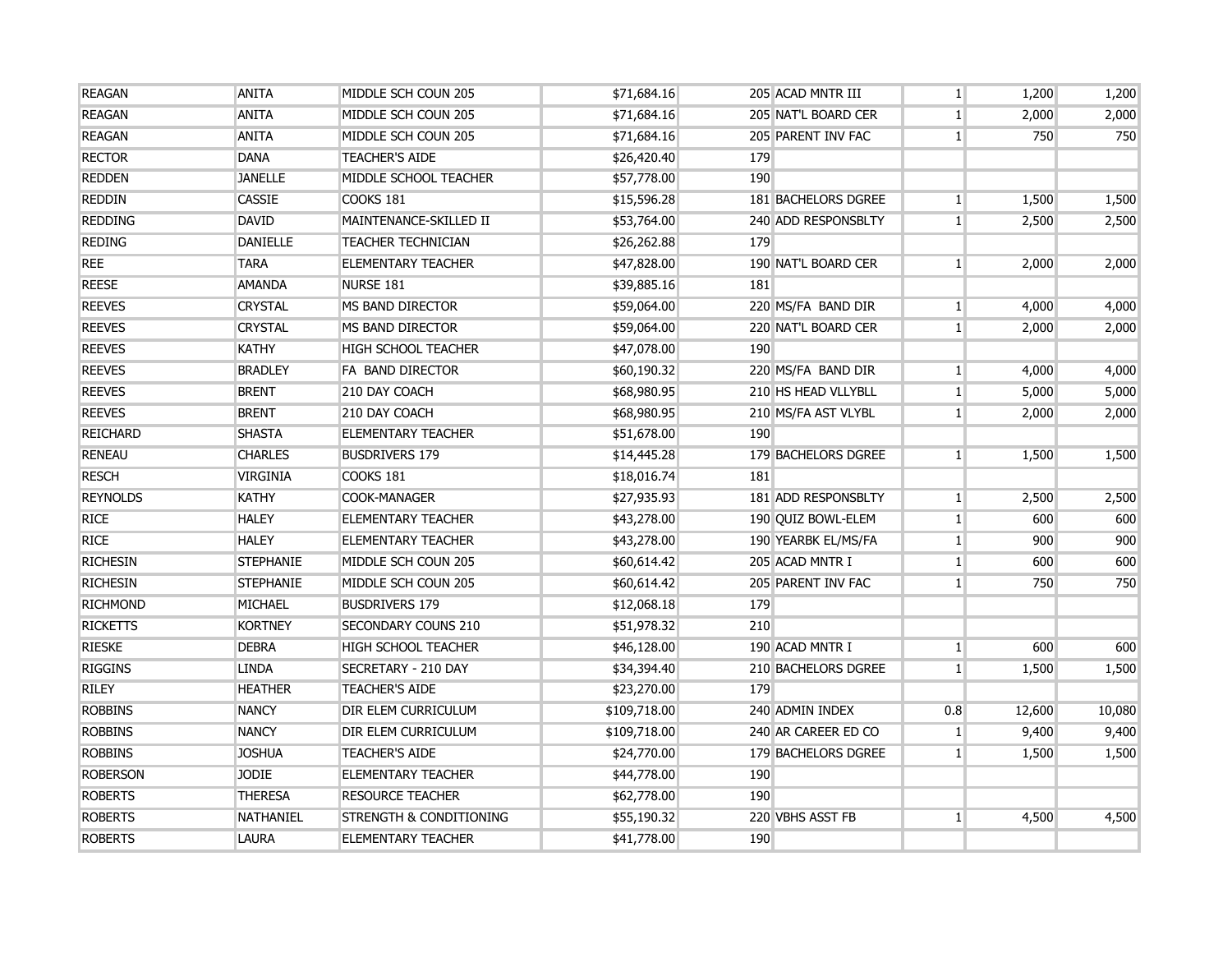| <b>ROBERTSON</b>   | <b>BRIANA</b>   | <b>CLASSROOM TEACHER</b>   | \$41,278.00 | 190 |                            |                |        |       |
|--------------------|-----------------|----------------------------|-------------|-----|----------------------------|----------------|--------|-------|
| <b>ROBINSON</b>    | <b>SARAH</b>    | <b>RESOURCE TEACHER</b>    | \$45,528.00 | 190 |                            |                |        |       |
| <b>ROBINSON</b>    | <b>LISA</b>     | <b>HIGH SCHOOL TEACHER</b> | \$49,528.00 |     | 190 ACAD MNTR II           | 1              | 900    | 900   |
| <b>ROBINSON</b>    | <b>ALICIA</b>   | <b>ELEMENTARY TEACHER</b>  | \$41,778.00 | 190 |                            |                |        |       |
| <b>RODRIGUEZ</b>   | <b>LISA</b>     | <b>ELEMENTARY TEACHER</b>  | \$41,278.00 | 190 |                            |                |        |       |
| <b>RODRIGUEZ</b>   | <b>ENA</b>      | DAY CUSTODIAN 220          | \$28,441.60 | 220 |                            |                |        |       |
| <b>ROE</b>         | <b>LISA</b>     | DAY CUSTODIAN 220          | \$31,644.80 | 220 |                            |                |        |       |
| <b>ROGERS</b>      | <b>LISA</b>     | <b>ELEMENTARY TEACHER</b>  | \$46,978.00 |     | 190 ACAD MNTR III          | 0.5            | 1,200  | 600   |
| <b>ROGERS</b>      | <b>ANGELA</b>   | <b>ELEMENTARY TEACHER</b>  | \$49,828.00 | 190 |                            |                |        |       |
| <b>ROGERS</b>      | <b>LAURA</b>    | SPIRIT COACHES 195 DAY     | \$49,930.05 |     | 195 DRILL TEAM             | 1 <sup>1</sup> | 5,000  | 5,000 |
| <b>ROGERS</b>      | <b>TOBY</b>     | <b>LEAD LICENSE TECH</b>   | \$62,188.80 | 240 |                            |                |        |       |
| <b>ROSS</b>        | <b>KEVIN</b>    | COACH 220 DAY (JULY 22)    | \$79,742.95 |     | 220 BOWLING - GIRLS        | $\mathbf{1}$   | 2,000  | 2,000 |
| <b>ROSS</b>        | <b>KEVIN</b>    | COACH 220 DAY (JULY 22)    | \$79,742.95 |     | 220 BOWLINGS-BOYS          | $\mathbf{1}$   | 2,000  | 2,000 |
| <b>ROSS</b>        | <b>KEVIN</b>    | COACH 220 DAY (JULY 22)    | \$79,742.95 |     | 220 VBHS ASST FB           | $\mathbf{1}$   | 4,500  | 4,500 |
| <b>ROSS</b>        | <b>SHARI</b>    | <b>ADMIN ASST</b>          | \$58,973.60 |     | 240 ADD RESPONSBLTY        | 1              | 2,500  | 2,500 |
| <b>ROSS</b>        | <b>SHARI</b>    | <b>ADMIN ASST</b>          | \$58,973.60 |     | 240 ASBOA CERT             | 1              | 600    | 600   |
| <b>ROSS</b>        | <b>SHARI</b>    | <b>ADMIN ASST</b>          | \$58,973.60 |     | 240 FINANCE STIPEND        | 1              | 1,000  | 1,000 |
| <b>ROTERT</b>      | <b>RENEE</b>    | <b>CLASSROOM TEACHER</b>   | \$52,928.00 | 190 |                            |                |        |       |
| <b>ROTERT</b>      | <b>JOHN</b>     | <b>HIGH SCHOOL TEACHER</b> | \$51,528.00 |     | 190 ACAD MNTR III          | $\mathbf{1}$   | 1,200  | 1,200 |
| <b>ROTERT</b>      | <b>JOHN</b>     | <b>HIGH SCHOOL TEACHER</b> | \$51,528.00 |     | <b>190 STUDENT COUNCIL</b> | $\mathbf{1}$   | 750    | 750   |
| <b>ROTTER</b>      | <b>MICHELLE</b> | <b>TEACHER'S AIDE</b>      | \$24,415.60 | 179 |                            |                |        |       |
| <b>RUCKER</b>      | <b>PATRICIA</b> | 220 DAY ADMIN ASST         | \$33,285.60 |     | 220 BACHELORS DGREE        | 1 <sup>1</sup> | 1,500  | 1,500 |
| <b>RUSSELL</b>     | <b>TONYA</b>    | SECRETARY - 210 DAY        | \$32,894.40 | 210 |                            |                |        |       |
| <b>SALYER</b>      | <b>KELLIE</b>   | <b>HIGH SCHOOL TEACHER</b> | \$57,328.00 | 190 |                            |                |        |       |
| <b>SANDERS</b>     | <b>JOYCE</b>    | PRINCIPAL                  | \$88,483.00 |     | 240 ADMIN INDEX            | 0.7            | 12,600 | 8,820 |
| SANDOVAL           | <b>JOCELYN</b>  | <b>TEACHER'S AIDE</b>      | \$22,983.60 | 179 |                            |                |        |       |
| <b>SCHERREY</b>    | <b>VICTORIA</b> | MIDDLE SCHOOL TEACHER      | \$42,678.00 |     | 190 YEARBK EL/MS/FA        | $\mathbf{1}$   | 900    | 900   |
| <b>SCHLINKER</b>   | <b>EMILY</b>    | <b>ELEMENTARY TEACHER</b>  | \$52,378.00 | 190 |                            |                |        |       |
| <b>SCHLINKER</b>   | <b>BRIAN</b>    | COACH 220 DAY (JULY 22)    | \$61,000.84 |     | 220 MS/FA HD FOOTBL        | 1              | 4,000  | 4,000 |
| <b>SCHMIDT</b>     | <b>SARAH</b>    | <b>CLASSROOM TEACHER</b>   | \$43,278.00 | 190 |                            |                |        |       |
| <b>SCHNEIDER</b>   | <b>MARSHA</b>   | VOC BUSINESS/OFC ED 190    | \$61,528.00 | 190 |                            |                |        |       |
| <b>SCHOOLCRAFT</b> | <b>EMILY</b>    | <b>ELEMENTARY TEACHER</b>  | \$42,278.00 | 190 |                            |                |        |       |
| <b>SCHROUF</b>     | <b>EDIE</b>     | <b>ELEMENTARY TEACHER</b>  | \$50,628.00 |     | 190 NAT'L BOARD CER        | $\mathbf{1}$   | 2,000  | 2,000 |
| <b>SEEGER</b>      | <b>STACY</b>    | <b>HIGH SCHOOL TEACHER</b> | \$43,778.00 | 190 |                            |                |        |       |
| <b>SELBY</b>       | <b>TERRI</b>    | <b>FISCAL SERVICES</b>     | \$49,291.20 |     | 240 ASBOA CERT             | $\mathbf{1}$   | 600    | 600   |
| <b>SEXTON</b>      | <b>LINDA</b>    | <b>ELEMENTARY TEACHER</b>  | \$52,978.00 | 190 |                            |                |        |       |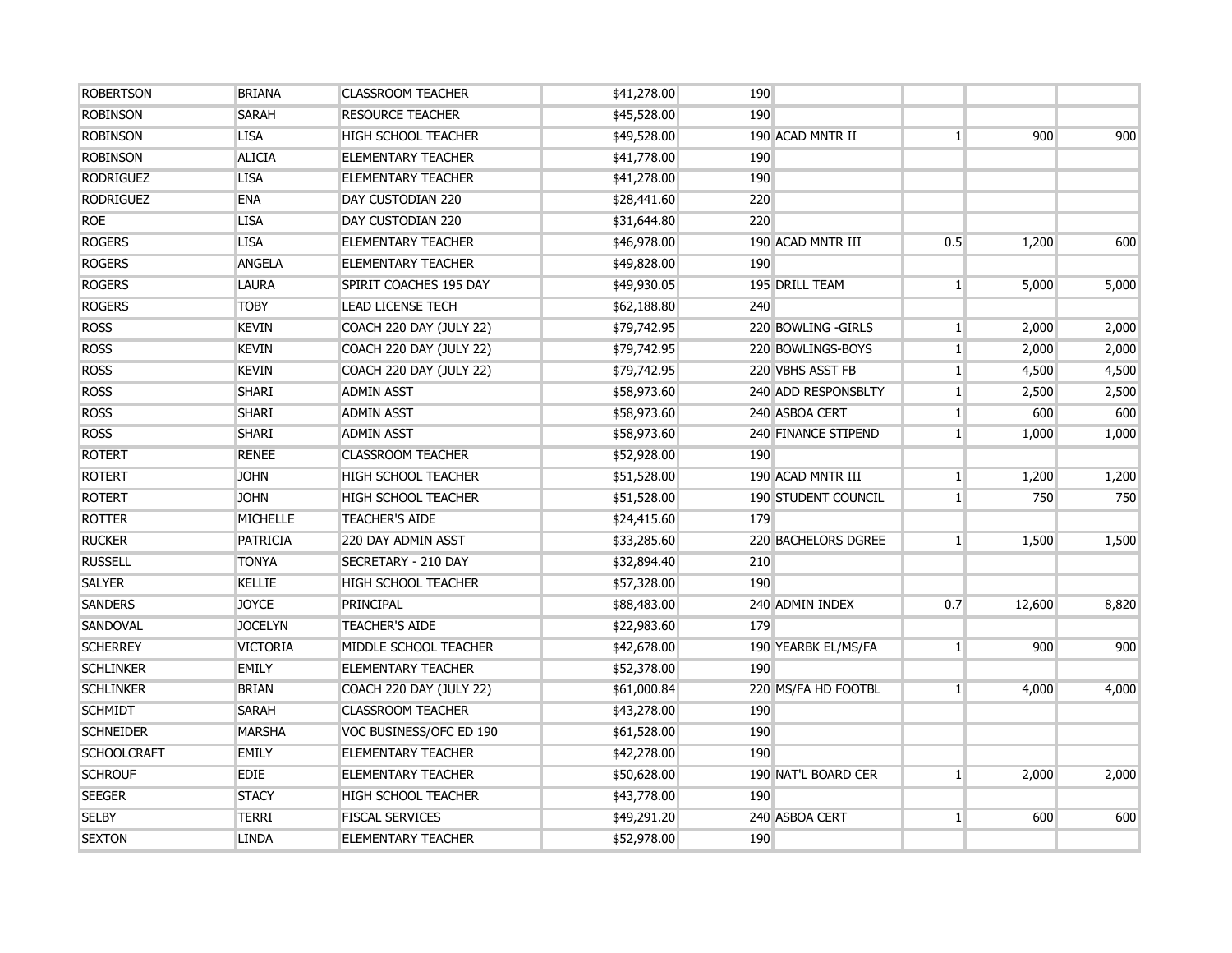| <b>SEXTON</b>        | DAVID          | <b>CUSTODIAN 190 DAY</b>       | \$25,637.60 | 190 BACHELORS DGREE | $\mathbf{1}$   | 1,500  | 1,500     |
|----------------------|----------------|--------------------------------|-------------|---------------------|----------------|--------|-----------|
| <b>SHACKELFORD</b>   | <b>ANGELA</b>  | <b>ELEMENTARY TEACHER</b>      | \$55,578.00 | 190 NAT'L BOARD CER | 1 <sup>1</sup> | 2,000  | 2,000     |
| <b>SHADE</b>         | <b>RHONDA</b>  | 220 DAY ADMIN ASST             | \$35,675.20 | 220                 |                |        |           |
| <b>SHANKLE</b>       | <b>KARY</b>    | MIDDLE SCHOOL TEACHER          | \$51,828.00 | 190 NAT'L BOARD CER | $\mathbf{1}$   | 2,000  | 2,000     |
| <b>SHIPMAN</b>       | <b>MICHELE</b> | <b>ELEM ASST PRINCIPAL</b>     | \$73,012.00 | 210 ADMIN INDEX     | 0.35           | 12,600 | 4,410     |
| <b>SHOEMAKE</b>      | <b>TERESA</b>  | <b>RESOURCE TEACHER</b>        | \$55,528.00 | 190                 |                |        |           |
| <b>SHORES</b>        | <b>AMANDA</b>  | <b>ELEMENTARY TEACHER</b>      | \$40,278.00 | 190                 |                |        |           |
| <b>SIDWELL</b>       | <b>KAYLA</b>   | <b>ELEMENTARY TEACHER</b>      | \$42,028.00 | 190                 |                |        |           |
| <b>SIMS</b>          | <b>ELLEN</b>   | <b>BUSDRIVERS 179</b>          | \$16,353.44 | 179 BACHELORS DGREE | 1 <sup>1</sup> | 1,500  | 1,500     |
| <b>SIMS</b>          | <b>ELLEN</b>   | <b>TEACHER'S AIDE 7 HOURS</b>  | \$28,242.60 | 179 BACHELORS DGREE | 1 <sup>1</sup> | 1,500  | 1,500     |
| <b>SIMS</b>          | <b>HEATHER</b> | <b>TEACHER TECHNICIAN</b>      | \$27,408.48 | 179                 |                |        |           |
| <b>SLY</b>           | <b>GAIL</b>    | <b>BAND TEACHERS' ASST</b>     | \$31,366.60 | 208                 |                |        |           |
| <b>SMITH</b>         | <b>MELINDA</b> | <b>TEACHER'S AIDE</b>          | \$26,993.20 | 179                 |                |        |           |
| <b>SMITH</b>         | <b>KATHY</b>   | <b>ELEMENTARY COUN 195</b>     | \$67,730.05 | 195 ACAD MNTR I     | 1 <sup>1</sup> | 600    | 600       |
| <b>SMITH</b>         | KATHY          | <b>ELEMENTARY COUN 195</b>     | \$67,730.05 | 195 PARENT INV FAC  | $\mathbf{1}$   | 750    | 750       |
| <b>SMITH</b>         | <b>NORMAN</b>  | <b>HS ASST PRINCIPAL</b>       | \$87,596.00 | 240 ADMIN INDEX     | 0.7            | 12,600 | 8,820     |
| <b>SMITH</b>         | <b>AMANDA</b>  | <b>SELF CONTAINED TEACHER</b>  | \$45,028.00 | 190                 |                |        |           |
| <b>SMITH</b>         | TIA            | ELEM ASST PRINCIPAL            | \$73,122.00 | 210 ADMIN INDEX     | 0.2            | 12,600 | 2,520     |
| <b>SMITH</b>         | TIA            | <b>ELEM ASST PRINCIPAL</b>     | \$73,122.00 | 210 NAT'L BOARD CER | $\mathbf{1}$   | 2,000  | 2,000     |
| <b>SMITH</b>         | <b>RONALD</b>  | <b>DIR OF SPECIAL PROGRAMS</b> | \$92,393.00 | 240 ADMIN INDEX     | 0.5            | 12,600 | 6,300     |
| <b>SMITH</b>         | <b>RONALD</b>  | <b>DIR OF SPECIAL PROGRAMS</b> | \$92,393.00 | 240 HS BAND DIR     | 0.357143       | 14,000 | 5,000.002 |
| <b>SMITH</b>         | <b>KATHY</b>   | <b>ELEMENTARY COUN 195</b>     | \$67,730.05 | 195 ACAD MNTR I     | 1 <sup>1</sup> | 600    | 600       |
| <b>SMITH</b>         | <b>KATHY</b>   | <b>ELEMENTARY COUN 195</b>     | \$67,730.05 | 195 PARENT INV FAC  | $\mathbf{1}$   | 750    | 750       |
| <b>SMITH</b>         | <b>MELISSA</b> | <b>ELEMENTARY TEACHER</b>      | \$52,978.00 | 190                 |                |        |           |
| <b>SMITH</b>         | MELINDA        | <b>TEACHER'S AIDE</b>          | \$26,993.20 | 179                 |                |        |           |
| SMITH                | <b>JOSHUA</b>  | <b>FAC TECHNICAL ASST</b>      | \$44,968.80 | 240 BACHELORS DGREE | $\mathbf{1}$   | 1,500  | 1,500     |
| <b>SMITH</b>         | <b>KATHY</b>   | <b>ELEMENTARY COUN 195</b>     | \$67,730.05 | 195 ACAD MNTR I     | $\mathbf{1}$   | 600    | 600       |
| <b>SMITH</b>         | <b>KATHY</b>   | <b>ELEMENTARY COUN 195</b>     | \$67,730.05 | 195 PARENT INV FAC  | 1 <sup>1</sup> | 750    | 750       |
| <b>SMITH</b>         | <b>LYNDA</b>   | HS LIBRARY AID-188             | \$26,635.84 | 188                 |                |        |           |
| <b>SNELL</b>         | SARAH          | SECRETARY - 210 DAY            | \$31,382.40 | 210                 |                |        |           |
| <b>SNELLENBERGER</b> | <b>KOLBY</b>   | <b>PRINCIPAL</b>               | \$86,324.00 | 240 ADMIN INDEX     | 0.3            | 12,600 | 3,780     |
| SNOW                 | <b>AMANDA</b>  | <b>CLASSROOM TEACHER</b>       | \$56,828.00 | 190 NAT'L BOARD CER | 1 <sup>1</sup> | 2,000  | 2,000     |
| <b>SPEARMAN</b>      | LARRY          | NIGHT CUSTODIAN                | \$30,852.80 | 220                 |                |        |           |
| <b>SPEARS</b>        | <b>DEANNA</b>  | MIDDLE SCHOOL TEACHER          | \$54,228.00 | 190                 |                |        |           |
| <b>SPEARS</b>        | <b>DANNY</b>   | <b>PROGRAM DIRECTOR</b>        | \$75,402.40 | 240 ADD RESPONSBLTY | $\mathbf{1}$   | 2,500  | 2,500     |
| <b>STEVENS</b>       | <b>CAROLYN</b> | <b>TEACHER'S AIDE</b>          | \$28,138.80 | 179                 |                |        |           |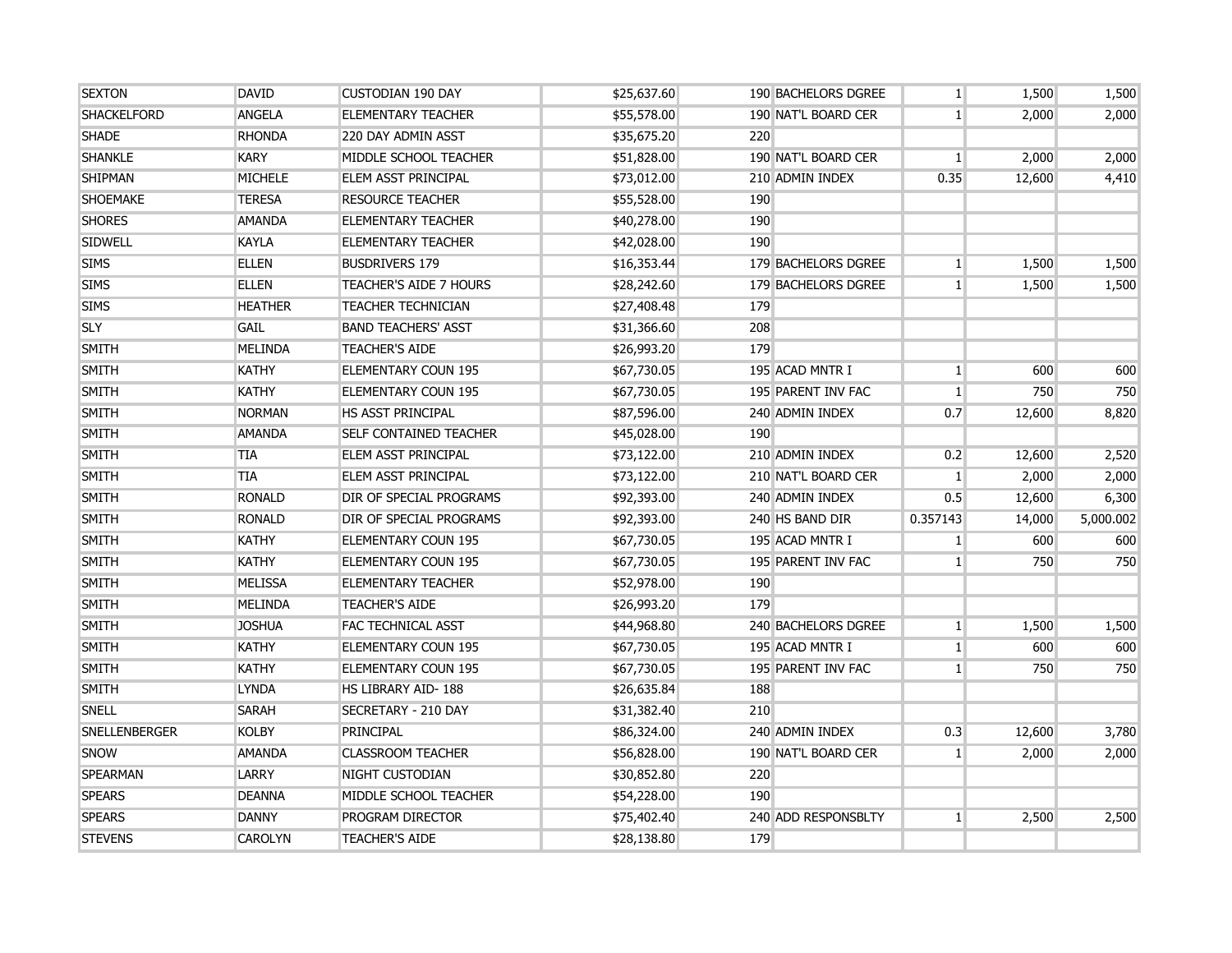| <b>STEWART</b>    | <b>DORINDA</b>   | MIDDLE SCHOOL TEACHER        | \$45,828.00  | 190                        |                |        |        |
|-------------------|------------------|------------------------------|--------------|----------------------------|----------------|--------|--------|
| <b>STEWART</b>    | <b>DEBRA</b>     | COOKS 181                    | \$18,016.74  | 181                        |                |        |        |
| <b>STRAIN</b>     | <b>SHILOH</b>    | <b>SELF CONT TMR TEACHER</b> | \$40,066.01  | 189                        |                |        |        |
| <b>SULLIVAN</b>   | <b>EMILY</b>     | <b>TEACHER'S AIDE</b>        | \$24,483.60  | 179 BACHELORS DGREE        | $\mathbf{1}$   | 1,500  | 1,500  |
| <b>SUMMERHILL</b> | <b>BRIAN</b>     | DEPUTY SUPERINTENDENT        | \$113,151.00 | 240 ADMIN INDEX            | 0.9            | 12,600 | 11,340 |
| <b>SUMMERHILL</b> | <b>MARLENE</b>   | MEDIA 190 DAYS               | \$58,028.00  | 190                        |                |        |        |
| <b>SUTTON</b>     | <b>ELIZABETH</b> | MIDDLE SCHOOL TEACHER        | \$48,028.00  | 190                        |                |        |        |
| <b>SWEATMAN</b>   | <b>SARAH</b>     | CHORAL/BAND DIRECTOR         | \$58,257.84  | 205 MS/FA CHOIR DIR        | 1 <sup>1</sup> | 2,500  | 2,500  |
| <b>TALLEY</b>     | <b>JON</b>       | MIDDLE SCHOOL TEACHER        | \$51,678.00  | 190                        |                |        |        |
| <b>TATE</b>       | <b>GARY</b>      | <b>COUNSELOR SEC/AIDE</b>    | \$31,888.80  | 195 BACHELORS DGREE        | 1 <sup>1</sup> | 1,500  | 1,500  |
| <b>TAYLOR</b>     | <b>LESLIE</b>    | <b>ELEMENTARY TEACHER</b>    | \$42,778.00  | 190                        |                |        |        |
| <b>TAYLOR</b>     | <b>JORDAN</b>    | <b>ELEMENTARY TEACHER</b>    | \$40,778.00  | 190                        |                |        |        |
| <b>TAYLOR</b>     | <b>BRENDA</b>    | <b>ELEMENTARY TEACHER</b>    | \$67,078.00  | 190 ACAD MNTR III          | 1 <sup>1</sup> | 1,200  | 2,400  |
| <b>TEAGUE</b>     | <b>SHAWNA</b>    | <b>SELF CONT TMR TEACHER</b> | \$42,278.00  | 190                        |                |        |        |
| <b>TEAGUE</b>     | <b>KIMBERLY</b>  | <b>ELEMENTARY TEACHER</b>    | \$47,078.00  | 190                        |                |        |        |
| <b>TEAGUE</b>     | LEAH             | <b>ELEMENTARY TEACHER</b>    | \$42,778.00  | 190                        |                |        |        |
| <b>TEAGUE</b>     | <b>ANNETTE</b>   | <b>CLASSROOM TEACHER</b>     | \$41,778.00  | 190                        |                |        |        |
| <b>THOMPSON</b>   | ANGIE            | VOC BUSINESS/OFC ED 195      | \$57,743.21  | 195 ACAD MNTR I            | $\vert$ 1      | 600    | 600    |
| <b>TIPTON</b>     | <b>JOHN</b>      | PRINCIPALS 240 DAY           | \$98,395.00  | 240 ADMIN INDEX            | 0.7            | 12,600 | 8,820  |
| <b>TIPTON</b>     | <b>APRIL</b>     | <b>TEACHER'S AIDE</b>        | \$24,197.20  | 179 BACHELORS DGREE        | $\mathbf{1}$   | 1,500  | 1,500  |
| <b>TIPTON</b>     | <b>SHANNON</b>   | <b>SECRETARY 206 DAY</b>     | \$33,026.24  | <b>206 BACHELORS DGREE</b> | 1 <sup>1</sup> | 1,500  | 1,500  |
| <b>TITSWORTH</b>  | <b>AUDRA</b>     | <b>RESOURCE TEACHER</b>      | \$48,028.00  | 190                        |                |        |        |
| <b>TITSWORTH</b>  | <b>MARK</b>      | <b>ASST. PRINCIPAL</b>       | \$76,859.00  | 220 ADMIN INDEX            | 0.35           | 12,600 | 4,410  |
| <b>TITSWORTH</b>  | <b>MICHAEL</b>   | DAY CUSTODIAN 220            | \$27,209.60  | 220                        |                |        |        |
| <b>TOUNZEN</b>    | <b>TAYLOR</b>    | MIDDLE SCHOOL TEACHER        | \$40,778.00  | 190                        |                |        |        |
| <b>TOWNSLEY</b>   | <b>KELLY</b>     | <b>TEACHER'S AIDE</b>        | \$25,056.40  | 179 BACHELORS DGREE        | $\mathbf{1}$   | 1,500  | 1,500  |
| <b>TREAT</b>      | <b>SHARON</b>    | <b>SPEECH THERAPIST</b>      | \$65,428.00  | 190 SLP CERT               | 1 <sup>1</sup> | 10,000 | 10,000 |
| <b>TRENT</b>      | <b>DANIELLE</b>  | <b>HIGH SCHOOL TEACHER</b>   | \$45,028.00  | 190                        |                |        |        |
| <b>TRENTHAM</b>   | <b>LORI</b>      | <b>BUSINESS MANAGER</b>      | \$97,925.60  | 240 ADD RESPONSBLTY        | $\mathbf{1}$   | 2,500  | 2,500  |
| <b>TRENTHAM</b>   | <b>LORI</b>      | <b>BUSINESS MANAGER</b>      | \$97,925.60  | 240 ASBOA CERT             | $\mathbf{1}$   | 600    | 600    |
| <b>TRENTHAM</b>   | <b>LORI</b>      | <b>BUSINESS MANAGER</b>      | \$97,925.60  | 240 BACHELORS DGREE        | $\mathbf{1}$   | 1,500  | 1,500  |
| <b>TRENTHAM</b>   | <b>LORI</b>      | <b>BUSINESS MANAGER</b>      | \$97,925.60  | 240 DISTRICT TREAS         | $\mathbf{1}$   | 5,004  | 5,004  |
| <b>TRENTHAM</b>   | <b>LORI</b>      | <b>BUSINESS MANAGER</b>      | \$97,925.60  | 240 FINANCE STIPEND        | $1\vert$       | 1,000  | 1,000  |
| <b>TREVINO</b>    | <b>AMRA</b>      | <b>ELEMENTARY TEACHER</b>    | \$40,778.00  | 190                        |                |        |        |
| <b>TUCK</b>       | <b>CROSBY</b>    | DIR OF SPECIAL PROGRAMS      | \$91,093.00  | 240 HD HS FOOTBALL         | $1\vert$       | 10,000 | 10,000 |
| <b>TUCKER</b>     | <b>MATTHEW</b>   | <b>TEACHER'S AIDE</b>        | \$25,629.20  | 179 BACHELORS DGREE        | $\mathbf{1}$   | 1,500  | 1,500  |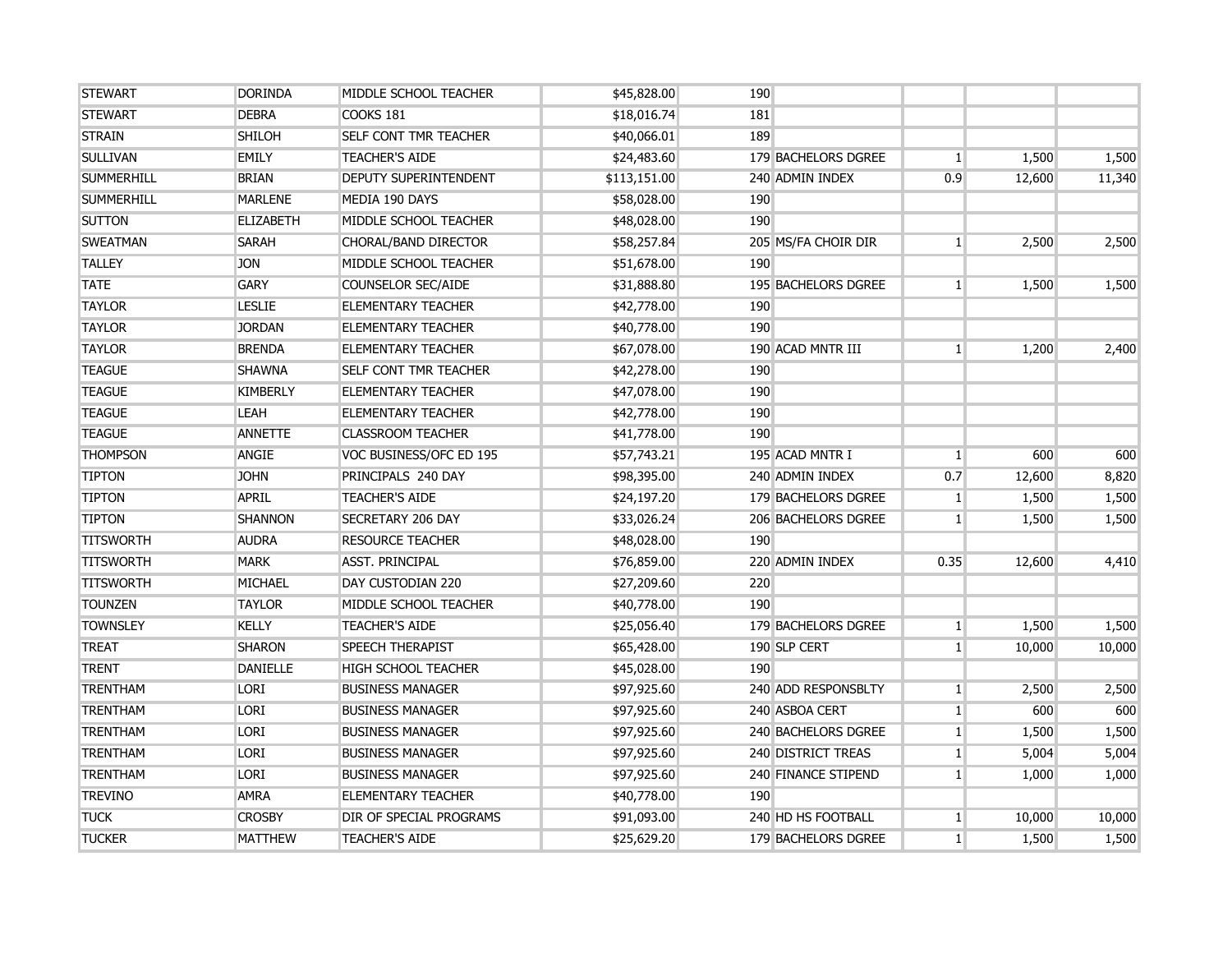| <b>TURNER</b>       | <b>CLYDE</b>     | <b>BUSDRIVERS 179</b>         | \$14,355.78 |     | 179 BACHELORS DGREE        | 1 <sup>1</sup> | 1,500 | 1,500 |
|---------------------|------------------|-------------------------------|-------------|-----|----------------------------|----------------|-------|-------|
| <b>TURNER</b>       | <b>ANDREA</b>    | <b>COOKS 181</b>              | \$14,508.96 | 181 |                            |                |       |       |
| <b>UNDERWOOD</b>    | <b>JULIE</b>     | <b>TEACHER'S AIDE</b>         | \$25,847.60 | 179 |                            |                |       |       |
| <b>VAN HERPEN</b>   | <b>MEAGAN</b>    | <b>ELEMENTARY TEACHER</b>     | \$44,178.00 |     | 190 YEARBK EL/MS/FA        | 1 <sup>1</sup> | 900   | 900   |
| <b>VAUGHT</b>       | <b>TARA</b>      | COOKS 181                     | \$16,159.68 | 181 |                            |                |       |       |
| <b>VILLINES</b>     | <b>DEBORAH</b>   | SECRETARY-240 DAY             | \$40,917.60 |     | <b>240 BACHELORS DGREE</b> | 1 <sup>1</sup> | 1,500 | 1,500 |
| <b>VINES</b>        | <b>DANA</b>      | <b>CLASSROOM TEACHER</b>      | \$41,278.00 | 190 |                            |                |       |       |
| <b>WAGNER</b>       | <b>LESLIE</b>    | <b>BUS DRIVER</b>             | \$13,765.08 | 179 |                            |                |       |       |
| <b>WAGNER</b>       | <b>LESLIE</b>    | <b>ELEMENTARY TEACHER</b>     | \$56,928.00 | 190 |                            |                |       |       |
| <b>WAGNON</b>       | PHILLIP          | <b>BUSDRIVERS 179</b>         | \$13,643.38 | 179 |                            |                |       |       |
| <b>WAID</b>         | <b>KELSEY</b>    | <b>ELEMENTARY TEACHER</b>     | \$41,278.00 | 190 |                            |                |       |       |
| <b>WALDROP</b>      | <b>TIFFANY</b>   | <b>SELF CONTAINED TEACHER</b> | \$47,028.00 | 190 |                            |                |       |       |
| <b>WALDROP</b>      | <b>JUSTIN</b>    | <b>CUSTODIAN 190 DAY</b>      | \$24,137.60 | 190 |                            |                |       |       |
| <b>WALLACE</b>      | <b>ELEANOR</b>   | MIDDLE SCHOOL TEACHER         | \$45,528.00 | 190 |                            |                |       |       |
| <b>WALTERS</b>      | <b>CARMELA</b>   | COOKS 181                     | \$14,508.96 | 181 |                            |                |       |       |
| <b>WEAR</b>         | <b>SHAWNDA</b>   | SECRETARY - 210 DAY           | \$31,622.40 |     | 210 BACHELORS DGREE        | 1 <sub>1</sub> | 1,500 | 1,500 |
| <b>WEATHERFORD</b>  | <b>RYAN</b>      | COACH 220 DAY (JULY 22)       | \$55,427.16 |     | 220 HS ASST BASEBLL        | 1 <sup>1</sup> | 3,000 | 3,000 |
| <b>WEESE</b>        | <b>PAULA</b>     | COOKS 181                     | \$14,921.64 | 181 |                            |                |       |       |
| <b>WELLS</b>        | <b>JAMES</b>     | <b>LEAD LICENSE TECH</b>      | \$64,688.80 |     | 240 ADD RESPONSBLTY        | 1 <sup>1</sup> | 2,500 | 2,500 |
| <b>WESSON</b>       | <b>AMY</b>       | MIDDLE SCHOOL TEACHER         | \$51,028.00 | 190 |                            |                |       |       |
| <b>WESTMORELAND</b> | <b>BRYAN</b>     | <b>SELF CONTAINED TEACHER</b> | \$58,028.00 | 190 |                            |                |       |       |
| <b>WHEELER</b>      | <b>KATHERINE</b> | <b>BUS DRIVER</b>             | \$13,568.18 | 179 |                            |                |       |       |
| <b>WHEELER</b>      | <b>KATHERINE</b> | <b>ELEMENTARY TEACHER</b>     | \$54,178.00 | 190 |                            |                |       |       |
| <b>WHITE</b>        | LALAH            | <b>RESOURCE TEACHER</b>       | \$48,528.00 | 190 |                            |                |       |       |
| <b>WHITE</b>        | <b>JANICE</b>    | <b>ELEMENTARY TEACHER</b>     | \$55,528.00 | 190 |                            |                |       |       |
| <b>WHITE</b>        | <b>VICKI</b>     | <b>ELEMENTARY TEACHER</b>     | \$50,028.00 |     | 190 NAT'L BOARD CER        | $\mathbf{1}$   | 2,000 | 2,000 |
| <b>WHITE</b>        | LALAH            | <b>RESOURCE TEACHER</b>       | \$48,528.00 | 190 |                            |                |       |       |
| <b>WHITMAN</b>      | <b>JAMIE</b>     | VOC BUSINESS/OFC ED 190       | \$43,778.00 | 190 |                            |                |       |       |
| <b>WHITSETT</b>     | <b>SHIRLEY</b>   | COOKS 181                     | \$16,985.04 | 181 |                            |                |       |       |
| <b>WHITSON</b>      | <b>CYNTHIA</b>   | <b>SPEECH THERAPIST</b>       | \$62,778.00 | 190 |                            |                |       |       |
| <b>WHITT</b>        | <b>MATTHEW</b>   | <b>HIGH SCHOOL TEACHER</b>    | \$45,528.00 | 190 |                            |                |       |       |
| <b>WHITWAM</b>      | <b>SCOTT</b>     | COACH 205 DAY                 | \$11,679.81 |     | 205 ASST SOCCER            | $1\vert$       | 3,000 | 3,000 |
| <b>WHITWAM</b>      | <b>SCOTT</b>     | COACH 205 DAY                 | \$11,679.81 |     | 205 MS/FA AST BSKTB        | $1\vert$       | 2,500 | 2,500 |
| <b>WHITWAM</b>      | <b>SCOTT</b>     | COACH 205 DAY                 | \$11,679.81 |     | 205 MS/FA HD CRCO          | $1\vert$       | 3,000 | 3,000 |
| <b>WHITWORTH</b>    | <b>LAURIE</b>    | <b>LEAD CUSTODIAN</b>         | \$32,049.60 | 220 |                            |                |       |       |
| <b>WILCOX</b>       | <b>LESLIE</b>    | <b>ELEMENTARY TEACHER</b>     | \$54,678.00 |     | 190 GT COORD               | 1 <sup>1</sup> | 4,000 | 4,000 |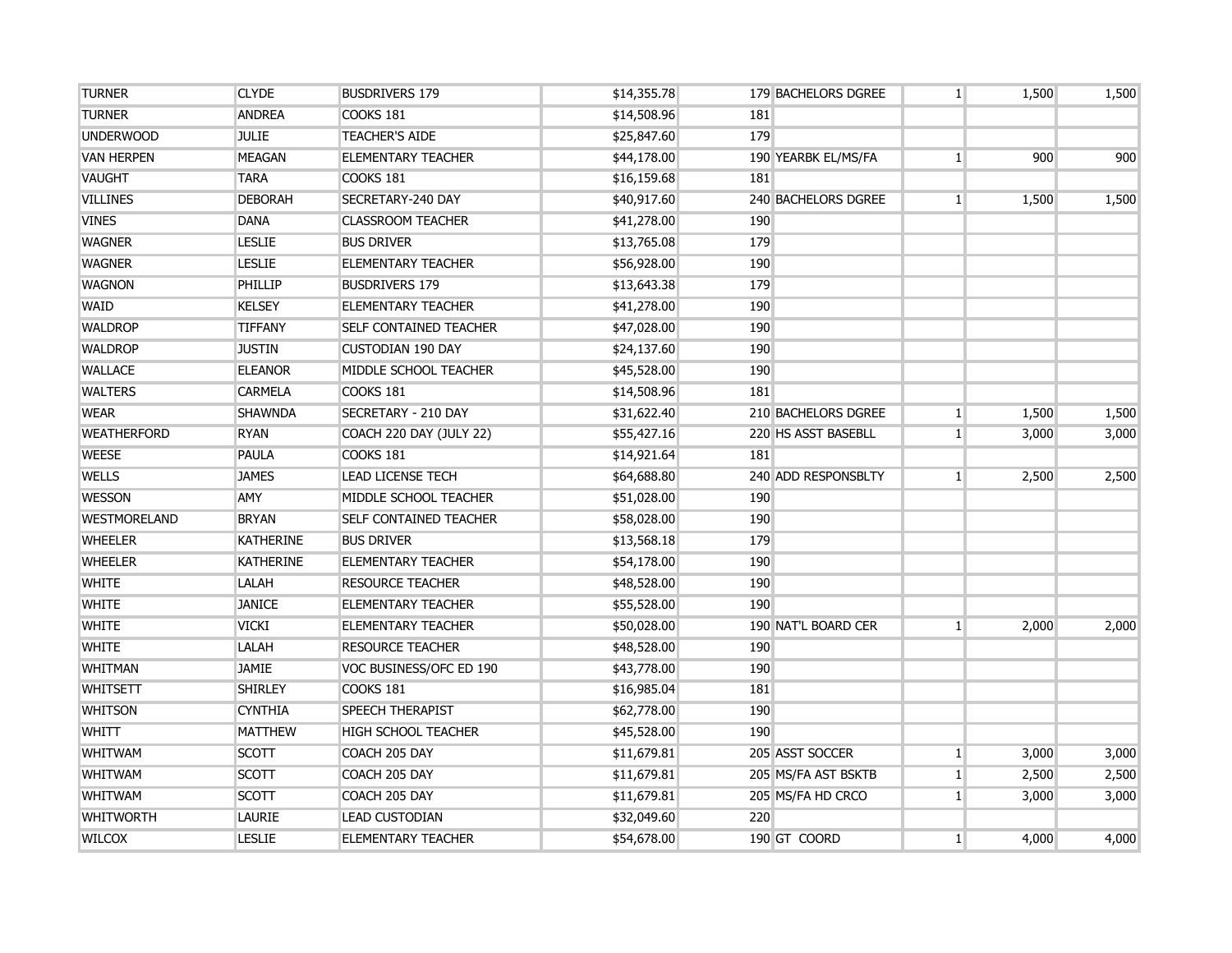| <b>WILEY-KARNEY</b>         | <b>CARA</b>      | <b>CLASSROOM TEACHER</b>         | \$45,178.00 |     | 190 YEARBK EL/MS/FA | 1 <sup>1</sup> | 900    | 900    |
|-----------------------------|------------------|----------------------------------|-------------|-----|---------------------|----------------|--------|--------|
| <b>WILKINS</b>              | <b>SYDNIE</b>    | <b>SPEECH THERAPIST</b>          | \$54,528.00 |     | 190 SLP CERT        | 1 <sup>1</sup> | 10,000 | 10,000 |
| <b>WILKINSON</b>            | <b>SHANDA</b>    | <b>ELEMENTARY TEACHER</b>        | \$48,628.00 | 190 |                     |                |        |        |
| <b>WILL</b>                 | <b>BRENNAN</b>   | <b>HIGH SCHOOL TEACHER</b>       | \$46,028.00 | 190 |                     |                |        |        |
| <b>WILLIAMS</b>             | <b>CORIE</b>     | <b>ELEMENTARY TEACHER</b>        | \$41,578.00 |     | 190 QUIZ BOWL-ELEM  | 0.5            | 600    | 300    |
| <b>WILLIAMS</b>             | <b>TERESA</b>    | <b>ELEMENTARY TEACHER</b>        | \$55,678.00 | 190 |                     |                |        |        |
| <b>WILLIAMS</b>             | <b>KAYLIN</b>    | MIDDLE SCHOOL TEACHER            | \$42,278.00 | 190 |                     |                |        |        |
| <b>WILLIAMS</b>             | <b>DONALD</b>    | <b>ASST FOOTBALL COACH</b>       | \$76,842.95 |     | 220 HD HS SOFTBALL  | 1.12           | 5,000  | 5,600  |
| <b>WILLIAMS</b>             | <b>DIEAN</b>     | COOKS 181                        | \$14,508.96 | 181 |                     |                |        |        |
| <b>WILLIAMS</b>             | <b>ROSEMARIE</b> | COOKS 181                        | \$14,921.64 | 181 |                     |                |        |        |
| <b>WILSON</b>               | CAROL            | COOKS 181                        | \$14,715.30 | 181 |                     |                |        |        |
| <b>WING</b>                 | <b>INDIA</b>     | VOC AGRI 240 DAY                 | \$51,509.05 | 240 |                     |                |        |        |
| <b>WOFFORD</b>              | <b>MARISIA</b>   | <b>ELEMENTARY TEACHER</b>        | \$49,228.00 | 190 |                     |                |        |        |
| <b>WOODEN</b>               | <b>LORIE</b>     | COOKS 181                        | \$17,810.40 | 181 |                     |                |        |        |
| <b>WOOLSEY</b>              | <b>KENYA</b>     | ADMIN ASST II 206 DAYS           | \$28,807.04 | 206 |                     |                |        |        |
| <b>WORD</b>                 | <b>CHERYL</b>    | <b>COOKS 181</b>                 | \$17,604.06 | 181 |                     |                |        |        |
| <b>WORKMAN</b>              | <b>SCOTT</b>     | <b>MECHANICS</b>                 | \$33,641.84 | 211 |                     |                |        |        |
| <b>WORNKEY</b>              | <b>RAE</b>       | <b>ELEMENTARY TEACHER</b>        | \$52,928.00 | 190 |                     |                |        |        |
| <b>XIONG</b>                | <b>AMBER</b>     | COOKS 181                        | \$14,096.28 | 181 |                     |                |        |        |
| YANDELL                     | <b>LANEA</b>     | PARENT COORD- CLASS 240          | \$31,564.80 | 240 |                     |                |        |        |
| YANDELL                     | <b>WESLEY</b>    | <b>COMPUTER TECHNICIAN</b>       | \$45,926.40 | 240 |                     |                |        |        |
| <b>YATES</b>                | <b>MADISON</b>   | <b>ELEMENTARY TEACHER</b>        | \$40,278.00 | 190 |                     |                |        |        |
| <b>YATES</b>                | <b>SARA</b>      | <b>RESOURCE TEACHER</b>          | \$45,028.00 | 190 |                     |                |        |        |
| <b>YEPEZ</b>                | <b>BEVERLY</b>   | <b>COOK-MANAGER</b>              | \$25,435.93 | 181 |                     |                |        |        |
| <b>YOUNG</b>                | <b>CHRISTINA</b> | <b>DIRECTOR OF SPECIAL PRGMS</b> | \$86,763.00 |     | 240 ADMIN INDEX     | 0.45           | 12,600 | 5,670  |
| <b>YOUNG</b>                | <b>CYNTHIA</b>   | COOKS 181                        | \$16,985.04 | 181 |                     |                |        |        |
| <b>ZEIGLER</b>              | <b>AMBER</b>     | <b>ELEMENTARY TEACHER</b>        | \$40,278.00 | 190 |                     |                |        |        |
| ZERMENO-GESCHWENTNEF KELSEA |                  | <b>ELEMENTARY TEACHER</b>        | \$41,778.00 | 190 |                     |                |        |        |